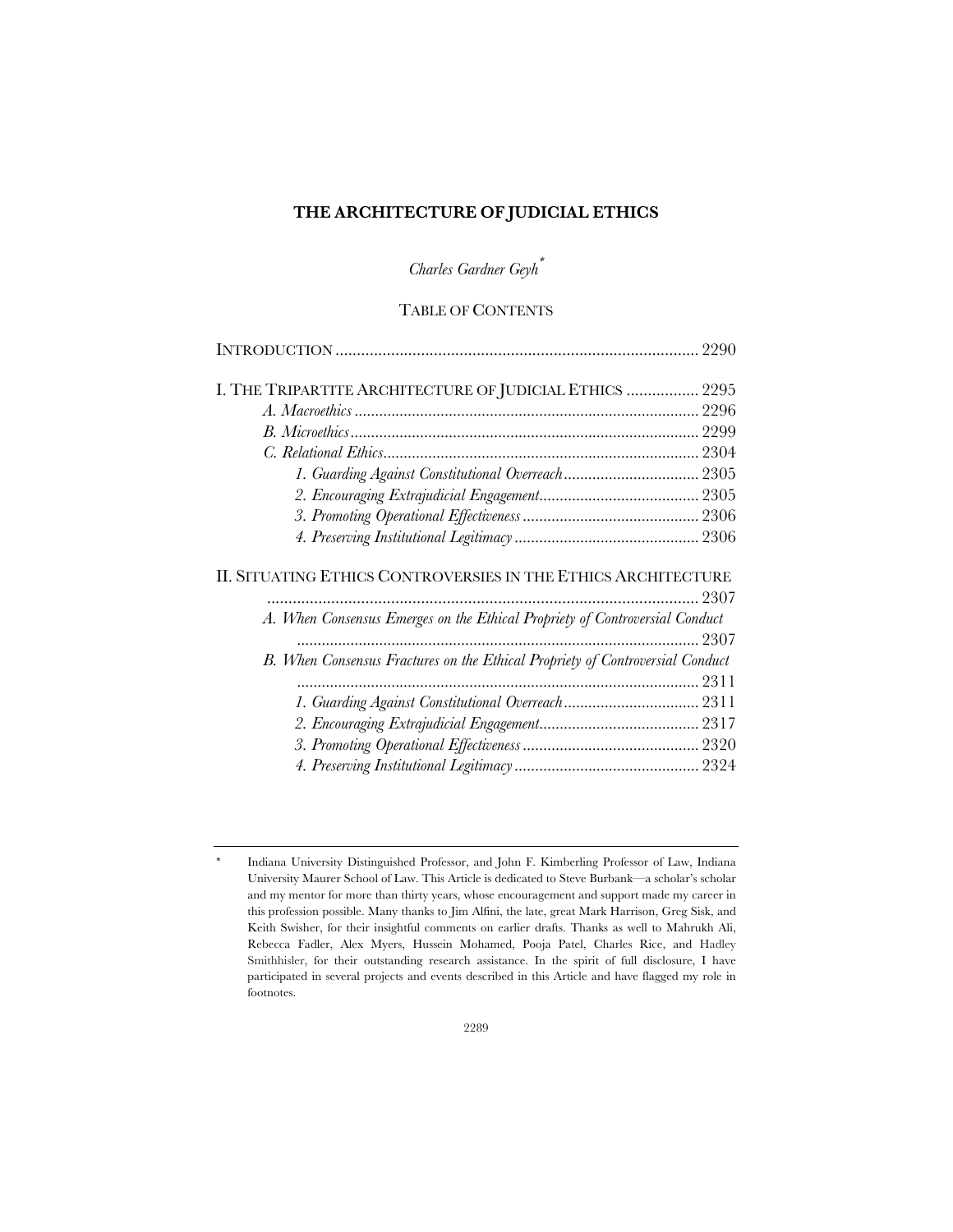| III. THE LESSONS OF ETHICS CONTROVERSIES AND THE FUTURE OF       |  |
|------------------------------------------------------------------|--|
|                                                                  |  |
|                                                                  |  |
| B. The Role of the Code of Conduct as an Aspirational Guide 2337 |  |
|                                                                  |  |

#### **INTRODUCTION**

In 1999, Professor Stephen Burbank wrote an article entitled *The Architecture of Judicial Independence*.1 It is a foundational piece that gave structure to what was then an understudied field. At the heart of that article is a profound insight: stable and enduring judicial systems are the product of forces in constructive tension. Thus, in the context of judicial administration, Burbank conceptualized judicial independence with reference to judicial accountability, and characterized pressure points in the relationship between them as complementary, not contradictory; and in later work, he made a similar point about the interplay between the law and policy in judicial decisionmaking. I could pay homage to Steve in this symposium by praising his many contributions to our understanding of judicial administration and decisionmaking. But I did that recently in the online edition of this law review,2 and I am concerned that if I gave his ego yet another pump, his head would pop and deflate when he cut himself shaving. Instead, my ambition for this Article is to honor Steve's scholarly legacy by emulating his approach to illuminate the architecture of an under-theorized subset of the judicial independence and accountability literature: judicial ethics.

As a field of study, judicial ethics is typically relegated to the role of introverted child in the professional responsibility family, where it is overshadowed by its outgoing, older sibling, legal ethics. The net effect is three-fold. First, professional responsibility scholars tend to focus their intellectual energy on legal ethics and the law of lawyering and show judicial ethics comparatively little love. Second, what attention judicial ethics does receive is circumscribed by the professional responsibility "bucket" in which it is placed, as a consequence of which judicial ethics tends to be conceptualized, taught, and tested as a body of rules of professional conduct. The net effect is that judicial ethics scholarship has generally fixated on this

<sup>1</sup> Stephen B. Burbank, *The Architecture of Judicial Independence*, 72 S. CAL. L. REV. 315 (1999).

<sup>2</sup> Charles Gardner Geyh, *Considering* Reconsidering Judicial Independence, 168 U. PA. L. REV. ONLINE 35, 36 (2019).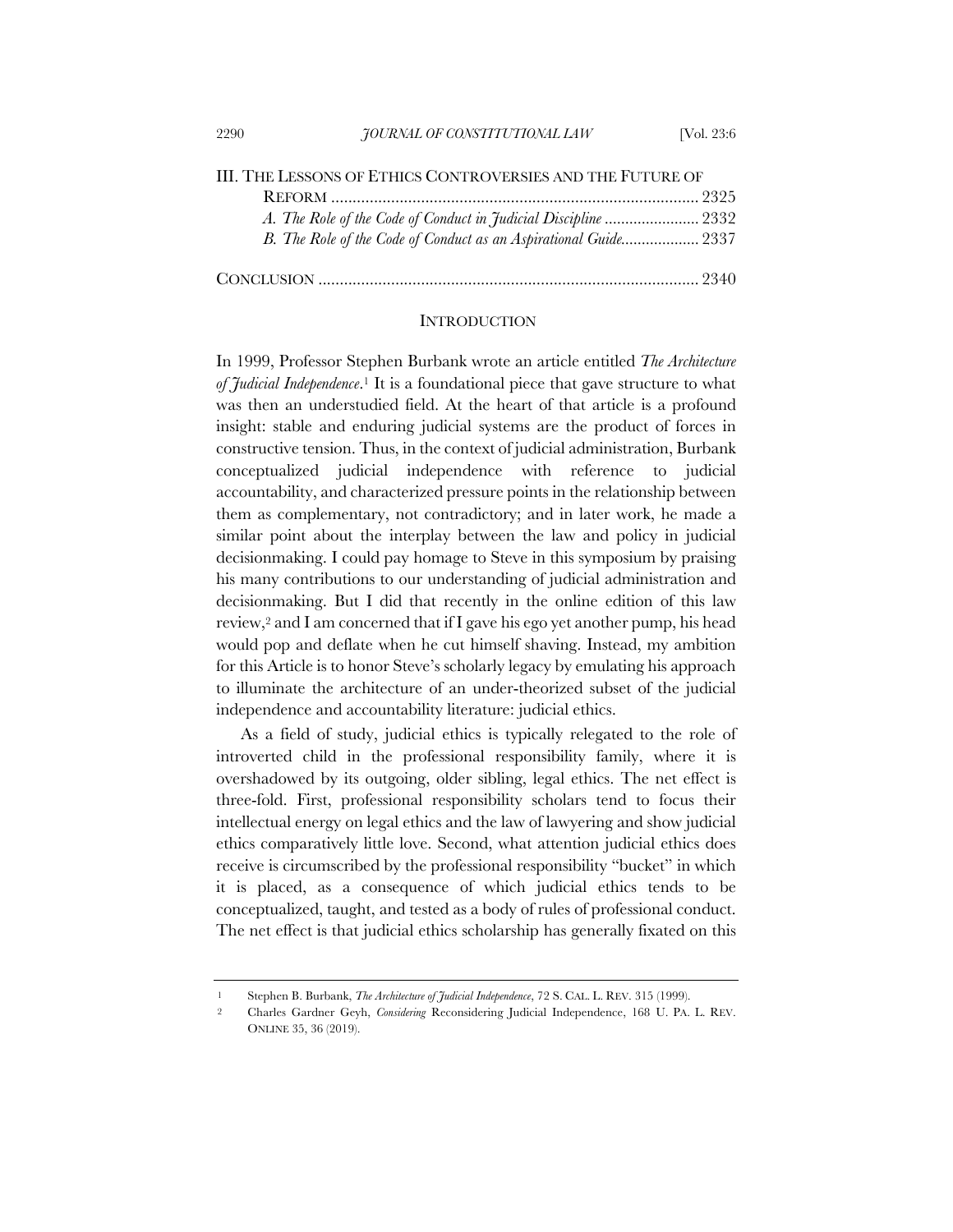ethical dilemma or that in relation to applicable canons without attempting to theorize more broadly. Third, by confining judicial ethics to the professional responsibility bucket, its relevance to subjects in adjacent buckets is overlooked.

As a consequence of its diminished niche in a different subfield, judicial ethics has not featured prominently in discussions of judicial independence and accountability. The relationship between them, however, is close and clear. Codes of judicial conduct promote judicial independence as an instrumental good and exhort judges to avoid sources of influence on their decisionmaking that could compromise their independent judgment. Those same codes describe bad judicial conduct, which is the target of accountability mechanisms generally and disciplinary processes in particular. Accordingly, understanding how judicial ethics works is integral to understanding how judicial independence and accountability work.

Notwithstanding the dearth of scholarship on the role of judicial ethics in relation to independence and accountability, controversies arising out of efforts to hold judges accountable for alleged ethical lapses have arisen in federal and state systems throughout the twenty-first century. In the federal system:

• There has been a high-profile, intra-judicial squabble over whether it is unethical for federal judges to be members of the Federalist Society, the American Constitution Society, and the American Bar Association.3

• Members of Congress and others have called for the U.S. Supreme Court to adopt its own code of ethics, prompting the Chief Justice to demur, arguing that such a code is unnecessary and warning that the constitutionality of ethics-related legislation obliging the Supreme Court to comply with disqualification rules and periodic financial disclosure requirements remains untested.4

• Justice Ruth Bader Ginsburg was called to task for criticizing then presidential candidate Donald Trump, in violation of the Code of Conduct for U.S. Judges, which is applicable to federal judges in the lower courts.5

• Justices Antonin Scalia and Clarence Thomas were criticized in the news for being featured speakers at Federalist Society fundraising events, likewise in violation of the Code of Conduct for U.S. Judges.6

<sup>3</sup> *See infra* notes 133–138 and accompanying text.

<sup>4</sup> *See infra* notes 192–209 and accompanying text.

<sup>5</sup> *See infra* notes 112–116 and accompanying text.

<sup>6</sup> *See infra* notes 117–121 and accompanying text.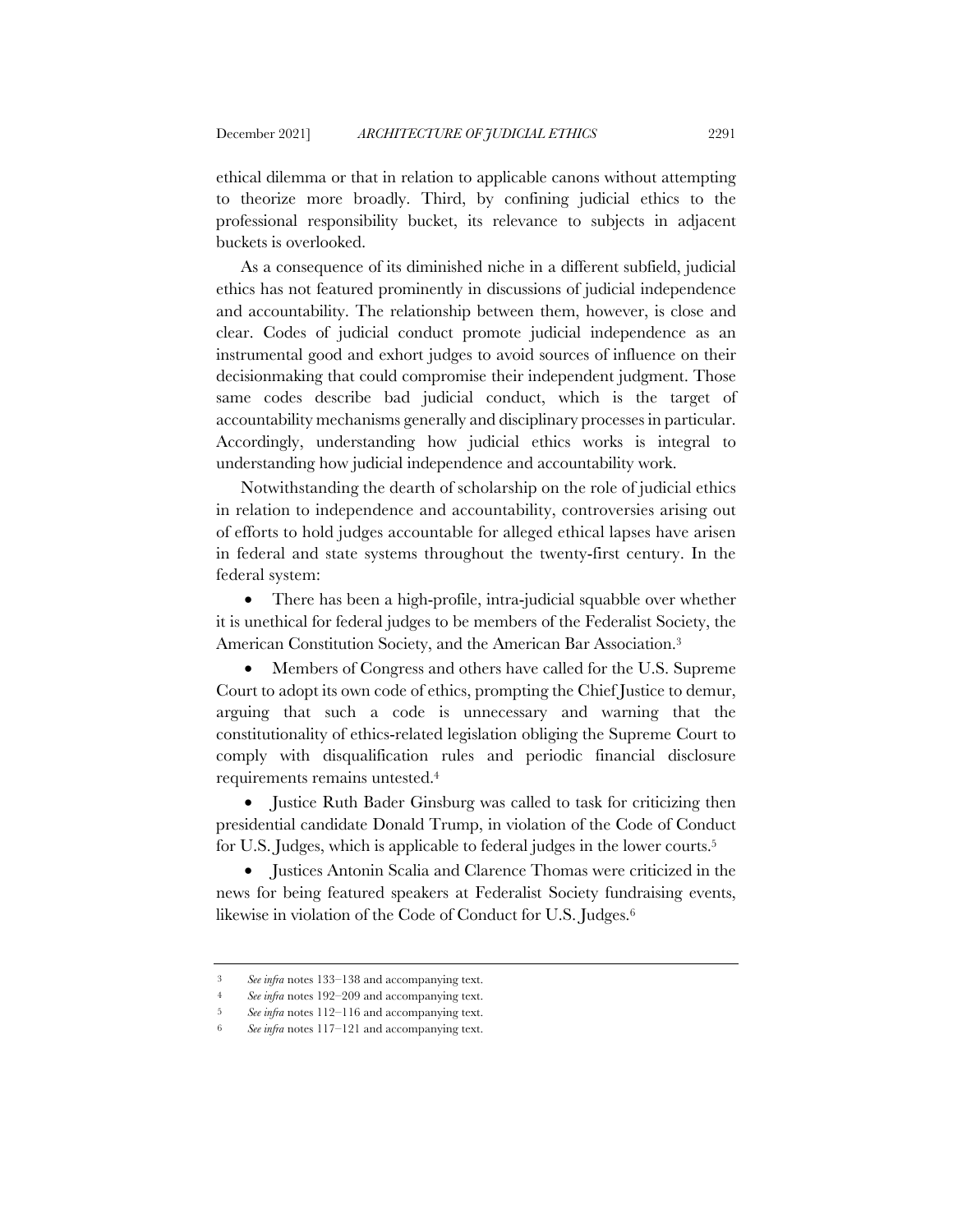• The Judicial Conference of the United States revised its code of conduct (and disciplinary procedures) in response to widely publicized sexual harassment scandals.7

• The Chair of the House Judiciary Committee introduced legislation to establish an Inspector General in the federal judiciary to oversee the federal courts. This was done in response to perceived underenforcement of the Judicial Conduct and Disability Act, amid the Ninth Circuit's protracted investigation of District Judge Manuel Real for ethical lapses, including abuse of power and improper ex parte communications.8

• The media have reported on highly publicized cases in which Supreme Court Justices Scalia, Thomas, Kagan, and Ginsburg did not disqualify themselves, despite critics' exhortations that they do so—an issue with one foot firmly planted in judges' ethical obligation to disqualify themselves when their impartiality might reasonably be questioned.9

• Court critics in Congress and the media have questioned the ethics of federal judges attending expense-paid educational seminars at luxury resorts courtesy of corporate sponsors with litigation pending before the federal courts on issues relevant to the seminars.10

• After Supreme Court nominee Brett Kavanaugh was accused of sexual assault and lashed out against his accusers during his Senate confirmation proceedings, he became the subject of multiple disciplinary complaints, and over two thousand law professors signed a letter opposing his appointment on the ground that his outburst called his judicial temperament into question.11

In state systems:

• There has been a hard-fought dispute over whether judges should be subject to discipline for violating an ethical duty to avoid the "appearance of impropriety."12

• Judicial candidates have (with mixed success) filed suits in federal court, challenging the constitutionality of ethics rules that forbade them from announcing their views on disputed legal issues; making pledges, promises, or commitments in relation to cases that may come before them; making false

<sup>7</sup> *See infra* notes 82–90 and accompanying text.

<sup>8</sup> *See infra* notes 91–95 and accompanying text.

<sup>9</sup> *See infra* notes 117, 153–156, 184 and accompanying text.

<sup>10</sup> *See infra* notes 105–111 and accompanying text.

<sup>11</sup> *See infra* notes 175–178 and accompanying text.

<sup>12</sup> *See infra* notes 122–126 and accompanying text.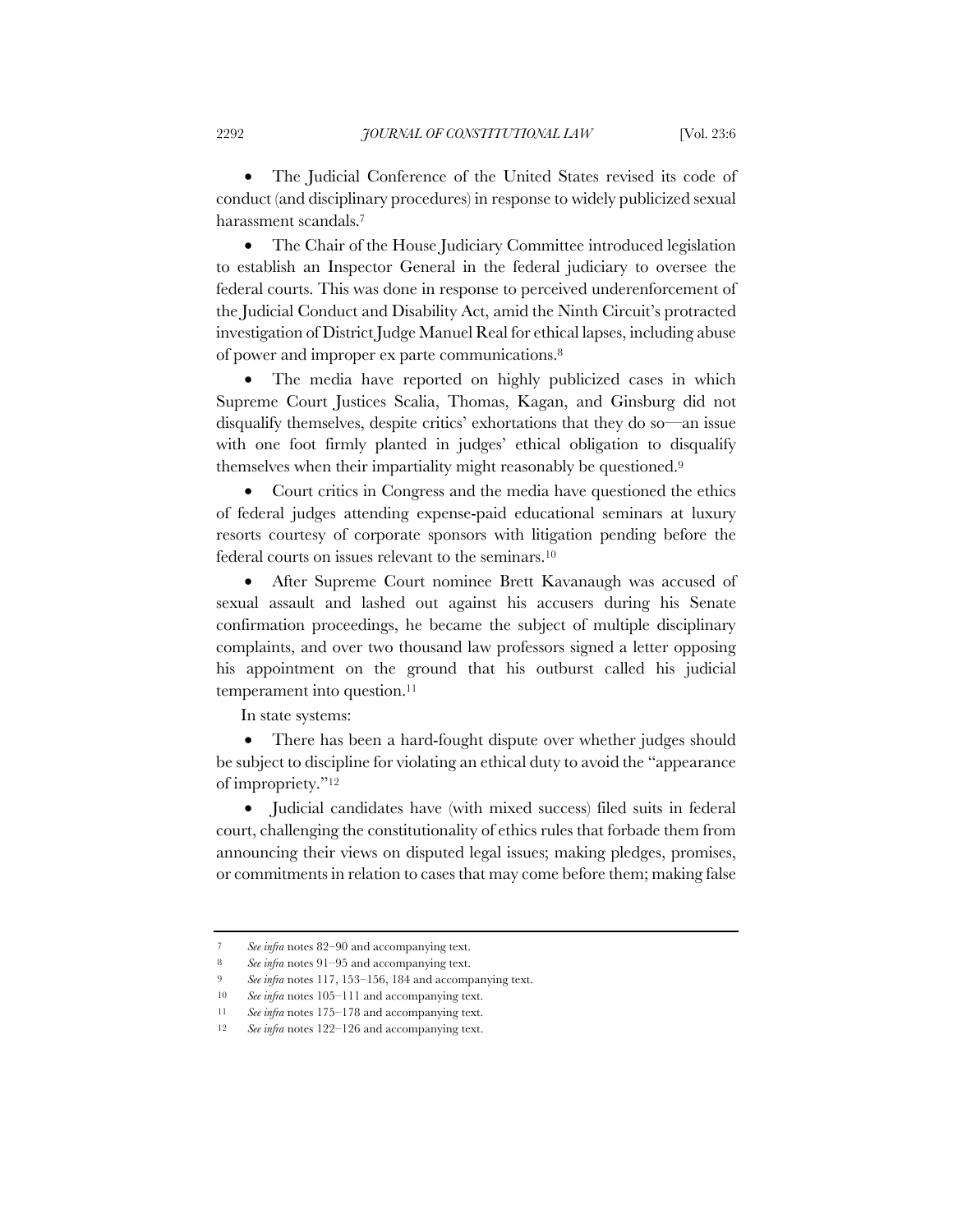or misleading campaign statements; directly soliciting campaign contributions; and engaging in other forms of political conduct.13

• The U.S. Supreme Court reversed two state supreme court rulings on due process grounds because justices on the state high courts of Pennsylvania and West Virginia declined to disqualify themselves despite probable bias.14

• A protracted ABA ethics initiative that sought to reform disqualification procedure and require judges to disqualify themselves from cases in which the campaign support they received called their impartiality into question collapsed in the face of opposition from the ABA's Judicial Division.15

These developments have generated scholarship analyzing isolated ethical problems with reference to rules and principles embedded in codes of judicial conduct, statutes, constitutions, advisory opinions, and judicial rulings. But there has been little effort to step back and think about these judicial ethics issues on a more conceptual plane, with reference to forces in constructive tension, in a manner akin to Burbank's seminal analysis of judicial independence and accountability. As a result, commonalities among seemingly unrelated ethics problems have gone largely unnoticed, which has obscured the path to common solutions.

In Part I of this Article, I conceptualize judicial ethics in a tripartite architecture, with macro, micro, and relational elements. Macroethics concern the core principles that define the essential attributes of a good judge. Microethics refer to the specific canons and rules that have emerged and evolved to delineate the more practical contours of ethical and unethical judicial conduct, guided by macroethics principles. Relational ethics refer to a judge's ethical responsibilities in relation to other values that constrain the application of micro and macroethics. Relational ethics thus represent the outer bounds of a judge's ethical obligations in relation to, and sometimes in tension with, other values. These other values include the right of judges to speak, associate, and conduct themselves without unduly vague or burdensome regulation; and the interests of judges collectively, as courts and judicial systems, to operate effectively and with a presumption of legitimacy.

To illustrate this tripartite relationship, impartiality is a macroethics value that underscores the importance of good judges being unbiased and open-

<sup>13</sup> *See infra* notes 96–104 and accompanying text.

<sup>14</sup> *See infra* notes 150–151 and accompanying text.

<sup>15</sup> *See infra* notes 163–169 and accompanying text.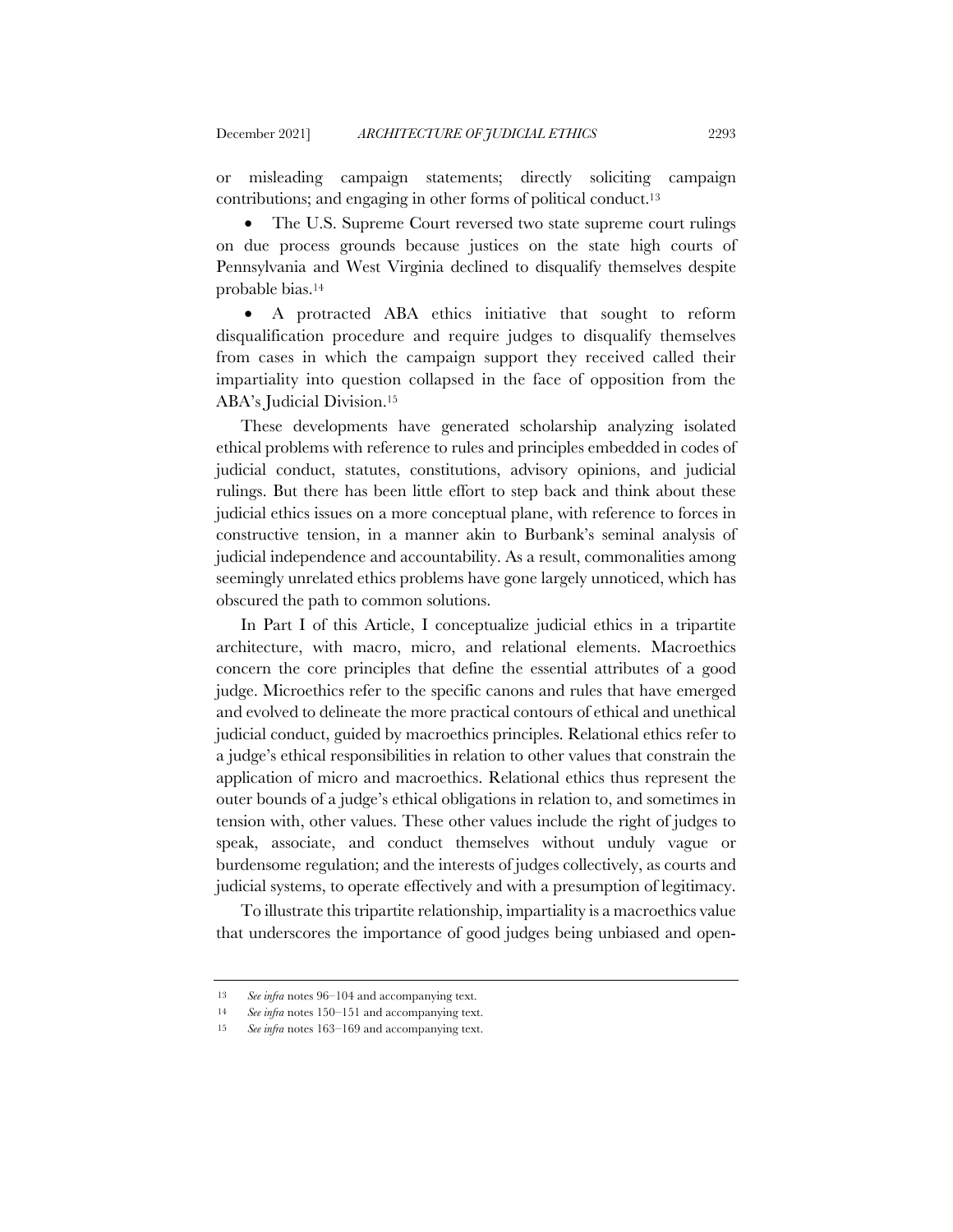minded. A code of conduct canon prohibiting judges and judicial candidates from announcing their views on disputed issues that they are likely to decide as judges was a microethics rule that sought to promote judicial impartiality by forbidding judges from taking public positions on issues that could later compromise their ability to decide those issues with an open mind. But the judge's First Amendment freedom operates as a relational interest that invalidates the microethics rule unless that rule is the least restrictive means to preserve the macroethics principle of impartiality—and in *Republican Party of Minnesota v. White*, the Supreme Court deemed this speech-limiting rule unconstitutional.16

The dictates of micro and macroethics, and the competing values that relational ethics weigh in the balance, can best be conceptualized with a metaphor Burbank has deployed to describe the relationship between judicial independence and accountability: a two-sided coin.17 On one side is the body of microethics rules guided by macroethics principles that delineate the conduct of an ethical judge; on the other side are competing relational values that circumscribe the outer limits of acceptable ethics regulation. Properly understood, neither side of the coin contradicts or negates the other. Rather, they complement each other and coexist in constructive tension.

In Part II, I situate the ethics imbroglios summarized at the outset of this Article, in the tripartite architecture described in Part I. These controversies have played out in two ways: one, when a consensus emerges, and the other, when it does not. First, when a consensus emerges, it arises out of a general agreement that microethics reform is necessary (or not). When controversial judicial conduct is deemed at odds with macroethics principles, underregulated by microethics rules, and unsupported by offsetting relational interests, reform will follow; otherwise, it will not. Second, when consensus fails to emerge, microethics reform proposed in response to controversial judicial conduct is resisted on the grounds that such action is unwarranted by macroethics principles and is offset by countervailing, relational interests. The first context encompasses traditional ethics reform scenarios. The

<sup>16</sup> 536 U.S. 765, 788 (2002).

<sup>17</sup> Burbank, *supra* note 1, at 339 (describing the double-sided coin metaphor and its application to judicial accountability theory); Stephen B. Burbank, *On the Study of Judicial Behaviors: Of Law, Politics, Science, and Humility*, *in* WHAT'S LAW GOT TO DO WITH IT? 41, 51 (Charles Gardner Geyh ed., 2011) [hereinafter Burbank, *On the Study of Judicial Behaviors*] (explaining that the sides of the coin are complements, not opposites); Stephen B. Burbank, *The Past and Present of Judicial Independence*, 80 JUDICATURE 117, 118 (1996) (arguing judicial independence and accountability "need not and should not be at war with one another" and that it "should be impossible . . . to think about one without thinking about the other").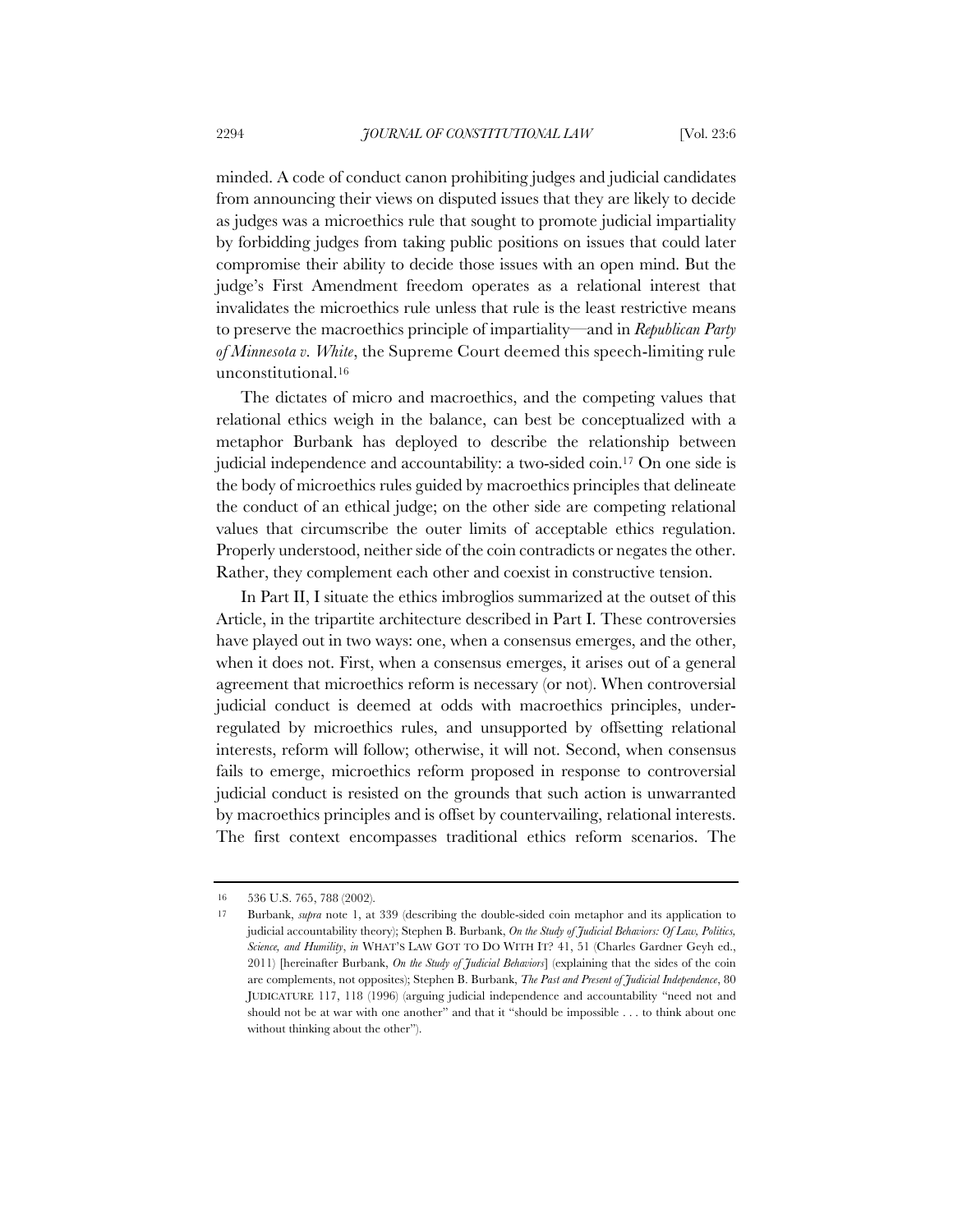second context describes a spate of recent controversies that signals something new: an eroding consensus on the limits of appropriate ethics regulation.

Recent developments, in which ethics regulation has been flouted or challenged, call the continuing viability of the current macro and microethics regimes into question. Competing values are gaining strength as the judiciary's shared sense of the appropriate scope and contours of micro and macroethics has begun to fracture. In Part III, I argue that there is an inevitability to this development, given the nature of judicial politics in the modern era and a judiciary that is less homogeneous (in terms of race, gender, ethnicity, and consequently life experience) than when codes of conduct were first promulgated. I conclude, however, by arguing that ethics conflicts can be better managed, and respect for macro and microethics improved, by strengthening the role of codes of conduct in disciplinary processes and revitalizing a consensus in favor of core ethics norms that has been eroded by neglect, partisan politics, and judicial self-interest.

### I. THE TRIPARTITE ARCHITECTURE OF JUDICIAL ETHICS

Judicial accountability is a busy place. Judges are variously subject to impeachment (as well as other forms of removal in state systems), discipline, disqualification, popular elections (in most state systems), appellate review, and legislative oversight, among other accountability-promoting processes. In the judicial accountability venture, judicial ethics occupies the role of omnipresent silent partner. Ethical lapses, manifested in misconduct antithetical to judicial impartiality, integrity, or independence, are at issue in virtually all judicial impeachment proceedings and disciplinary actions. Ethical transgressions are likewise at issue in judicial disqualification proceedings, when judges preside over cases in the teeth of patent bias or conflicts of interest; in judicial elections, when the ethics of judicial candidates—including campaign ethics—become an issue; appellate review, particularly in the context of original mandamus actions that focus on judicial usurpations of power; and legislative oversight of judicial conduct—including oversight of the judiciary's disciplinary and disqualification processes.

The architecture of judicial ethics includes three distinct elements: the overarching principles of judicial ethics, the specific rules of judicial ethics, and the limits of judicial ethics in relation to competing values and objectives. I denominate these features macroethics, microethics, and relational ethics, respectively.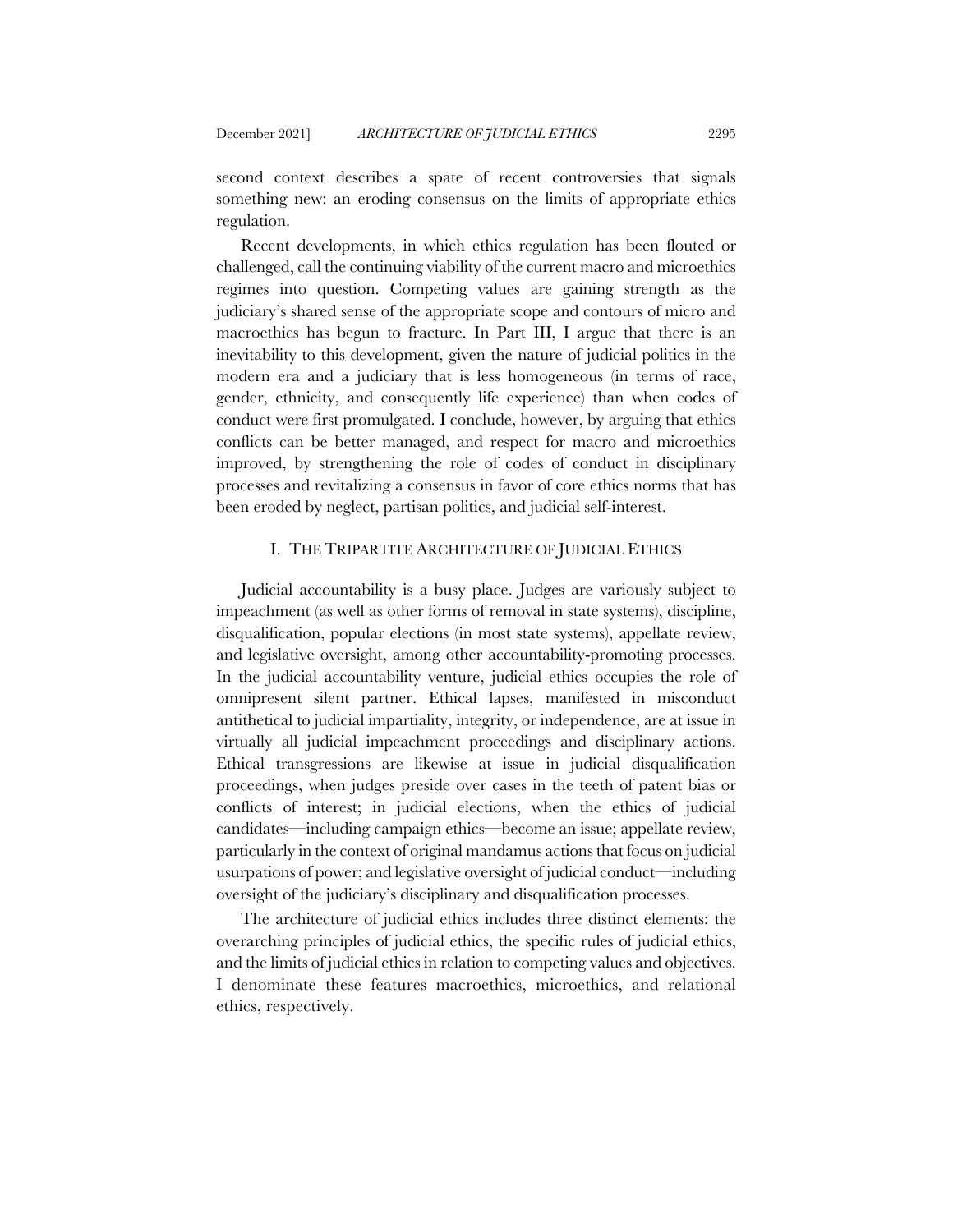#### *A. Macroethics*

Macroethics, as I use the term here, are first principles. They encompass the instrumental values associated with being a good judge, and the objectives that those values serve. Four such values recur in literature spanning millennia: a good judge is honest, impartial, independent, and capable.18

Honesty or integrity is a defining feature of a good judge that has long been highlighted in literature—often by its absence. The dishonest judge who abuses his office by taking bribes, soliciting gifts, or trading on the power of his position for personal gain in other ways has been a persistent object of concern for literally thousands of years.19

Impartiality is a second essential quality of a good judge, which is likewise ancient in origin. Conceptions of impartiality have included multiple facets: an absence of bias or conflict of interest against or in favor of an individual party; an absence of bias or prejudice against a party's socioeconomic class, race, gender, or ethnicity; and an absence of pre-commitment in relation to an issue before the court.20

Independence, a third instrumental value, has a more uncertain past. On the one hand, the New Testament story of Pontius Pilate—whom Christians revile for judging Jesus blameless but relenting to his crucifixion after an angry crowd warned Pilate that if he released Jesus he was "no friend of

<sup>18</sup> CHARLES GARDNER GEYH, COURTING PERIL: THE POLITICAL TRANSFORMATION OF THE AMERICAN JUDICIARY 63–69 (2016) (describing four recurring values in literature, with examples).

<sup>19</sup> *See, e.g.*, Shudraka, *The Little Clay Cart*, *in* 9 HARVARD ORIENTAL SERIES 1, 134 (Charles Rockwell Lanman ed., Arthur William Ryder trans., 1905) (depicting a story from around the second century B.C.E., suspected to have been written by an Indian king, warning judges to be "[u]ntouched by avarice"); KATHLEEN E. KENNEDY, MAINTENANCE, MEED, AND MARRIAGE IN MEDIEVAL ENGLISH LITERATURE 92, 96 (2009) (recounting the views of Nassington and Gower expressing concerns about the pervasiveness of problematic gifts and bribes in fourteenth century England).

<sup>20</sup> For example, the judge in Joan of Arc's trial was criticized in biographical non-fiction for presiding despite a bias against her: "[T]his proposed judge was the prisoner's outspoken enemy, and therefore he was incompetent to try her." 2 MARK TWAIN, PERSONAL RECOLLECTIONS OF JOAN OF ARC 114–15 (New York, Harper & Bros. Publishers 1896). Medieval poets decried "class justice" as a form of partiality: "[A] poor man can hardly ever win against a rich man or a nobleman, no matter how just his case may be . . . ." Theo Meder, *Tales of Tricks and Greed and Big Surprises: Laymen's Views of the Law in Dutch Oral Narrative*, 21 HUMOR 435, 438 (2008). And authors chided the nineteenth century hanging judge for ideological bias in relation to the issue of capital punishment: "[H]e did not affect the virtue of impartiality; this was no case for refinement; there was a man to be hanged, he would have said, and he was haanging [sic] him. Nor was it possible to see his lordship, and acquit him of gusto in the task." ROBERT LOUIS STEVENSON, THE WEIR OF HERMISTON 25 (Catherine Kerrigan ed., Edinburgh Univ. Press 1995) (1896).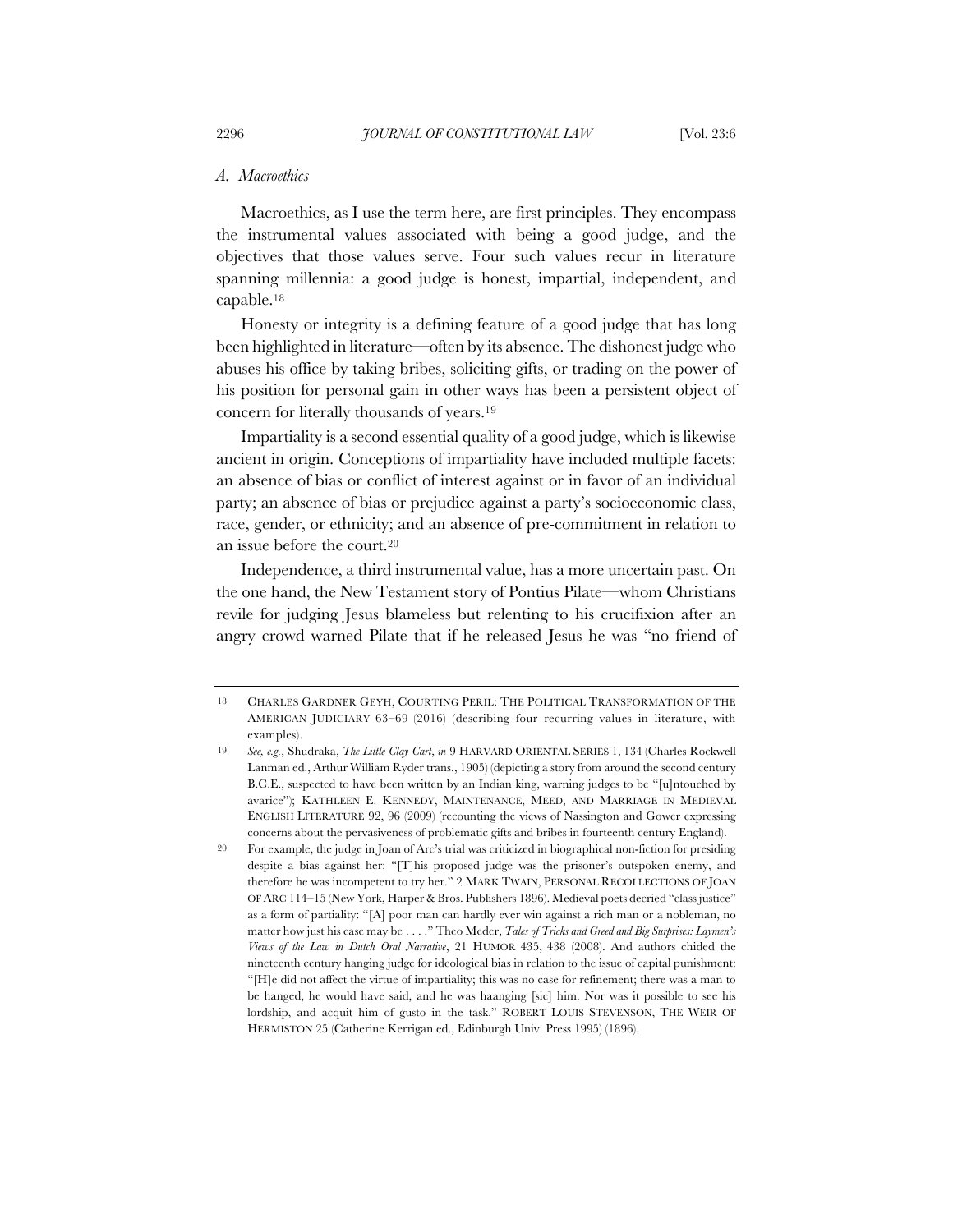Caesar"21—suggests that concern for judicial dependence is longstanding. On the other hand, because judges were historically adjuncts to the monarch, judicial independence from political interference and control is not as deeply rooted a defining quality of the "good judge."22 In Anglo-American law, that came later, beginning with the 1701 Act of Settlement in England, which guaranteed English judges tenure during good behavior,23 and the ratification of the U.S. Constitution in 1789, which did the same for federal judges in the United States.24 It warrants clarification that judicial independence can be conceptualized in structural and behavioral terms.25 Structural independence refers to formal structures—like clauses in constitutions that protect judicial tenure during good behavior—that buffer judges from external interference with their decisionmaking.26 Behavioral independence refers to the rectitude of individual judges to make decisions independently of external pressures (which can be aided by structural independence).27 In the context of macroethics, behavioral independence is of primary concern.

The fourth principle, that judges should be "capable," seeks to capture at least three qualities associated with judicial fitness: a judge should be competent, diligent, and possessed of a judicial temperament. The duty of competence embraces the longstanding view that judges should be well versed in the facts of their cases and the law they apply.28 Diligence reaches a related, deeply rooted concern (related, insofar as laziness breeds incompetence) that judges should be vigilant in doing their jobs, keeping up with their caseloads, and administering justice expeditiously.<sup>29</sup> A judicial

<sup>21</sup> *John* 19:12.

<sup>22</sup> For example, in *The Little Clay Cart*, Shudraka described the role of a judge and its limits: "An open door to truth, his heart must cling . . . yet shun each thing [t]hat might awake the anger of the king." Shudraka, *supra* note 19, at 134.

<sup>23</sup> Wilfrid Prest, *Judicial Corruption in Early Modern England*, 133 PAST & PRESENT 67, 82 (1991) (explaining that William III's judges were appointed during "good behaviour").

<sup>24</sup> U.S. CONST. art. III, § 1.

<sup>25</sup> Charles Gardner Geyh, *Judicial Independence as an Organizing Principle*, 10 ANN. REV. L. & SOC. SCI. 185, 190 (2014) ("The preponderance of judicial independence scholarship is devoted to qualified independence, which subdivides naturally into structural (or relational) and behavioral forms  $\dots$ .")

<sup>26</sup> *Id.* at 190–91.

<sup>27</sup> *Id.* at 191, 193–96.

<sup>28</sup> HENRY FIELDING, AMELIA 27 (The Floating Press 2010) (1751) ("[T]his office of a justice of peace requires some knowledge of the law: for this simple reason; because, in every case which comes before him, he is to judge and act according to law. . . . I cannot conceive how this knowledge should be acquired without reading; and yet certain it is, Mr. Thrasher never read one syllable of the matter.").

<sup>29</sup> *Id.* (attributing judge's incompetence in law to lack of diligence to do the required reading).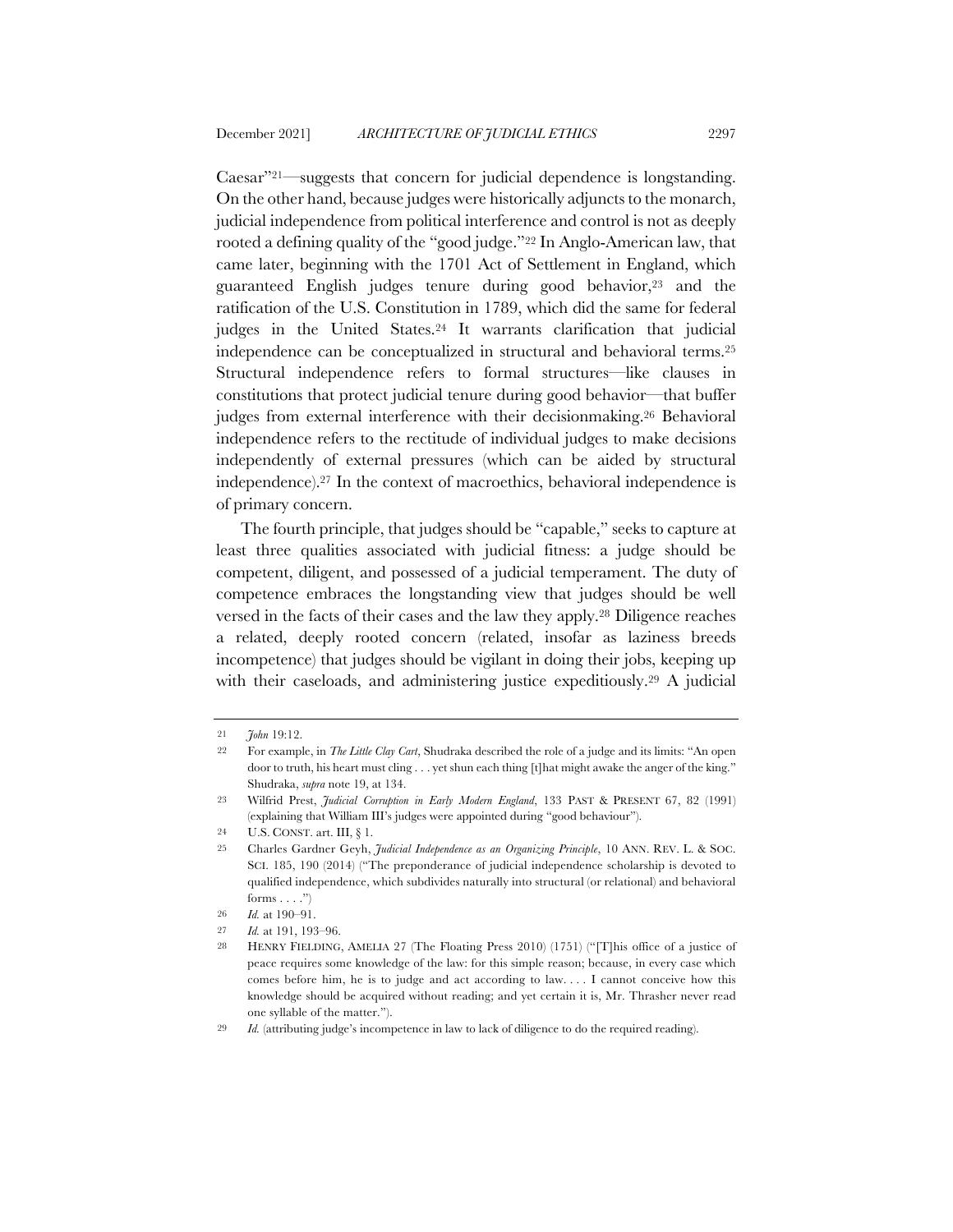temperament, in turn, concerns the patience and thoughtfulness required to decide cases wisely, rather than arbitrarily.30

As "instrumental values," judicial integrity, impartiality, independence, and capability are not ends in themselves, but are instrumental to achieving other objectives—namely the rule of law, the effective administration of justice, and institutional legitimacy. The instrumental nature of judicial impartiality and independence is easy to appreciate. There is nothing intrinsically virtuous about impartiality. In a democratic republic, legislators are expected to be partial to the preferences of their constituents when making law. Impartiality is a virtue for judges, because of its instrumental character: it enables them to apply the law that others (be it legislatures, agencies, or higher courts) have made, without conflicts of interest or bias, and in so doing promotes public confidence in the administration of justice and the essential fairness of the judiciary. The same is true of independence: whereas independence from majoritarian influence can be antithetical to the role of a democratically elected legislator, it is essential to the role of a judge, who is expected to divine facts and uphold the law, unencumbered by fear or favor.

Integrity and capability, in contrast, might seem to be intrinsically good qualities, and thus ends in themselves. But the reason that integrity and capability occupy a special place in judicial ethics is because they too are instrumental values that further other objectives core to the judiciary's mission: forthright and capable judges are better suited to uphold the law and promote public confidence in the legitimacy of the judiciary, than are dishonest incompetents.

The American Bar Association's Model Code of Judicial Conduct—some version of which has been adopted by the high courts of every state and the Judicial Conference of the United States—describes in its preamble the relationship between these instrumental values and the objectives they serve:

The United States legal system is based upon the principle that an independent, impartial, and competent judiciary, composed of men and women of integrity, will interpret and apply the law that governs our society. Thus, the judiciary plays a central role in preserving the principles of justice and the rule of law. Inherent in all the Rules contained in this Code are the precepts that judges, individually and collectively, must respect and honor

<sup>30</sup> FRANKLIN PIERCE ADAMS, FPA BOOK OF QUOTATIONS 466 (1952) (quoting Socrates for the proposition that the attributes of a good judge include "to hear courteously, to answer wisely, to consider soberly").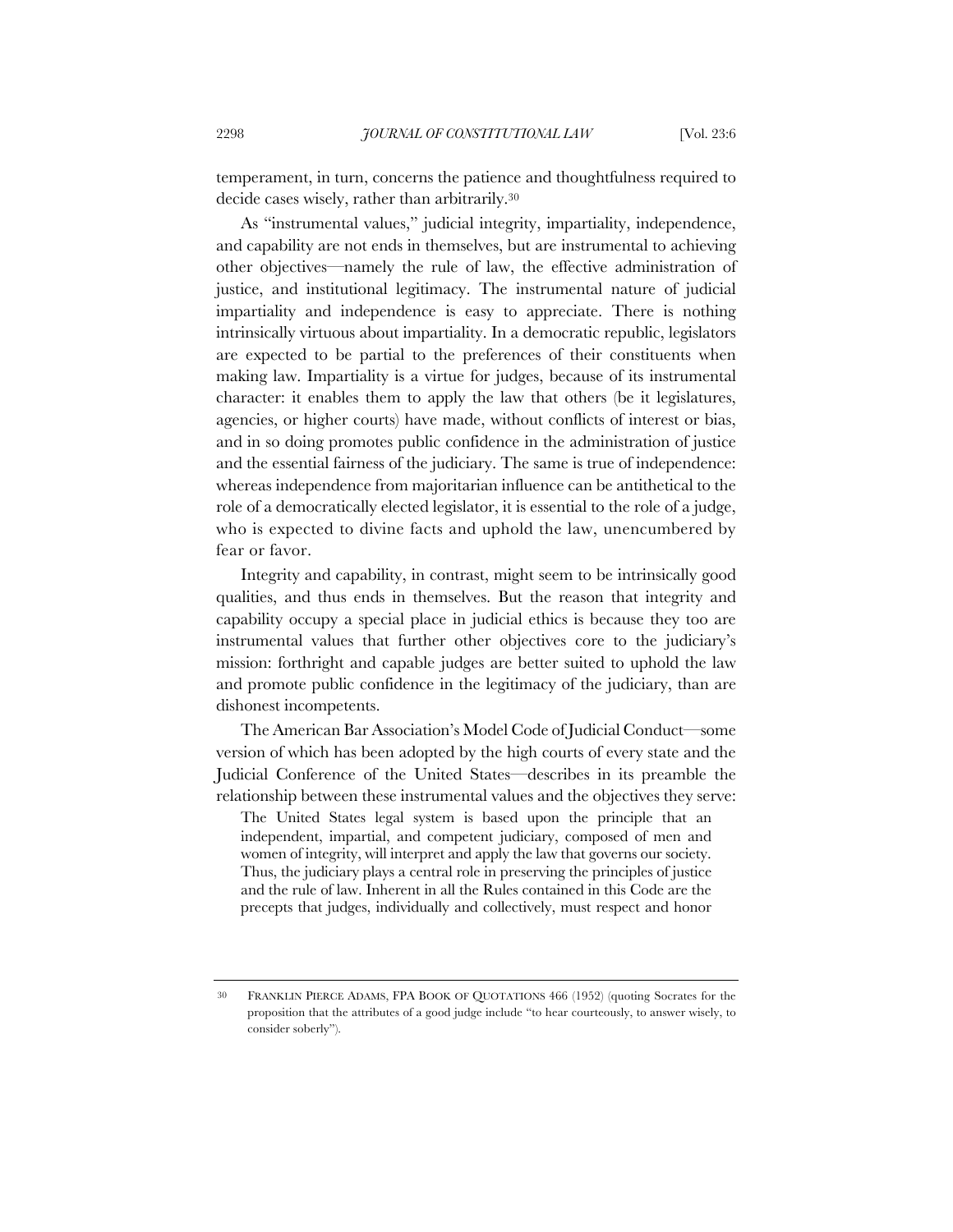the judicial office as a public trust and strive to maintain and enhance confidence in the legal system.31

These macroethics principles animate the body of rules in the Code itself, which segues to the second element of judicial ethics architecture: microethics.

## *B. Microethics*

Microethics rules are the specific dos and don'ts of good behavior that judicial systems have embedded in their codes of conduct, which are guided by macroethics values and objectives. Unlike macroethics principles, which are centuries old, the detailed rules of microethics are, with isolated exception, of comparatively recent vintage.32

In the United States, the circuitous route to establishing codes of judicial conduct began in the early twentieth century. In 1908, the American Bar Association (ABA) promulgated the Canons of Professional Ethics, governing the ethical responsibilities of lawyers.33 The ABA contemplated a companion project for judges, but decided against it: state and federal courts were under protracted fire for invalidating Progressive Era workplace reforms on due process grounds, and bar leaders feared that moving forward with a judicial ethics initiative at that time could be misunderstood as another attack on judges and courts.34

The catalyst for reform came over a decade later, in the unlikely form of the so-called "Black Sox" scandal, in which members of the Chicago White Sox took bribes to throw the 1919 World Series, and major league baseball responded by hiring a federal judge (and former minor league baseball player), Kenesaw Mountain Landis, as its first commissioner.35 Ironically, the hiring of Landis would salve baseball's black eye, only to give the judiciary a

<sup>31</sup> MODEL CODE OF JUD. CONDUCT Preamble (AM. BAR ASS'N 2007).

<sup>32</sup> For a seventeenth century exception, see 2 LORD CAMPBELL, THE LIVES OF THE CHIEF JUSTICES OF ENGLAND 207–09 (Boston, Estes & Lauriat 1873) (reproducing Sir Matthew Hale's eighteen self-imposed rules for his judicial guidance: "Things necessary to be continually had in remembrance").

<sup>33</sup> CANONS OF PRO. ETHICS (AM. BAR ASS'N 1908), http://www.minnesotalegalhistoryproject.org/ assets/ABA%20Canons%20(1908).pdf [https://perma.cc/2HBD-L7SB].

<sup>34</sup> *See* JOHN P. MACKENZIE, THE APPEARANCE OF JUSTICE 182 (1974) (explaining one of the prevailing concerns as being that the project would be associated with the "popular movement to strike back at perceived judicial oppression"); WILLIAM G. ROSS, A MUTED FURY: POPULISTS, PROGRESSIVES, AND LABOR UNIONS CONFRONT THE COURTS, 1890–1937, at 23–25, 41–44 (1994) (explaining how Populist and Progressive Era anger with the state and federal judiciaries was provoked by *Lochner v. New York* and its progeny).

<sup>35</sup> Andrew J. Lievense & Avern Cohn, *The Federal Judiciary and the ABA Model Code: The Parting of the Ways*, 28 JUST. SYS. J. 271, 272–73 (2007).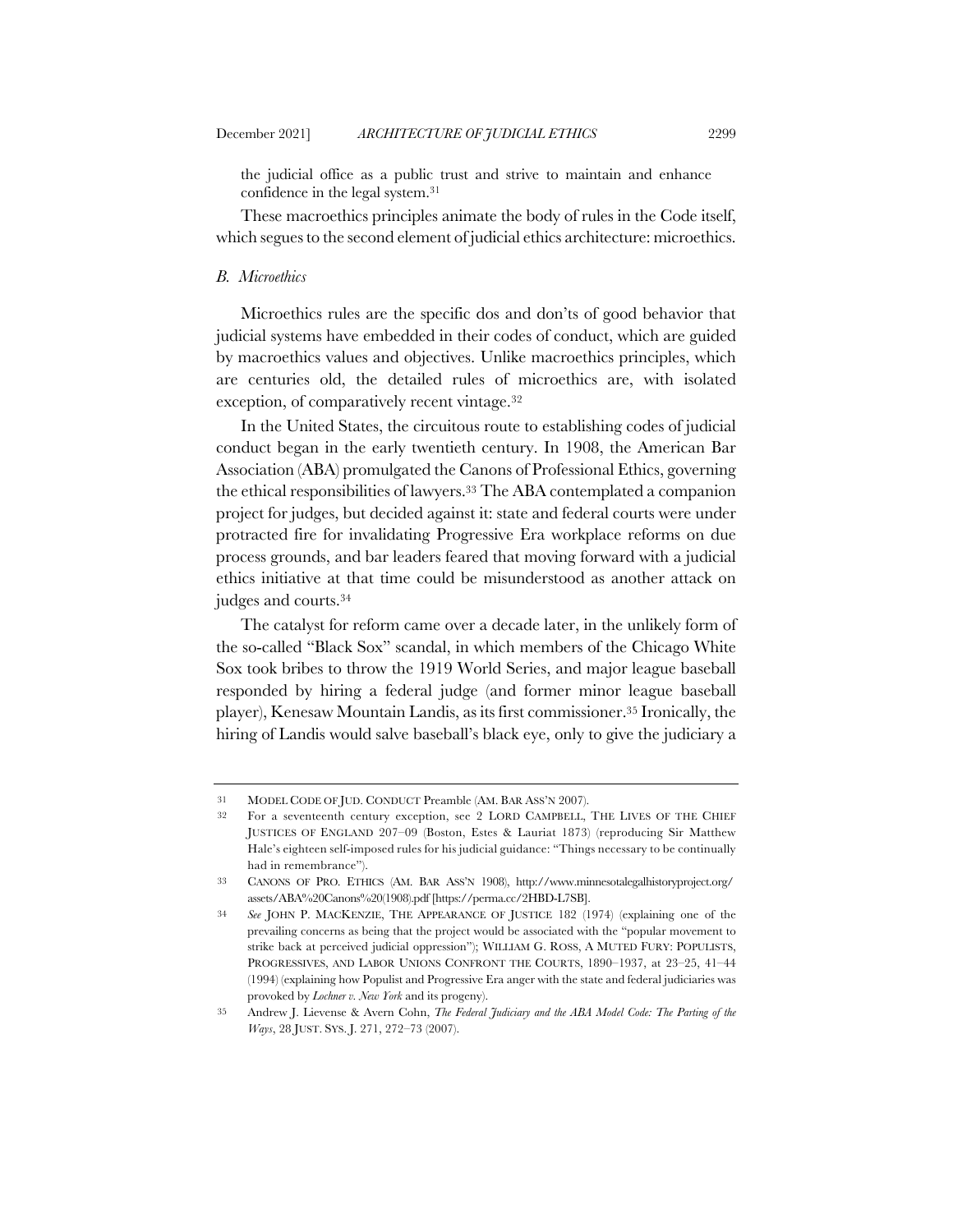shiner of its own. When Landis became Commissioner (and began receiving his \$42,500 salary), he did not relinquish his judicial office (or its \$7,500 salary).36 The House Judiciary Committee initiated an impeachment inquiry and in a preliminary report was sharply divided as to whether he had committed an impeachable crime.37 Although a majority of the Committee thought Landis had behaved badly, a substantial minority believed that he had committed no impeachable offense, which underscored the inability of the impeachment process to address ethics problems falling short of impeachable high crimes and misdemeanors.38 Landis resigned from his judgeship before the impeachment inquiry was concluded, but the episode prompted the ABA to convene a commission—chaired by the recently appointed Chief Justice of the United States, William Howard Taft—which promulgated the Canons of Judicial Ethics that the ABA approved in 1924.39

While a majority of the state judiciaries would adopt the Canons of Judicial Ethics, the Canons were bound for obscurity.40 They consisted of hortatory pronouncements "intended to be nothing more than the American Bar Association's suggestions for guidance of individual judges."41 They were thus crafted to operate behind the scenes—gentle exhortations that judges could ignore without fear of consequence.<sup>42</sup>

In 1960, California established a Judicial Qualifications Commission with authority to review judicial conduct and impose discipline on errant

<sup>36</sup> Charles Gardner Geyh, *Preserving Public Confidence in the Courts in an Age of Individual Rights and Public Skepticism*, *in* BENCH PRESS: THE COLLISION OF COURTS, POLITICS, AND THE MEDIA 21, 27 (Keith J. Bybee ed., 2007).

<sup>37</sup> *See* H.R. REP. NO. 66-1407, at 2 (1921) ("From a careful consideration of the charges made against Judge Landis and the evidence adduced in their support, it is believed that the findings in the foregoing report are unsupported and the recommendation for further investigation entirely unjustified.").

<sup>38</sup> *Id.* at 3. ("No violation of any law has been called to the attention of the committee, nor is it claimed that the judge is guilty of any act that would establish moral turpitude. One or both of those grounds would have to be established before impeachment proceedings could be maintained.").

<sup>39</sup> *See* MACKENZIE, *supra* note 34, at 182–83; *id.* at 183 ("Taft, a former president of the United States and past president of the ABA, was a logical man for the task, a symbol of public correctness whose stature as a jurist and bar organization man would ensure acceptance of the canons."); CANONS OF JUD. ETHICS (AM. BAR ASS'N 1924) (enumerating each of the thirty-four canons of judicial ethics).

<sup>40</sup> *See* Robert J. Martineau, *Enforcement of the Code of Judicial Conduct*, 1972 UTAH L. REV. 410, 411 ("Notwithstanding this, state supreme courts in a majority of states have 'adopted' the Canons of Judicial Ethics or similar ethical standards, either as suggested guidelines or as binding rules of conduct.").

<sup>41</sup> *Id.*

<sup>42</sup> The net effect was to relegate the task of judicial discipline to more cumbersome mechanisms—the lumbering dinosaurs of impeachment and, in various state systems, legislative address, recall elections, and felony convictions.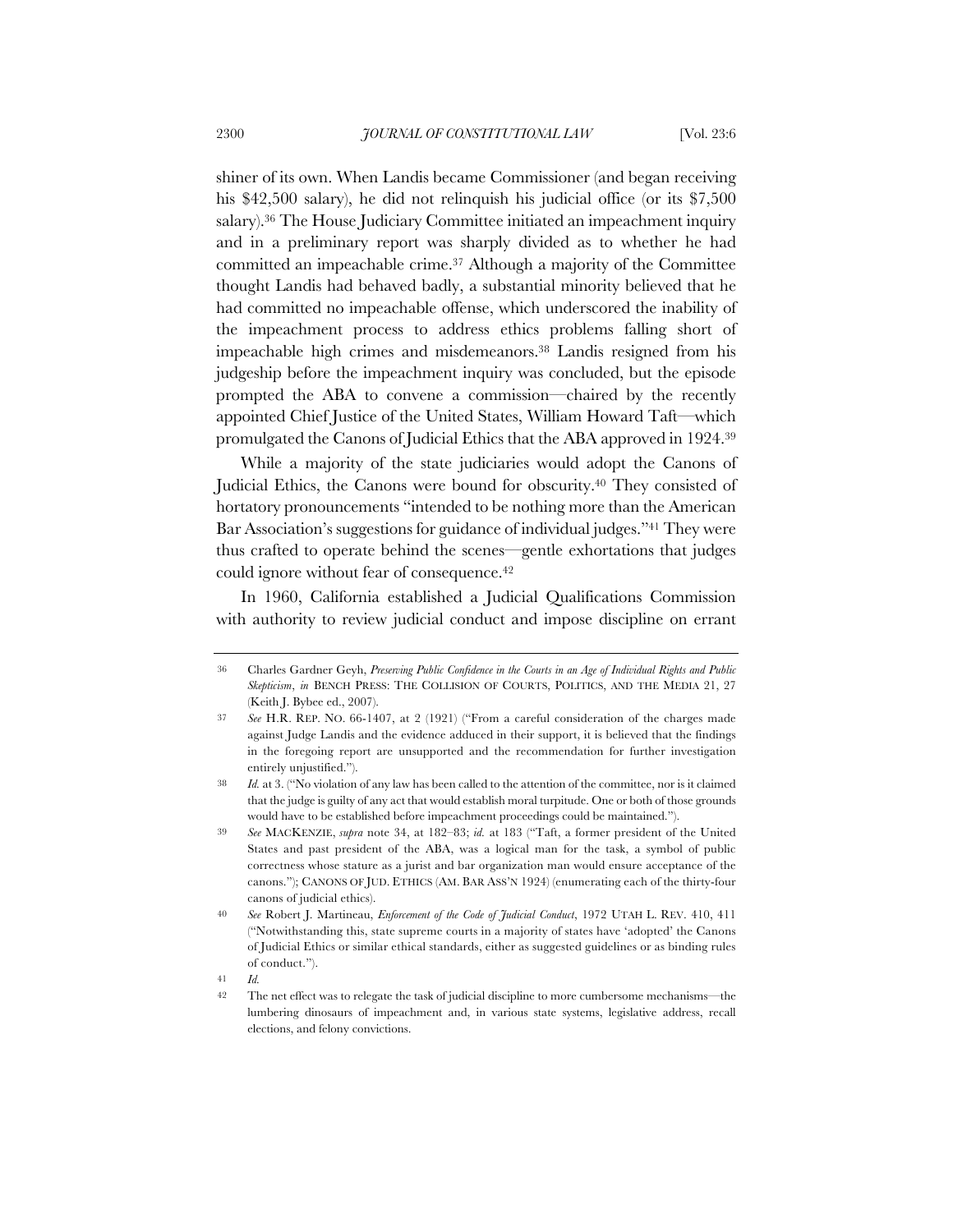judges.43 By 1980, all fifty states had judicial conduct organizations in place.44 As that movement gained momentum, several high-profile ethics controversies accompanied a new wave of agitation over the liberal Warren Court. House Republicans sought to impeach and remove Justice William O. Douglas for alleged ethical improprieties.45 Justice Abe Fortas resigned from the Court over ethical lapses.46 Chief Justice Earl Warren was criticized for moonlighting as chair of the "Warren Commission" that investigated the assassination of President John F. Kennedy.47 And President Nixon's Supreme Court nominee, Clement Haynesworth, was rejected, in part, for presiding over cases as a circuit judge in the teeth of alleged conflicts of interest.48 In the minds of bar leaders, these imbroglios highlighted the inadequacy of the Canons of Judicial Ethics,<sup>49</sup> and in 1969, ABA President Bernard Segal established a Special Committee on Standards of Judicial Conduct, which promulgated a Code of Judicial Conduct that the ABA adopted in 1972.50

<sup>43</sup> *See* Edward J. Schoenbaum, *A Historical Look at Judicial Discipline*, 54 CHI.-KENT L. REV. 1, 20 (1977) ("This new method of handling cases of judicial misconduct and disability through a permanent judicial disciplinary commission was first adopted by California voters in 1960 as an amendment to the California Constitution.").

<sup>44</sup> *See* ALLISON COMBS, JUDICIAL DISCIPLINE COMMISSIONS: BACKGROUND PAPER 95-5, at 1 (1995), https://www.leg.state.nv.us/Division/Research/Publications/Bkground/BP95-05.pdf [https://perma.cc/YQL6-KC9X].

<sup>45</sup> *Justice Douglas Impeachment*, *in* CONG. QUARTERLY ALMANAC: 91ST CONGRESS, 2ND SESSION 1025, 1025–27 (1970).

<sup>46</sup> *See* Allen Pusey, *May 14, 1969: The Spectacular Fall of Abe Fortas*, ABA JOURNAL (Apr. 1, 2020, 12:05 AM), https://www.abajournal.com/magazine/article/the-spectacular-fall-of-abe-fortas [https://perma.cc/9VR4-MSHT] (noting that Fortas resigned after it was revealed that he was receiving regular payments from a former Wall Street client convicted of fraud).

<sup>47</sup> *See* Warren Weaver Jr., *Tough Code of Ethics Adopted For Judges in Federal Courts*, N.Y. TIMES, Apr. 7, 1973, at 1 ("The new code reflects criticism in legal circles of Chief Justice Earl Warren's agreement to serve as head of the commission investigating President Kennedy's assassination and former Associate Justice Abe Fortas's acceptance of counsel fees while sitting on the Supreme Court.").

<sup>48</sup> *See* Barbara Maranzani, *6 Supreme Court Nomination Battles*, HISTORY: NEWS (Oct. 28, 2018), https://www.history.com/news/a-brief-history-of-supreme-court-battles [https://perma.cc/ H7FQ-3K8K] (noting that several high-ranking Republican senators joined Democrats to reject his nomination after he had earlier ruled in favor of a vending machine business in which he had stake); *Clement F. Haynsworth Jr.; Judge Was Rejected as 1969 Supreme Court Choice*, L.A. TIMES, Nov. 23, 1989, at A32 ("The most damaging [allegation] centered on his participation in a case involving a company that did extensive business with another company in which he owned a one-seventh interest.").

<sup>49</sup> *See* Whitney North Seymour, *The Code of Judicial Conduct from the Point of View of a Member of the Bar*, 1972 UTAH L. REV. 352, 352 ("In the controversies over the activities of Justices Fortas and Douglas, and in the inquiries into the qualifications of Judge Haynesworth for appointment to the Supreme Court, the inadequacies of the canons became particularly apparent.").

<sup>50</sup> *Id.*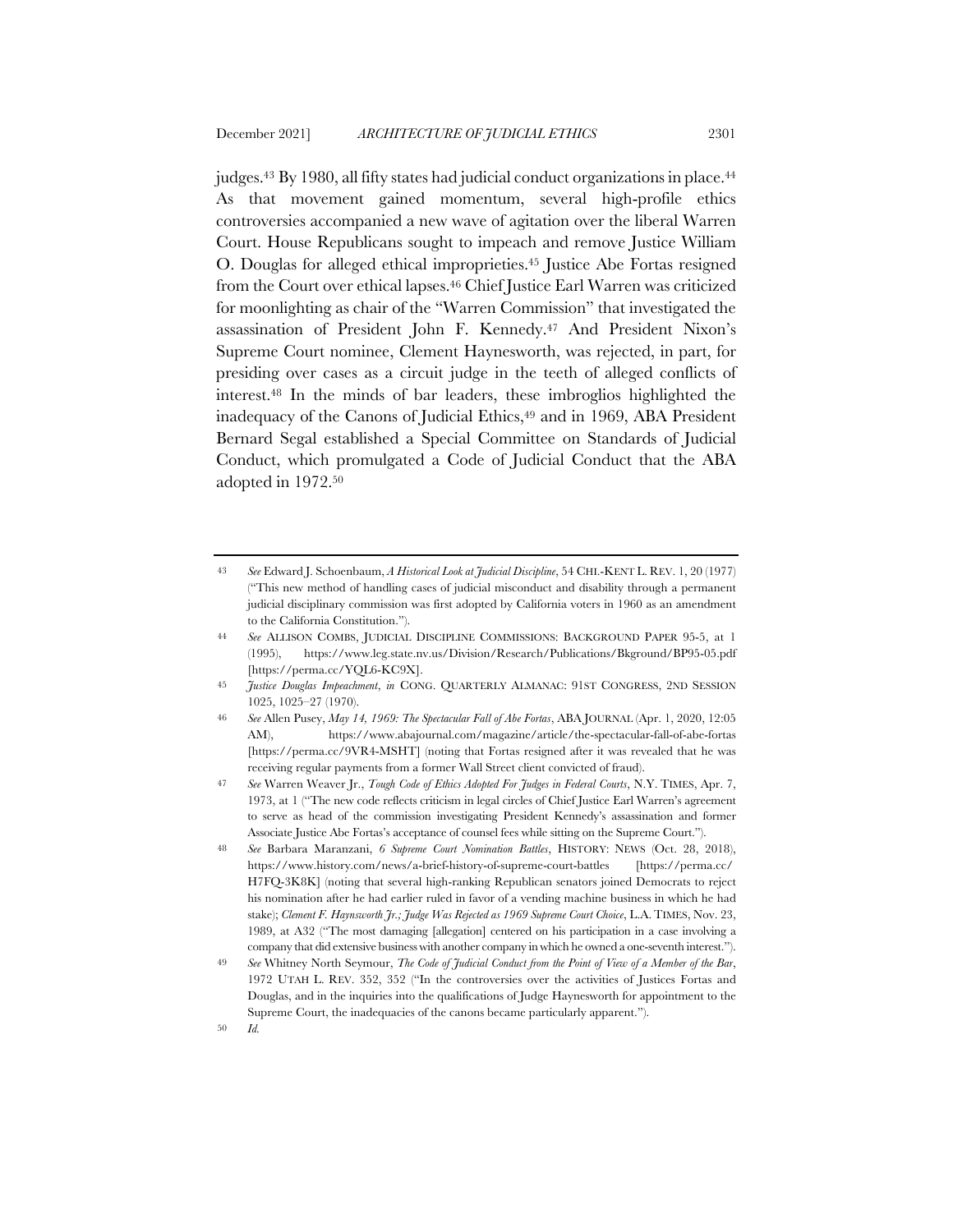Foremost among the perceived failings of the old Canons was that they had been purely advisory.<sup>51</sup> To address that problem, the preamble to the 1972 Code declared that "[t]he canons and text establish mandatory standards unless otherwise indicated," adding that "[i]t is hoped that all jurisdictions will adopt this Code and establish effective disciplinary procedures for its enforcement."52 In effect, the 1972 Code weaponized the Canons to augment the disciplinary authority of emerging judicial conduct organizations. Whereas the Canons of Judicial Ethics had been comprised of thirty-four broadly worded canons or principles, the 1972 Code reduced the number of canons to seven. Subsumed with each of the seven canons were a series of more specific provisions, articulated with relative brevity and precision, which rendered them better suited for enforcement than the more gaseous pronouncements of the discarded Canons of Judicial Ethics.

Despite the "mandatory" character of the 1972 Code, the Code itself was phrased in hortatory terms: it featured no "shalls" or "musts"—only "shoulds." Such nomenclature may have made sense for jurisdictions like the federal judiciary, which adopted the new ABA Code in 1973, when it had no formal disciplinary process in place to enforce and thereby render "mandatory" the ethical standards it promulgated. But as disciplinary processes became universal, the aspirational phrasing of the Code engendered a "misunderstanding" that compromised the Code's utility for disciplinary purposes—particularly among states that did not adopt the preamble where the mandatory character of Code provisions was highlighted.53

In 1990, the ABA approved a new Model Code of Judicial Conduct.<sup>54</sup> The 1990 Model Code shrank the number of general, overarching canons again—this time, from seven to five—and swapped out most of the precatory "shoulds" for mandatory "shalls."55 In the preamble, the drafters of the 1990 Model Code made their intentions explicit. First, the drafters underscored the Code's dual purpose: "The Code is designed to provide guidance to

<sup>51</sup> *See* Martineau, *supra* note 40, at 411 (footnote omitted) ("Even in those jurisdictions that have not accepted the Canons as binding rules, the Canons have been given the status of guidelines or have been used as frames of reference in rendering advisory opinions on judicial conduct.").

<sup>52</sup> CODE OF JUD. CONDUCT Preface (AM. BAR ASS'N 1972).

<sup>53</sup> *See* LISA L. MILORD, THE DEVELOPMENT OF THE ABA JUDICIAL CODE 8 (1992).

<sup>54</sup> MODEL CODE OF JUD. CONDUCT Preface (AM. BAR ASS'N 1990) ("On August 7, 1990, the House of Delegates of the American Bar Association adopted the *Model Code of Judicial Conduct*. In the 1990 *Model Code*, a Preamble and a Terminology section were added, and an Application Section followed the Canons.").

<sup>55</sup> *Id.* Contents, Preamble (noting that the preamble only lists five canons, with each one stating that a judge "shall" rather than a judge "should").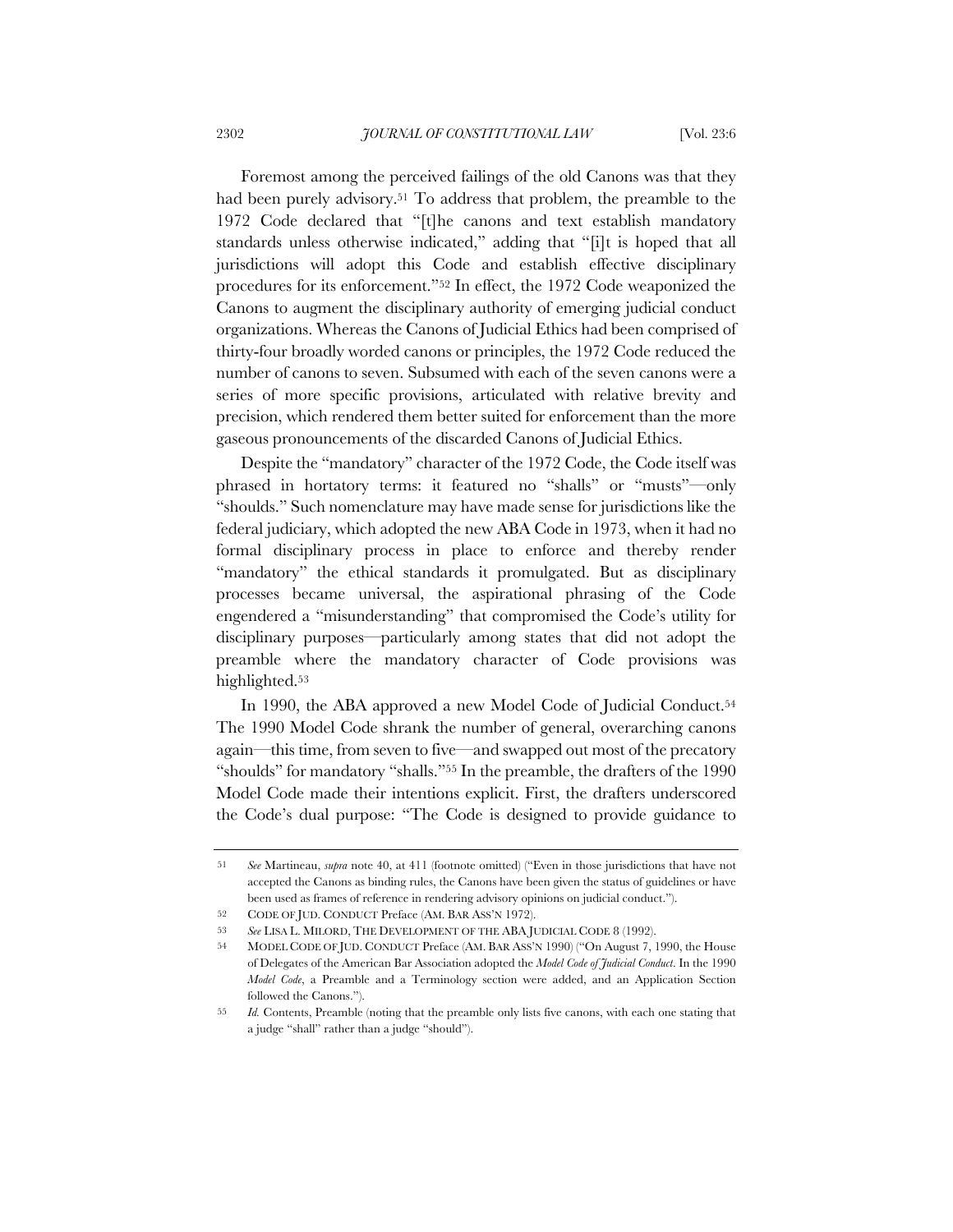judges and candidates for judicial office and to provide a structure for regulating conduct through disciplinary agencies."56 Second, the drafters emphasized the significance of the term "shall": "When the text uses 'shall' or 'shall not,' it is intended to impose binding obligations the violation of which can result in disciplinary action."<sup>57</sup> The phrase "can result in disciplinary action," however, was used advisedly: "It is not intended," the drafters cautioned, "that every transgression will result in disciplinary action."58 Rather, "[w]hether disciplinary action is appropriate . . . should depend on such factors as the seriousness of the transgression, whether there is a pattern of improper activity and the effect of the improper activity on others or on the judicial system."59

In 2007, the ABA approved another Model Code of Judicial Conduct.<sup>60</sup> Like the 1990 Model Code, the preamble to the 2007 edition reiterated the Code's dual purpose.<sup>61</sup> But the evolution of microethics away from its original focus on guidance, toward discipline and enforcement, continued apace. The number of canons was dropped from five to four, and the specific provisions underlying those canons were recast as numbered "rules" to emulate the ABA's Model Rules of Professional Conduct,<sup>62</sup> where the disciplinary orientation of rules phrased in mandatory terms was explicit.<sup>63</sup> Consistent with this ongoing reorientation of the Code toward discipline, the preamble to the 2007 Model Code omitted its predecessor's caveat that not all Code violations warranted disciplinary action.64

Microethics rules are explained, interpreted, and justified with reference to macroethics rationales. Some microethics rules further particular instrumental values. For example, the rule that judges "shall not abuse the prestige of judicial office to advance the personal or economic interests[] of the judge or others"65 preserves integrity; the rule governing disqualification

<sup>56</sup> *Id*. Preamble.

<sup>57</sup> *Id.*

<sup>58</sup> *Id.*

<sup>59</sup> *Id.*

<sup>60</sup> MODEL CODE OF JUD. CONDUCT (AM. BAR ASS'N 2007). I served as co-reporter to the ABA Commission that promulgated the 2007 Model Code.

<sup>61</sup> *Id.* Preamble.

<sup>62</sup> CHARLES E.[SIC] GEYH & W. WILLIAM HODES, REPORTERS' NOTES TO THE MODEL CODE OF JUDICIAL CONDUCT ix (2009).

<sup>63</sup> MODEL RULES OF PRO. CONDUCT Scope, at 3 (AM. BAR ASS'N 2007) ("Some of the Rules are imperatives, cast in the terms 'shall' or 'shall not.' These define proper conduct for purposes of professional discipline.").

<sup>64</sup> MODEL CODE OF JUD. CONDUCT Preamble (AM. BAR ASS'N 2007).

<sup>65</sup> *Id.* r. 1.3.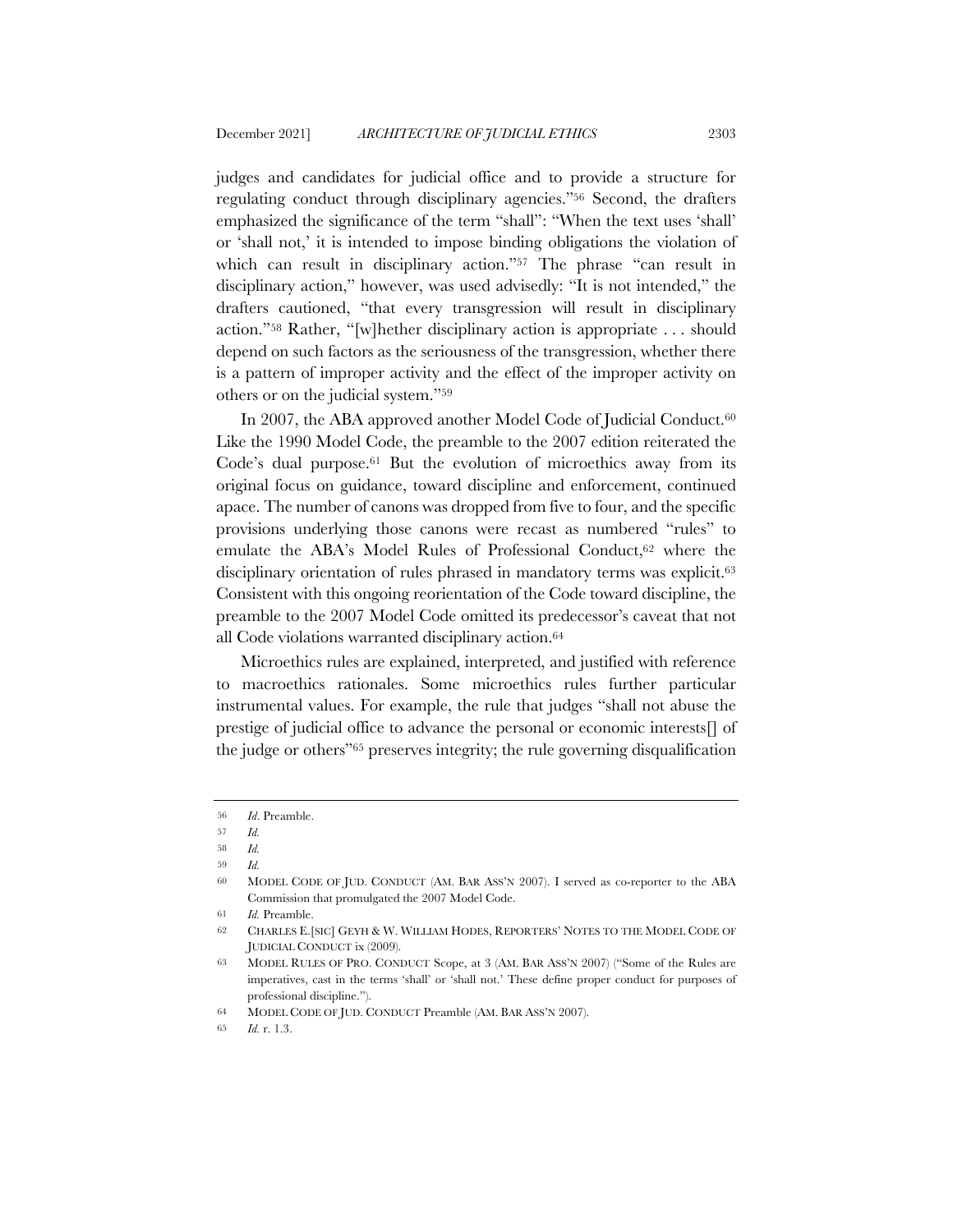of judges for real or perceived bias and conflicts of interest promotes impartiality;66 the rule that judges shall not "permit family, social, political, financial, or other interests or relationships to influence the judge's judicial conduct"67 encourages independence; and rules regulating judicial competence, $68$  diligence, $69$  and demeanor, $70$  seek to ensure that judges are capable adjudicators. Other microethics rules are directed toward furthering the overarching objectives of macroethics generally. For example, the rule that judges shall "uphold and apply the law,"71 seeks to promote the rule of law, while the rule that judges shall "act at all times in a manner that promotes public confidence in the independence, integrity, and impartiality of the judiciary,"72 protects the judiciary's institutional legitimacy (in addition to promoting specified instrumental values).

#### *C. Relational Ethics*

Macroethics principles and microethics rules, paired with a disciplinary regime, establish and enforce standards of good (and bad) judicial conduct. But the limits of appropriate ethics regulation are not delineated by macro and microethics alone. That is because the dictates of microethics rules and the reach of macroethics principles can be constrained in relation to competing values. Relational ethics thus embody countervailing constraints that test and limit the operation of ethics regimes. "Relational ethics" may not feel like ethics at all, insofar as it exerts a negative, limiting force on the judicial ethics schema. But the boundaries of good and bad conduct that judicial ethics seeks to delineate cannot be fully explained or justified without recourse to relational ethics values—the dark energy of the judicial ethics universe. The competing values that comprise relational ethics will be elaborated upon with examples in Part II, but for purposes here, it is enough to thumbnail the principal categories.

- 66 *Id.* r. 2.11.
- 67 *Id.* r. 2.4.
- 68 *Id.* r. 2.5.
- 69 *Id.*
- 70 *Id.* r. 2.8.
- 71 *Id.* r. 2.2.
- 72 *Id.* r. 1.2 (asterisks omitted).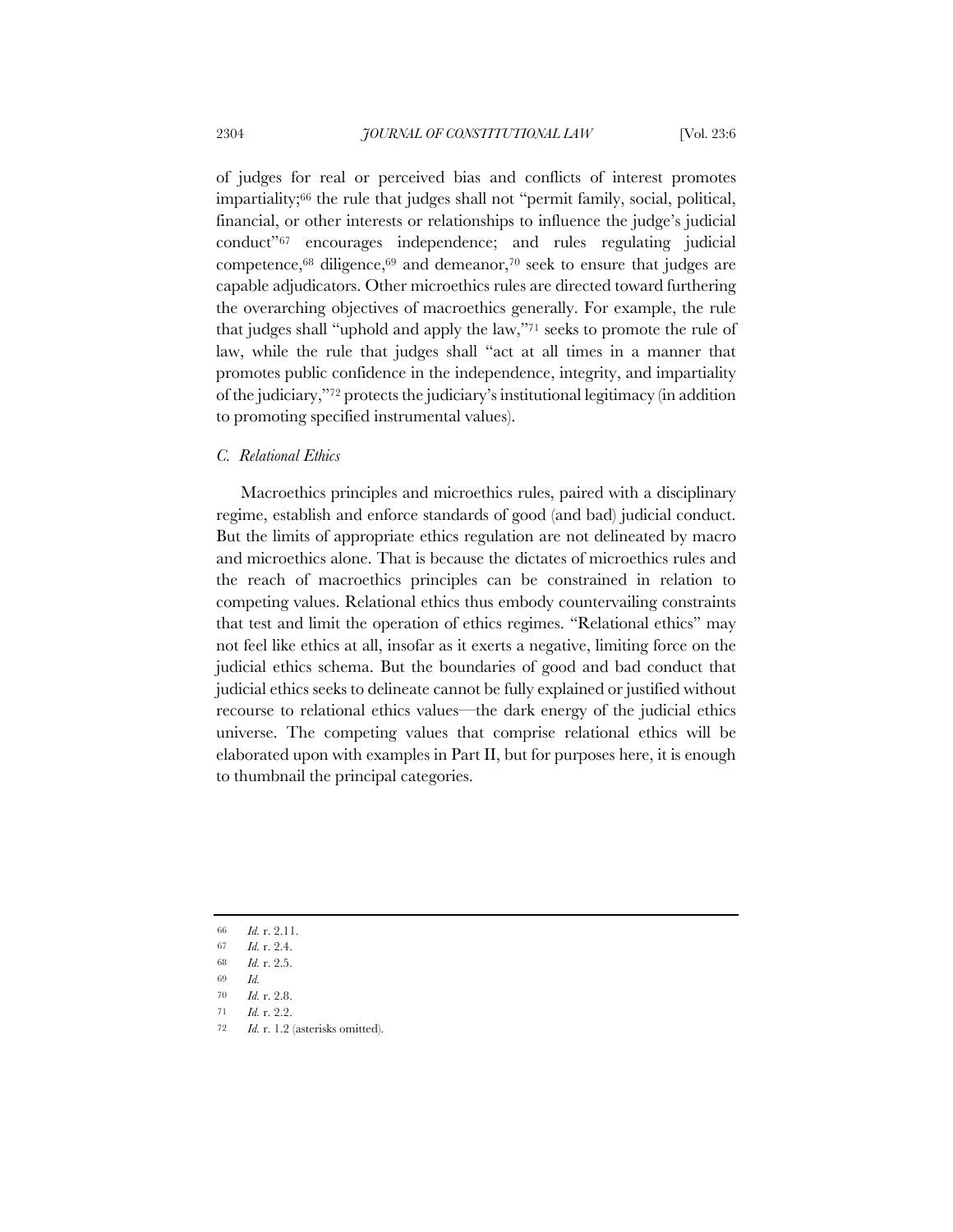### *1. Guarding Against Constitutional Overreach*

Ethics regulation is subject to constitutional constraints. Judges, like the rest of us, enjoy First Amendment freedoms to speak and associate.73 At the margins, the macroethics principles served by microethics rules that restrict judicial speech and association must be weighed against the countervailing rights of judges. In addition, judges who are subject to discipline for ethics violations have a due process interest in rules that are written with sufficient precision and clarity for them to know what the rules require so that judges can avoid transgression.74 This interest in clarity and precision can conflict with the need for microethics rules to be phrased broadly enough to encompass and implement macroethics principles. Finally, microethics regulations that legislatures seek to impose on judges can give rise to separation of powers concerns that, even if never litigated, may exert leverage as a countervailing relational interest in policy debates, when judges question the constitutionality of legislation that they would be in a position to invalidate as judges.

## *2. Encouraging Extrajudicial Engagement*

Judges have an interest in pursuing their avocations by seeking out educational opportunities, affiliating themselves with civic, charitable, and fraternal organizations, teaching, writing, and speaking in public forums. Codes of conduct encourage judges to be active as citizens in the communities they serve as judges—activities that can make judges betterinformed, engaged, and empathic jurists.75 Microethics rules that offer contestable, macroethics justifications for restricting such engagement—for example, because participation in a given extrajudicial activity arguably calls a judge's impartiality into question—must be balanced against this competing interest.

<sup>73</sup> Republican Party of Minn. v. White, 536 U.S. 765, 788 (2002).

<sup>74</sup> *See, e.g.*, Leslie W. Abramson, *Canon 2 of the Code of Judicial Conduct*, 79 MARQ. L. REV. 949, 955 (1996) ("[L]ack of specificity as to what conduct makes a judge vulnerable to a charge of appearance of impropriety raises serious due process concerns. Leaving the rules unidentified while expecting them to be observed is bound to burden judges with uncertainty . . . .").

<sup>75</sup> *See* MODEL CODE OF JUD. CONDUCT r. 1.2 cmt. 6 (AM. BAR ASS'N 2007) ("A judge should initiate and participate in community outreach activities for the purpose of promoting public understanding of and confidence in the adminstration of justice."); CHARLES GARDNER GEYH, JAMES J. ALFINI & JAMES SAMPLE, JUDICIAL CONDUCT AND ETHICS § 1.02 (6th ed. 2020) (discussing the importance and propriety of judges engaging with the outside world and avoiding isolation).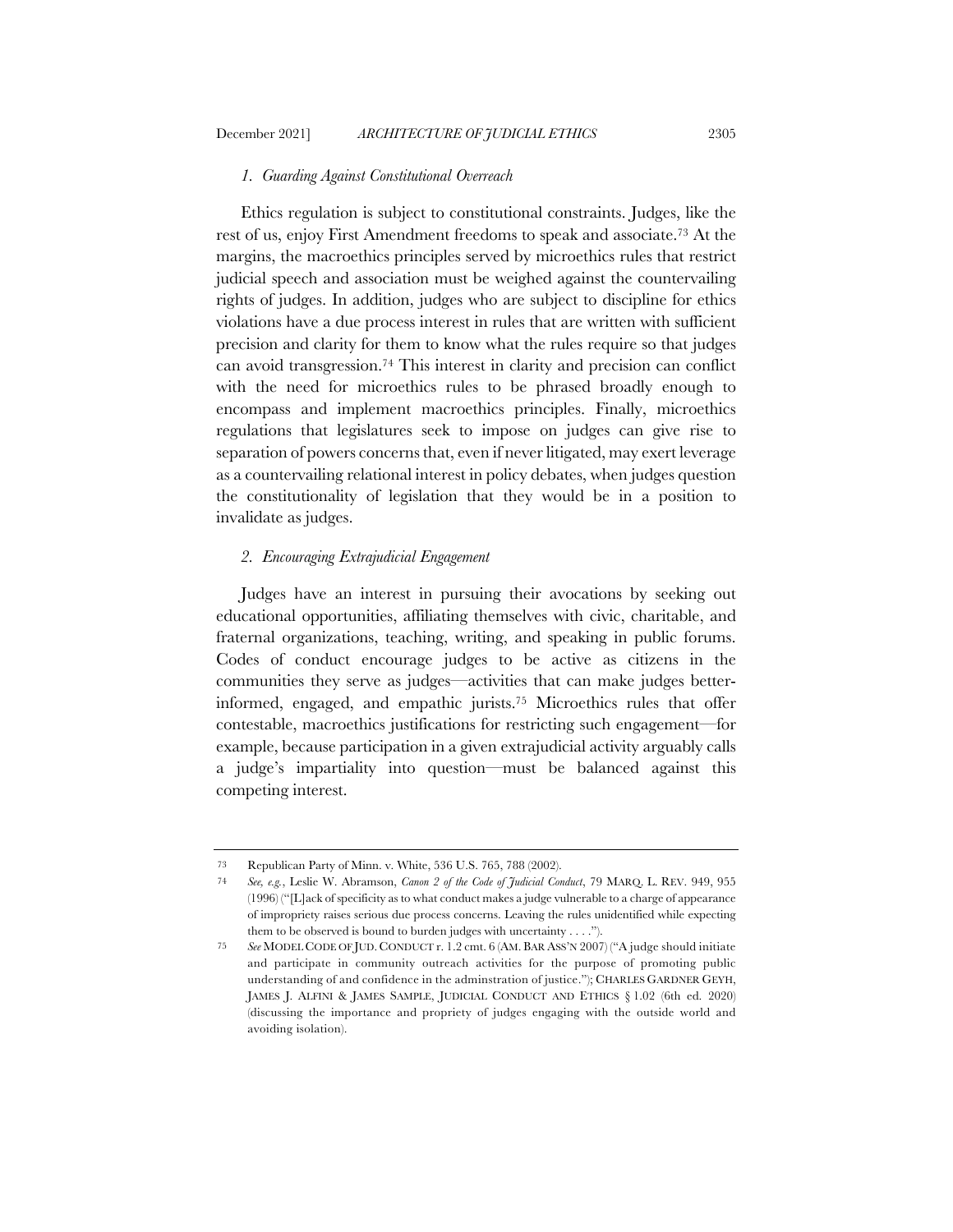#### *3. Promoting Operational Effectiveness*

Judges have an institutional interest in the efficient and expeditious operation of their courts.76 Ethics rules that burden court operations by imposing restrictions on judicial conduct driven by macroethics rationales that judges find dubious invite assessments of whether the ethics gains of a given microethics rule justify the efficiency losses.

#### *4. Preserving Institutional Legitimacy*

The judiciary's interest in preserving the institutional legitimacy of its courts cuts both ways. Ethics regimes serve to promote public confidence in the judiciary, but overly aggressive regulation can arguably have the opposite effect by cultivating the misperception that unethical conduct is more prevalent than it is.77

Note that this list of relational interests does not include simple selfinterest. Although judges may have an "interest" in taking bribes to pay for their cabanas, or winning elections by any means necessary, naked selfinterest offers no normative heft for good judges to weigh in the balance against macroethics values.78 To the contrary, microethics rules exist to manage and control manifestations of judicial self-interest that are antithetical to macroethics values. An ongoing challenge is to differentiate legitimate relational interests (that can sometimes align with judicial selfinterest) from ersatz relational interests that operate as a shill.

In short, relational ethics pit the dictates of micro and macroethics against competing priorities, to the end of delineating the boundaries of appropriate ethics regulation. This is where the conversation takes a turn for the Burbankian. In his work, Burbank has explored the tensions between judicial independence and accountability in judicial oversight, and between law and

<sup>76</sup> For example, in the federal system, judicial misconduct under the Judicial Conduct and Disability Act is defined as conduct "prejudicial to effective and expeditious" court administration. 28 U.S.C. § 351(a).

<sup>77</sup> *See* Caperton v. A.T. Massey Coal Co., 556 U.S. 868, 890–91 (2009) (Roberts, C.J., dissenting) ("[Interpreting the Due Process Clause to require judicial disqualification for probable bias] will inevitably lead to an increase in allegations that judges are biased, however groundless those charges may be. The end result will do far more to erode public confidence in judicial impartiality than an isolated failure to recuse in a particular case.").

<sup>78</sup> The relational interest in extrajudicial engagement transcends self-interest because it is concerned with forms of engagement that make judges better judges.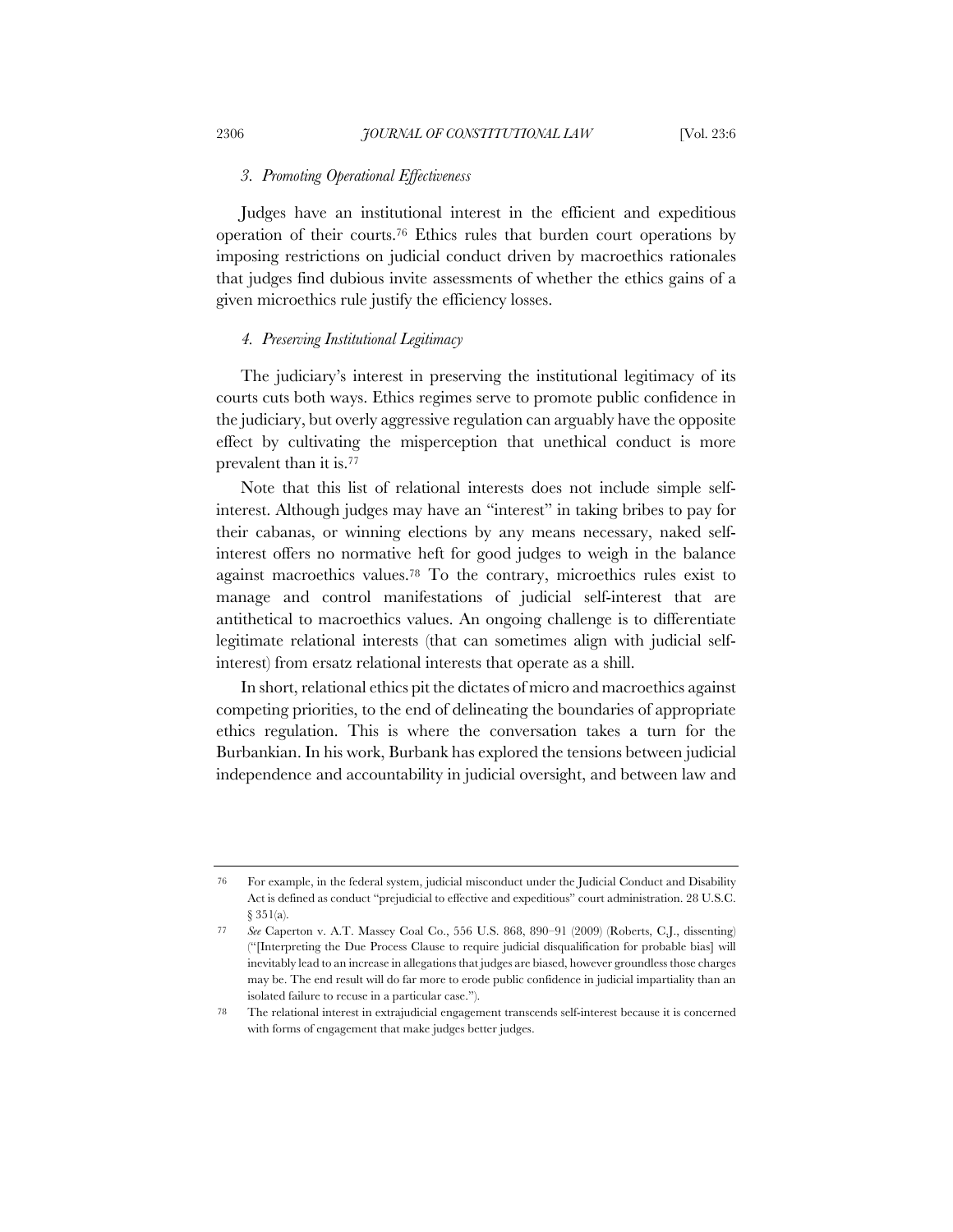policy in judicial decisionmaking.79 He takes pains to emphasize that these principles in tension are not opposites but are two sides of the same coin: the appropriate limits of judicial independence are constrained by the need for accountability; and in judicial decisionmaking, law constrains policy, while policy informs law.80 They are thus not contradictory; rather, each informs

the other—and so it is with relational ethics. The competing priorities that relational ethics introduce do not contradict but circumscribe the dictates of micro and macroethics. They are complementary.

# II. SITUATING ETHICS CONTROVERSIES IN THE ETHICS **ARCHITECTURE**

Having described the tripartite architecture of judicial ethics, it is possible to revisit the ethics controversies summarized in the introduction to this Article and situate them in the context of that architecture. In so doing, patterns emerge to reveal recurring pressure points in contemporary judicial ethics analysis that pose a challenge to the future of ethics regulation.

The ethics controversies synopsized in the introduction arise when putatively proper or improper judicial conduct comes to light that is allegedly overregulated or underregulated. From there, the controversies have proceeded along one of two tracks: 1) A general consensus emerges, either that controversial judicial conduct is in tension with macroethics values, underregulated by microethics rules, unjustified by countervailing relational interests, and should be regulated as improper; or that the conduct in question does not raise such concerns and should be deregulated or left be; 2) In the absence of consensus, controversial remedial action that is taken or proposed in response to putatively improper judicial conduct is resisted on the grounds that the conduct is not sufficiently in tension with macroethics principles and microethics rules to offset countervailing relational interests.

## *A. When Consensus Emerges on the Ethical Propriety of Controversial Conduct*

Traditional judicial ethics controversies follow a well-worn path common to law reform generally: an underregulated problem arises, is identified as such, and is fixed. The birth and evolution of microethics regulation were

<sup>79</sup> Burbank, *supra* note 1, at 339–40; *see also* Burbank, *On the Study of Judicial Behaviors*, *supra* note 1717, at 41 ("[T]here is no dichotomy between law and judicial politics; they are complements, each needing (or relying on) the other.").

<sup>80</sup> Burbank, *supra* note 1, at 339–40; Burbank, *On the Study of Judicial Behaviors*, *supra* note 17, at 51–58.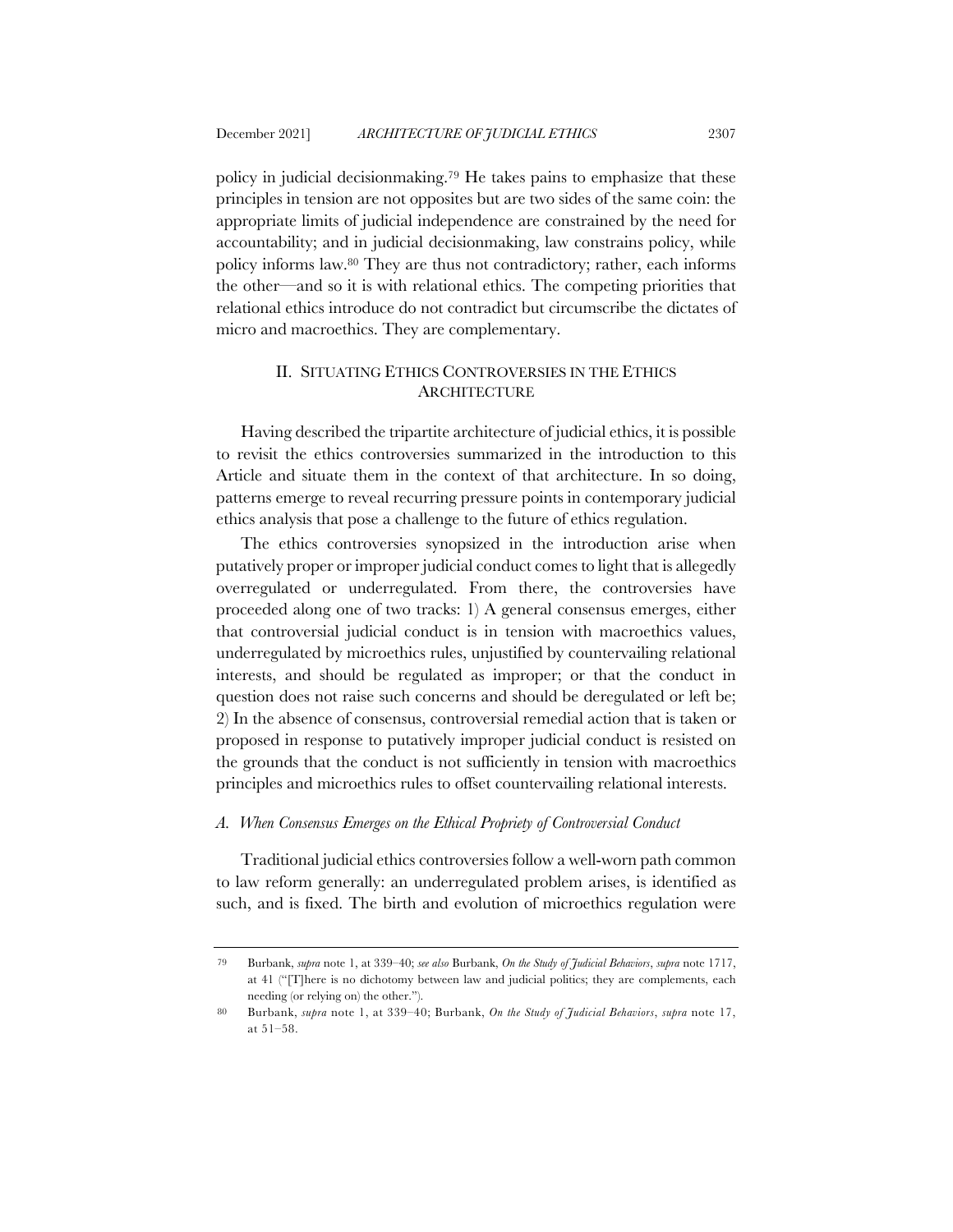catalyzed by this kind of controversy: the Landis affair exposed the inability of impeachment to address unethical conduct falling short of high crimes and misdemeanors and led to the promulgation of the ABA Canons of Judicial Ethics.81 Subsequent ethics scandals, in turn, highlighted the impotence of the hortatory Canons, and led to the promulgation of mandatory standards of judicial conduct in the 1972 Code of Judicial Conduct.

Among the recent ethics controversies summarized in the introduction, the sexual harassment scandals in the federal judiciary fall into this traditional category. The evolution of the ABA Model Code of Judicial Conduct reflects a growing awareness of and concern for the problem of sexual harassment in the judiciary. The 1972 iteration made no mention of bias, prejudice, or harassment;<sup>82</sup> the 1990 Model included a black letter prohibition on judges performing their duties with "bias or prejudice," and added commentary directing judges to avoid conduct "that could reasonably be perceived as sexual harassment;"83 and the 2007 Model Code elevated the prohibition on harassment to a black letter rule that explicitly forbade harassment based on sex and gender.84 The Judicial Conference of the United States, however, declined to amend its Code in light of either the 1990 or 2007 Models: the canons themselves addressed neither gender bias nor harassment; rather, the federal Code relegated the issue to a comment noting that the duty to be "respectful," included "the responsibility to avoid comment or behavior that could reasonably be interpreted as harassment, prejudice or bias."85

An antiquated Code of Conduct for U.S. Judges combined with rigid confidentiality rules and complainant-unfriendly procedures resulted in gender bias and sexual harassment going underreported and underinvestigated.86 Isolated episodes of sexual misconduct reached critical mass

<sup>81</sup> *See The Landis Case*, 7 AM. BAR ASS'N J. 87 (1921); *About the Commission, Background Paper: ABA Activities in Judicial Ethics*, AM. BAR ASS'N, https://www.americanbar.org/groups/professional\_ responsibility/policy/judicial\_code\_revision\_project/background [https://perma.cc/6QMN-2BSC].

<sup>82</sup> MILORD, *supra* note 53, at 17–18 (noting that canons addressing bias and prejudice and commentary addressing sexual harassment were "new" to the 1990 Code).

<sup>83</sup> *Id.* at 18, 75.

<sup>84</sup> *See* GEYH & HODES, *supra* note 62, at 28–29 ("The 1990 Code included nothing in the black letter about harassment, . . . [but] [t]he Commission agreed that harassment was a form of bias or prejudice that should be specifically proscribed by the Rules . . . [and so] deci[ded] to enshrine harassment in the black letter . . . including sexual harassment.").

<sup>85</sup> 2 GUIDE TO JUDICIARY POLICY pt. A, ch. 2, at 10 (2014) [hereinafter 2014 GUIDE TO JUDICIARY POLICY], https://www.uscourts.gov/sites/default/files/vol02a-ch02\_0.pdf [https:// perma.cc/ 9L4W-GB6A].

<sup>86</sup> *See generally* Abbey Meller & Joy Bagwell, *Sexual Harassment in the Judiciary*, CTR. FOR AM. PROGRESS: COURTS (Oct. 25, 2018, 9:58 AM), https://www.americanprogress.org/issues/courts/ news/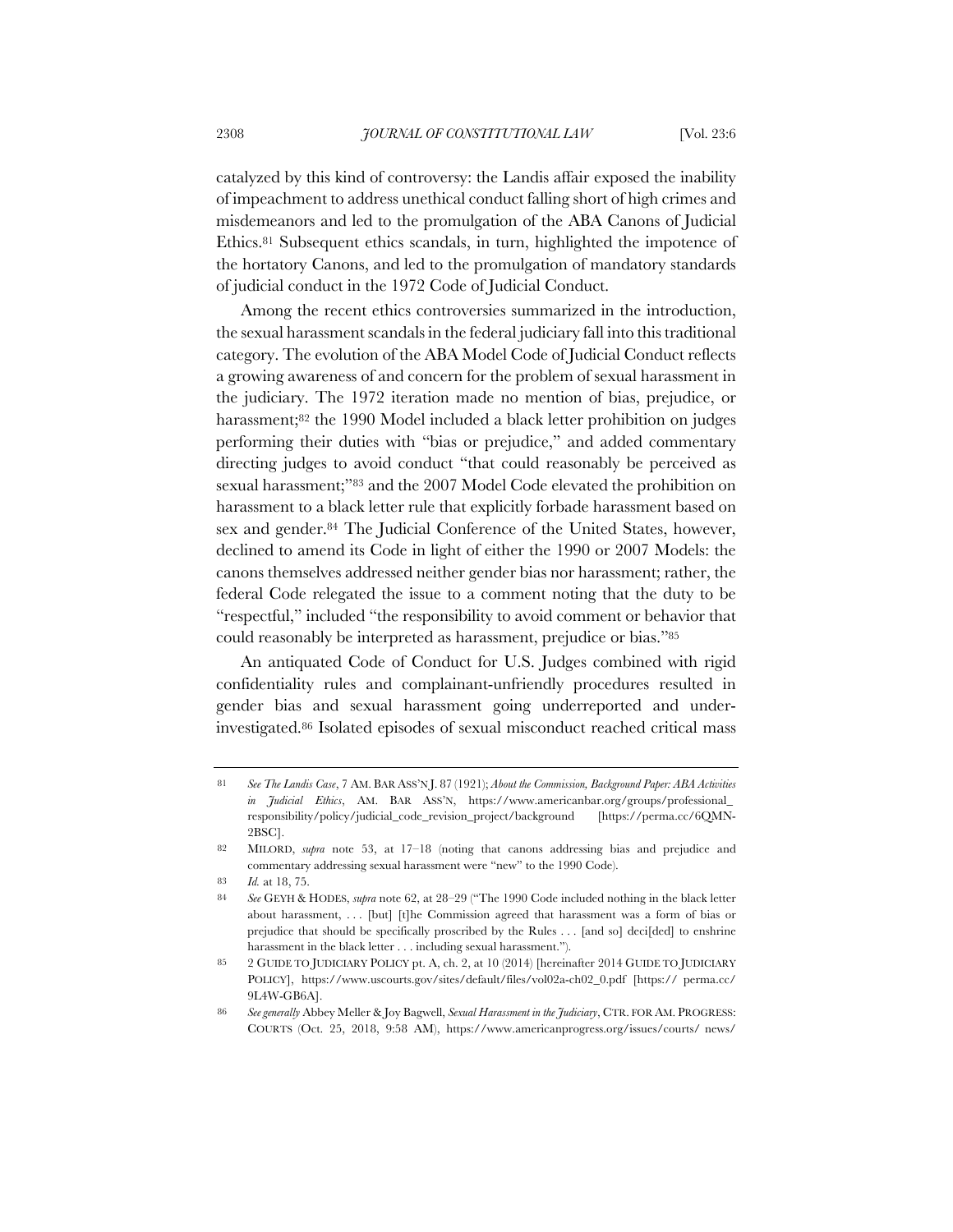with multiple allegations against Circuit Judge Alex Kozinski and, ignited by the Me Too movement, exploded into scandal. <sup>87</sup>

In response to the scandal, the Judicial Conference established a Federal Judiciary Workplace Conduct Working Group.88 The Working Group undertook a review of its Code and complaint procedures, held hearings, and issued an array of recommended changes (including Code amendments to address sexual harassment) that the Judicial Conference adopted.89 In the revised Code, the duty not to engage in harassment was elevated to the black letter of Canon 3 itself as well as Canon 3B(4), and received multiple

<sup>2018/10/25/460038/</sup>sexual-harassment-judiciary [https://perma.cc/7S2S-WZLG] (discussing the sexual assault allegations against Justice Brett Kavanaugh during his confirmation hearings and the threat to women's rights posed by former President Trump's confirmation of largely male judges to the federal judiciary); Joan Biskupic, *CNN Investigation: Sexual Misconduct by Judges Kept Under Wraps*, CNN: POL. (Jan. 26, 2018, 12:35 PM), https://www.cnn.com/2018/01/25/politics/courtsjudges-sexual-harassment/index.html [https://perma.cc/WXF4-9MF6] (reporting on allegations that the judiciary has obscured the extent of judicial misconduct); *see also, e.g.*, *Protecting Federal Judiciary Employees from Sexual Harassment, Discrimination, and Other Workplace Misconduct: Hearing Before the Subcomm. on Cts., Intell. Prop., & the Internet of the H. Comm. on the Judiciary*, 116th Cong. (2020) (testimony of Olivia Warren) (explaining the obstacles faced by a former federal law clerk in reporting the sexual harassment she experienced); Dahlia Lithwick, *He Made Us All Victims and Accomplices*, SLATE (Dec. 13, 2017, 3:11 PM), https://slate.com/news-and-politics/2017/12/judgealex-kozinski-made-us-all-victims-and-accomplices.html [https://perma.cc/HNG2-AWET] (describing the problem with reference to the "worshipful" relationship between law clerks and their judges).

<sup>87</sup> *See generally* Matt Zapotosky, *Prominent Appeals Court Judge Alex Kozinski Accused of Sexual Misconduct*, WASH. POST (Dec. 8, 2017), https://www.washingtonpost.com/world/national-security/ prominent-appeals-court-judge-alex-kozinski-accused-of-sexual-misconduct/2017/12/08/ 1763e2b8-d913-11e7-a841-2066faf731ef\_story.html [https://perma.cc/256L-RRDQ]; *see also*  Matt Zapotosky, *Nine More Women Say Judge Subjected Them to Inappropriate Behavior, Including Four Who Say He Touched or Kissed Them*, WASH. POST (Dec. 15, 2017), https://www.washingtonpost.com/ world/ national-security/nine-more-women-say-judge-subjected-them-to-inappropriate-behaviorincluding-four-who-say-he-touched-or-kissed-them/2017/12/15/8729b736-e105-11e7-8679 a9728984779c\_story.html [https://perma.cc/7Q23-F9XD]; Niraj Chokshi, *Federal Judge Alex Kozinski Retires Abruptly After Sexual Harassment Allegations*, N.Y. TIMES (Dec. 18, 2017), https://www.nytimes.com/2017/12/18/ us/alex-kozinski-retires.html [https://perma.cc/9CFX-BAZL].

<sup>88</sup> FED. JUDICIARY WORKPLACE CONDUCT WORKING GRP., U.S. CTS., REPORT OF THE FEDERAL JUDICIARY WORKPLACE CONDUCT WORKING GROUP TO THE JUDICIAL CONFERENCE OF THE UNITED STATES 1 (2018).

<sup>89</sup> I was among those asked to testify at these hearings. For details of the proposed changes, see *Proposed Changes to Code of Conduct for U.S. Judges and Judicial Conduct and Disability Rules*, U.S. CTS., https://www.uscourts.gov/rules-policies/judiciary-policies/proposed-changes-code-conduct-judgesjudicial-conduct-disability-rules [https://perma.cc/7EYG-2V4S]; FED. JUDICIARY WORKPLACE CONDUCT WORKING GRP., *supra* note 88; *Judicial Conference Approves Package of Workplace Conduct Reforms*, U.S. CTS. (Mar. 12, 2019), https://www.uscourts.gov/news/2019/03/12/judicialconference-approves-package-workplace-conduct-reforms [https://perma.cc/6XQH-82S9]. I testified on the draft revisions at the Working Group's invitation.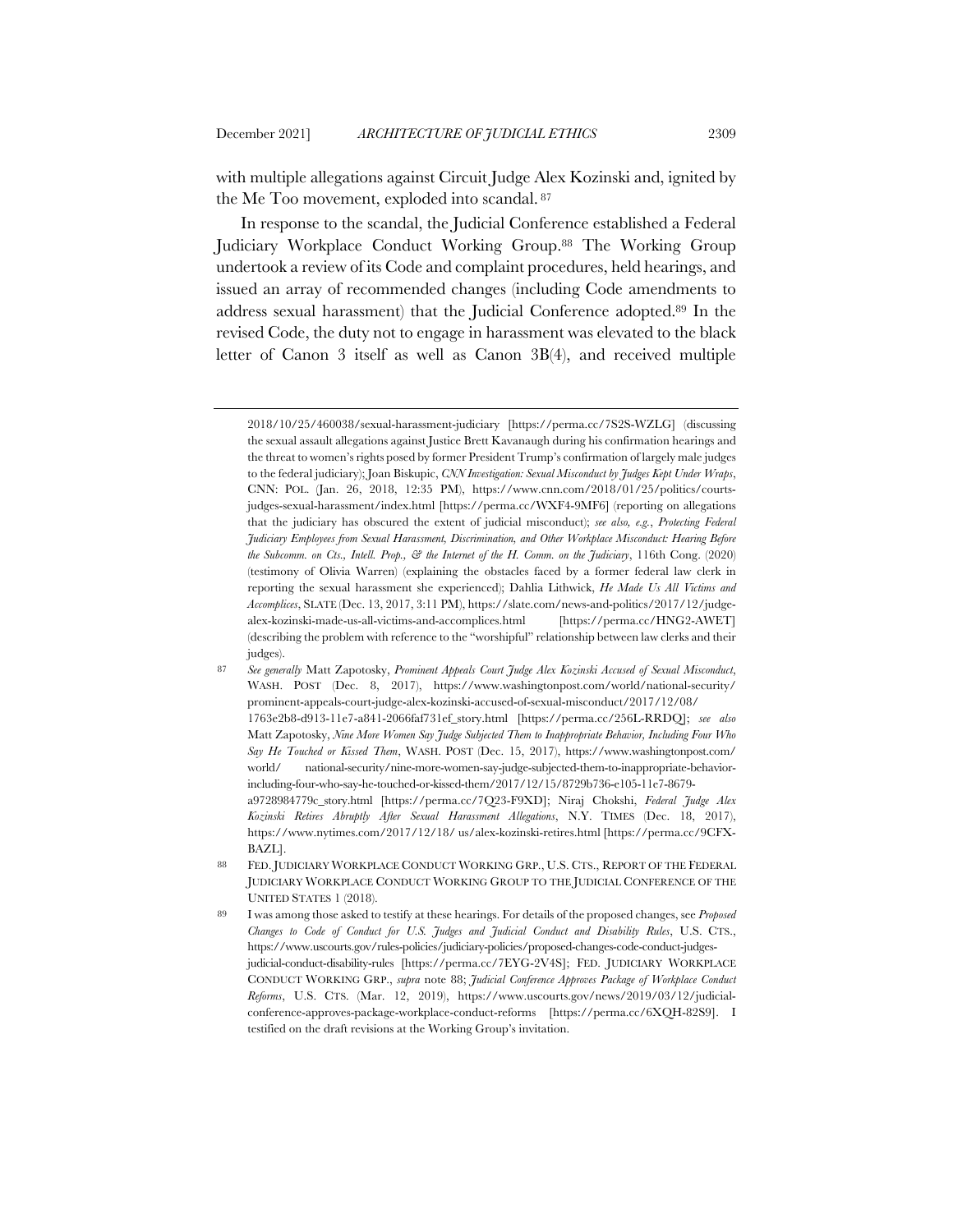mentions in commentary.90 The decision to regulate sexual harassment more closely encountered no widespread opposition. Outlier judges, whose insensitivity to the issue and its impact on the judiciary's integrity and legitimacy prompted reform, did not rise up to impede the effort.

This same template was followed in 2006, in response to allegations that the Judicial Conference and the Circuit Judicial Councils were mishandling and under enforcing complaints of ethical misconduct in disciplinary proceedings. Congressional critics focused their ire on a complaint against California District Judge Manuel Real that had been pending fitfully for years.91 Congressional leaders introduced legislation to install an Inspector General in the federal judiciary and initiate impeachment proceedings against Judge Real.92 These controversial proposals (which, with the Inspector General proposal, raised concerns that Congress was seeking to encroach on the judiciary's autonomy) effectively yielded to a consensus reform effort spearheaded by a committee appointed by Chief Justice Roberts and chaired by Justice Stephen Breyer.93 The Breyer Committee found systemic problems with the procedures that the Judicial Conference and Circuit Judicial Councils employed to investigate disciplinary complaints, and recommended limited reforms that the Judicial Conference subsequently adopted.94 Legislation to establish an Inspector General was reintroduced in later congresses but had lost momentum and was left to languish;95 the consensus in favor of the Breyer Committee alternative, while rough and incomplete, was nonetheless sufficient to block a reform deemed unnecessary to protect the integrity of the judiciary and its disciplinary process.

<sup>90</sup> 2 GUIDE TO JUDICIARY POLICY pt. A, ch. 2, at 4–5, 7, 10–11 (2019), https:// www.uscourts.gov/sites/default/files/code\_of\_conduct\_for\_united\_states\_judges\_effective\_marc h\_12\_2019.pdf [https://perma.cc/E38A-6X2H].

<sup>91</sup> Henry Weinstein, *Impeachment Inquiry of Judge Sought*, L.A. TIMES (July 18, 2006, 12:00 AM), https://www.latimes.com/archives/la-xpm-2006-jul-18-me-real18-story.html [https://perma.cc/ V82Q-G3S4] (discussing then-House Judiciary Committee Chairman F. James Sensenbrenner Jr. (R-Wis.)'s efforts to look into the possible impeachment of Judge Manuel L. Real).

<sup>92</sup> H.R. Res. 916, 109th Cong. (2006). I testified before the House Judiciary Committee in opposition to the Inspector General proposal and in opposition to the impeachment of Judge Real.

<sup>93</sup> *See* JUD. CONDUCT AND DISABILITY ACT STUDY COMM., IMPLEMENTATION OF THE JUDICIAL CONDUCT AND DISABILITY ACT OF 1980: A REPORT TO THE CHIEF JUSTICE (2006) [hereinafter BREYER COMMITTEE REPORT].

<sup>94</sup> *Id.*; 2 GUIDE TO JUDICIARY POLICY pt. E, ch. 3 (2019) [hereinafter 2019 GUIDE TO JUDICIARY POLICY], https://www.uscourts.gov/sites/default/files/judicial\_conduct\_and\_disability\_rules\_ effective\_march\_12\_2019.pdf [https://perma.cc/KZE8-F53U] (Judicial Conference implementation of Breyer Committee Report).

<sup>95</sup> *See generally* Judicial Transparency and Ethics Enhancement Act of 2015, S. 1418, 114th Cong. (2015); Judicial Transparency and Ethics Enhancement Act of 2017, S. 2195, 115th Cong. (2017).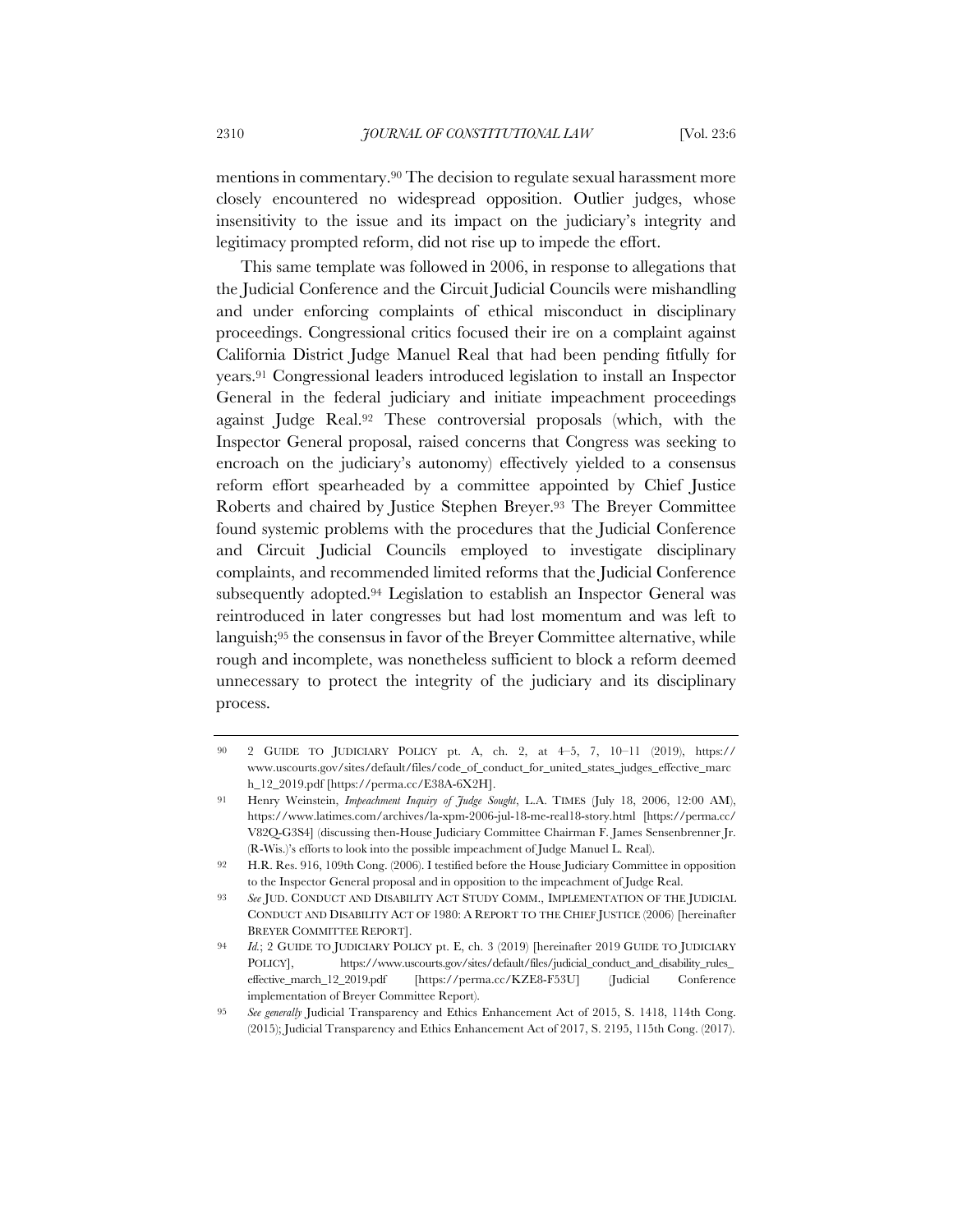# *B. When Consensus Fractures on the Ethical Propriety of Controversial Conduct*

Most of the judicial ethics controversies highlighted in the introduction do not follow the traditional, consensus-driven reform template. Rather, recent ethics kerfuffles have tended to feature deep disagreement within the ranks of the bench, bar, and academy on the propriety of the judicial conduct at issue and the need for a regulatory response. These twenty-first century scenarios highlight competing perspectives on whether controversial judicial conduct is in tension with macroethics values, and the extent to which relational ethics interests offset macroethics concerns.

Part I identified four relational interests that constrain the operation of microethics rules as guided by macroethics values: guarding against constitutional overreach; encouraging extrajudicial engagement; promoting operational effectiveness; and preserving institutional legitimacy. This Section explores how recent debates over these relational interests have played out to the end of showing the ascendance of relational interests in the regulation of judicial ethics, an emerging skepticism of the macroethics rationales for microethics rules, and the obscuring of ethics analysis by partisan divides and judicial self-interest. These developments have manifested as a one-two punch, in which critics of a given microethics proposal 1) challenge the macroethics justification for the measure, and 2) argue that the marginalized justification for the measure is offset by one or more relational interests.

#### *1. Guarding Against Constitutional Overreach*

This one-two punch is well-illustrated by episodes in which critics have challenged microethics rules as unconstitutional. The twenty-first century origin story for this form of relational challenge can be traced to the Supreme Court's 2002 decision in *Republican Party of Minnesota v. White*.96 In *White*, Justice Antonin Scalia, writing for a five-member majority, invalidated a Canon in the Minnesota Code of Judicial Conduct that prohibited candidates in judicial election campaigns from announcing their views on disputed legal issues (the "Announce Clause")—a Canon that the state of Minnesota argued was necessary to preserve and promote judicial impartiality.97 The Court opined that an ethics rule such as this, which imposed a content-based restriction on fully protected speech, could survive

<sup>96</sup> 536 U.S. 765 (2002).

<sup>97</sup> *Id.* at 788.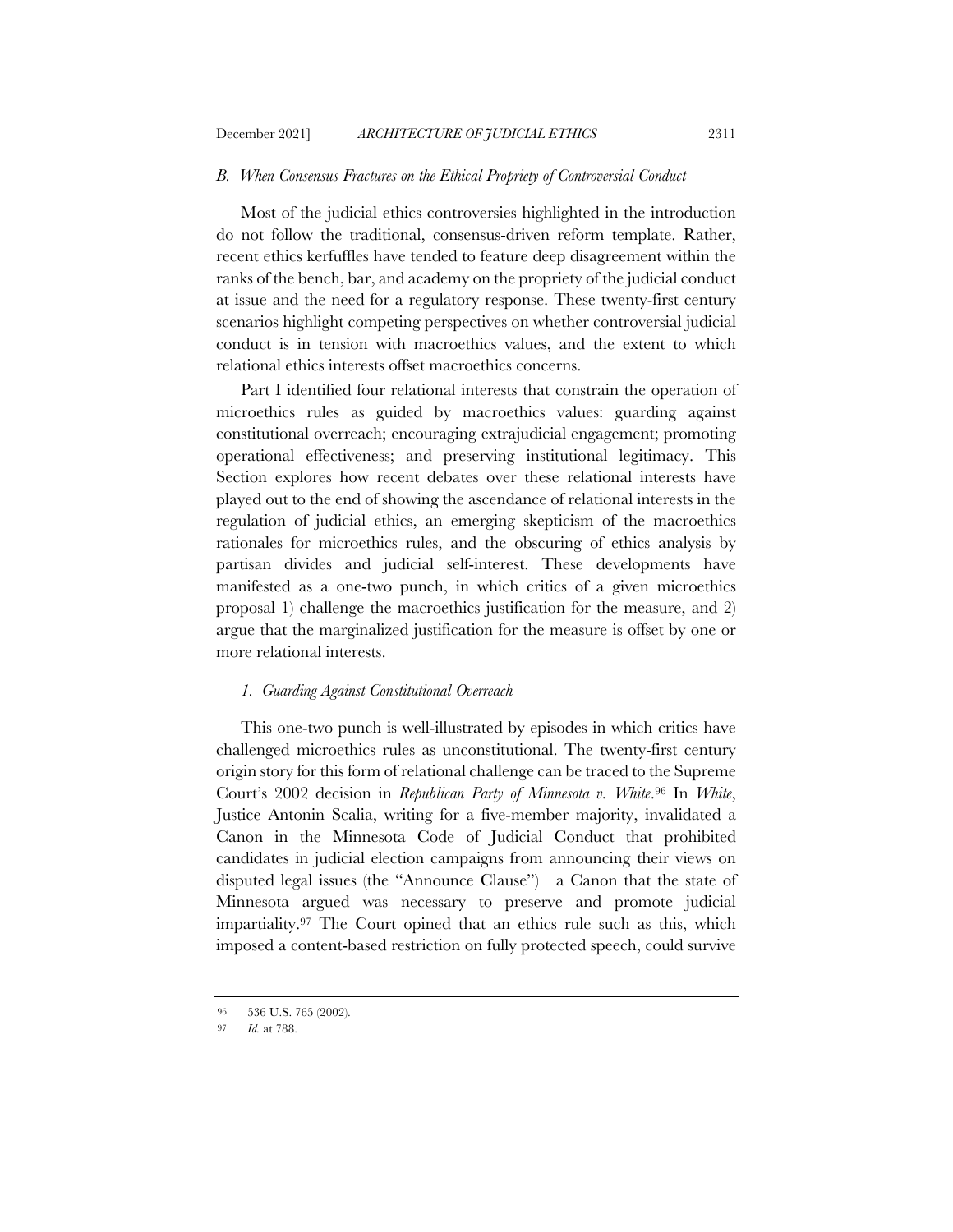constitutional scrutiny only if it is was the least restrictive means to achieve a compelling state interest.98 That set up the Court's one-two punch: the Announce Clause, the majority observed, "barely" furthered the state's interest in impartiality (because the clause was underinclusive, proscribing announcements during but not before or after judicial campaigns), which rendered the macroethics justification for the clause insufficiently muscular to offset the relational First Amendment interest at stake.<sup>99</sup>

*White* emboldened judicial candidates to contest an array of additional microethics restrictions on their speech, with varying degrees of success. In another 5–4 decision, the Supreme Court rejected a challenge to a rule that forbade judicial candidates from personally soliciting campaign contributions.100 Lower courts invalidated rules that barred judicial candidates from making misleading campaign statements,<sup>101</sup> struck down rules that prohibited candidates from declaring their partisan affiliations,102 and were divided on whether ethics rules could prevent judicial candidates from making pledges, promises or commitments,103 or engaging in other forms of partisan, political campaign conduct.104

<sup>98</sup> *Id.* at 774–75.

<sup>99</sup> *Id.* at 776; *see also id.* at 777 n.7 ("[W]e are careful to say that the announce clause is '*barely* tailored to serve that interest' [in promoting impartiality]. . . . The question under our strict scrutiny test, however, is not whether the announce clause serves this interest *at all*, but whether it is *narrowly tailored* to serve this interest. It is not.").

<sup>100</sup> Williams-Yulee v. Fla. Bar, 135 S. Ct. 1656, 1659 (2015) ("Unlike a politician, who is expected to be appropriately responsive to the preferences of supporters, a judge in deciding cases may not follow the preferences of his supporters or provide any special consideration to his campaign donors.").

<sup>101</sup> *See* Weaver v. Bonner, 309 F.3d 1312, 1319 (11th Cir. 2002) ("[P]rohibiting false statements negligently made . . . does not afford the requisite 'breathing space' [because] . . . 'erroneous statement is inevitable in free debate . . . .'" (quoting Brown v. Hartlage, 456 U.S. 45, 60, 61 (1982))); Winter v. Wolnitzek, 56 F. Supp. 3d 884, 889 (E.D. Ky. 2014) (holding that a canon that prohibited judicial candidates from making misleading statements violated the First Amendment).

<sup>102</sup> *See* Winter v. Wolnitzek, 834 F.3d 681, 689 (6th Cir. 2016) (holding that canons cannot prevent judges from campaigning as a member of a political party or making speeches for or against a political organization or candidate); Republican Party of Minn. v. White, 416 F.3d 738, 766 (8th Cir. 2005) (en banc) (overturning a Minnesota partisan activities clause that prohibited judges and judicial candidates from attending political gatherings and seeking, accepting, or using a political organization's endorsement).

<sup>103</sup> *Compare* Bauer v. Shepard, 634 F. Supp. 2d 912 (N.D. Ind. 2009), *aff'd as modified*, 620 F.3d 704 (7th Cir. 2010) (invalidating Indiana's prohibition on pledges, promises, and commitments), *with* Pa. Fam. Inst., Inc. v. Celluci, 521 F. Supp. 2d 351, 383 (E.D. Pa. 2007) (upholding Pennsylvania's "commits" clause).

<sup>104</sup> *See* Siefert v. Alexander, 608 F.3d 974, 978, 990 (7th Cir. 2010) (invalidating a rule that directed judges and judicial candidates to "refrain from inappropriate political activity").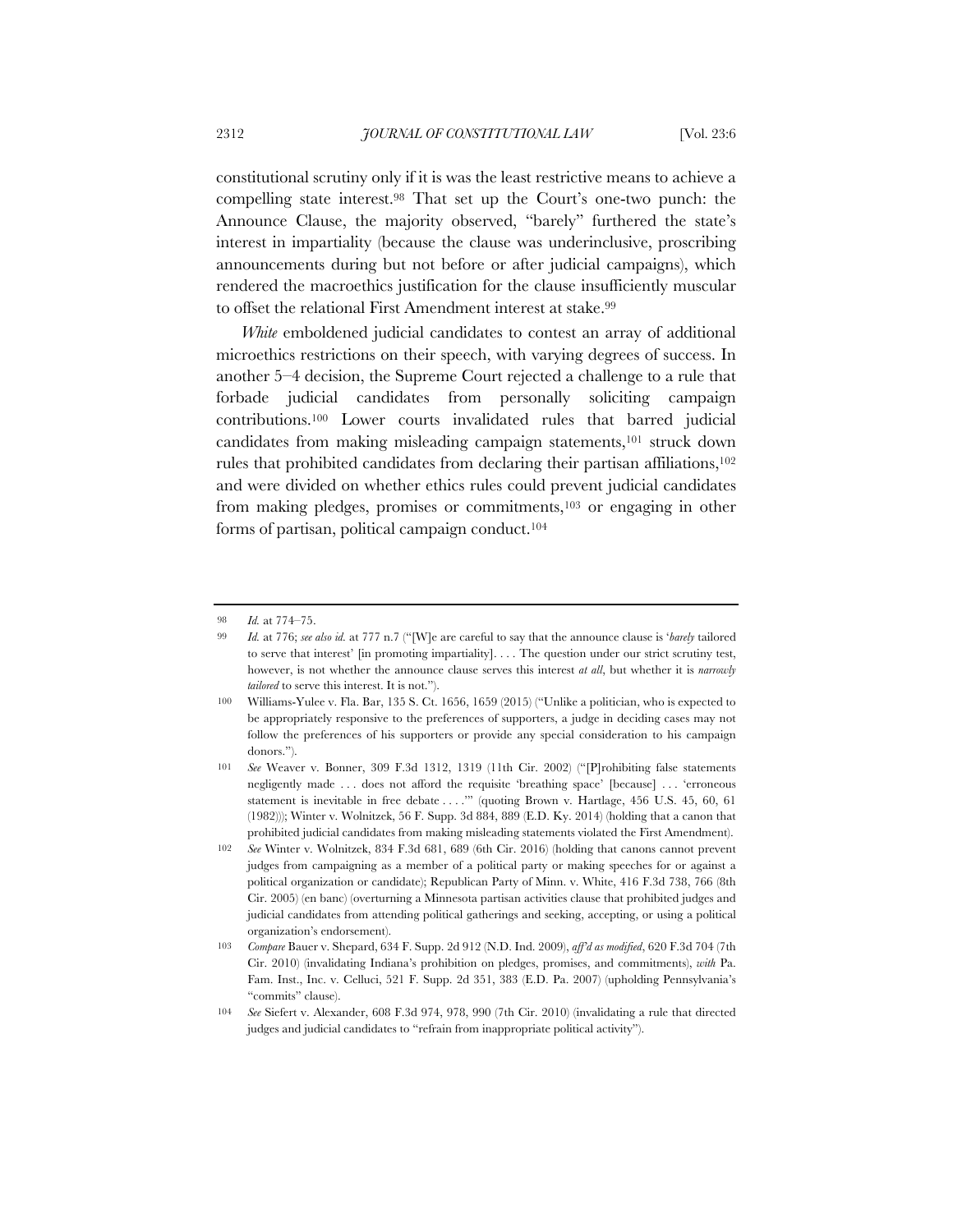In the federal system, First Amendment claims have operated as a relational ethics interest in less formal ways. In 2001, the Community Rights Counsel published an exposé that accused federal judges of attending expense-paid educational seminars at luxury resorts sponsored by corporations with cases before the federal courts—seminars that allegedly slanted seminar content in favor of the corporate sponsors' positions in litigation.105 Senators John Kerry and Russ Feingold introduced legislation to prohibit these so-called "junkets for judges."106 Federal judges who supported the seminars were unsympathetic to the macroethics concern at issue, dismissing claims that judges could be improperly influenced by educational programs as foolish.107 In 2001, Chief Justice Rehnquist highlighted the relational issue at stake, declaring bluntly that "[t]he approach of the Kerry-Feingold bill is antithetical to our American system and its tradition of zealously protecting freedom of speech"108—a clear signal of how his Court might review the legislation if it was passed and challenged. In 2004, the Judicial Conference Committee on Codes of Conduct issued a revised ethics advisory opinion urging judges to be mindful of the potential macroethics concerns associated with attending such seminars and elaborating on the due diligence judges should undertake before accepting invitations to attend.109 But deep fissures remained. Senator Feingold persisted in his efforts to enact a bill to ban the seminars,110 and in 2010, a new dispute erupted over whether federal judges could serve on the boards

<sup>105</sup> Douglas T. Kendall & Eric Sorkin, *Nothing for Free: How Private Judicial Seminars Are Undermining Environmental Protections and Breaking the Public's Trust*, 25 HARV. ENV'T L. REV. 405 (2001).

<sup>106</sup> Judicial Education Reform Act of 2000, S. 2990, 106th Cong. (2000); *see also* Bruce A. Green, *May Judges Attend Privately Funded Educational Programs? Should Judicial Education be Privatized?: Questions of Judicial Ethics and Policy*, 29 FORDHAM URB. L.J. 941, 942–43 (2002) (discussing "Junkets for Judges" and the Kerry-Feingold bill).

<sup>107</sup> A. Raymond Randolph, *Private Judicial Seminars: A Reply to Abner Mikva*, LITIGATION, Fall 2002, at 3, 6 ("[Judge Mivka] has unjustly attacked their honor and integrity.").

<sup>108</sup> Chief Justice William H. Rehnquist, Remarks at the American Law Institute's Annual Meeting 1 (May 14, 2001) (transcript available at https://www.supremecourt.gov/publicinfo/ speeches/ viewspeech/sp\_05-14-01 [https://perma.cc/EFT8-JEUU]).

<sup>109</sup> *See* Committee on Codes of Conduct, Advisory Opinion No. 67: Attendance at Independent Educational Seminars (2009) [hereinafter Advisory Opinion No. 67] ("In determining whether to attend and accept benefits associated with a particular seminar, a judge should be guided by Canon 2 and should consider any consequent recusal obligation under Canon 3C(1).") *reprinted in* 2B GUIDE TO JUDICIARY POLICY ch. 2, at 67-1, 67-2 (2019), https://www.uscourts.gov/sites/ default/files/vol02b-ch02-advisory67.pdf [https://perma.cc/9GR7-5RLC].

<sup>110</sup> Brendan Smith, *Judicial Seminars Derided As Junkets Under Scrutiny*, BLT: BLOG LEGALTIMES (Jan. 30, 2008, 4:20 PM), https://legaltimes.typepad.com/blt/2008/01/judicial-semina.html [https://perma.cc/P2MN-DNE4].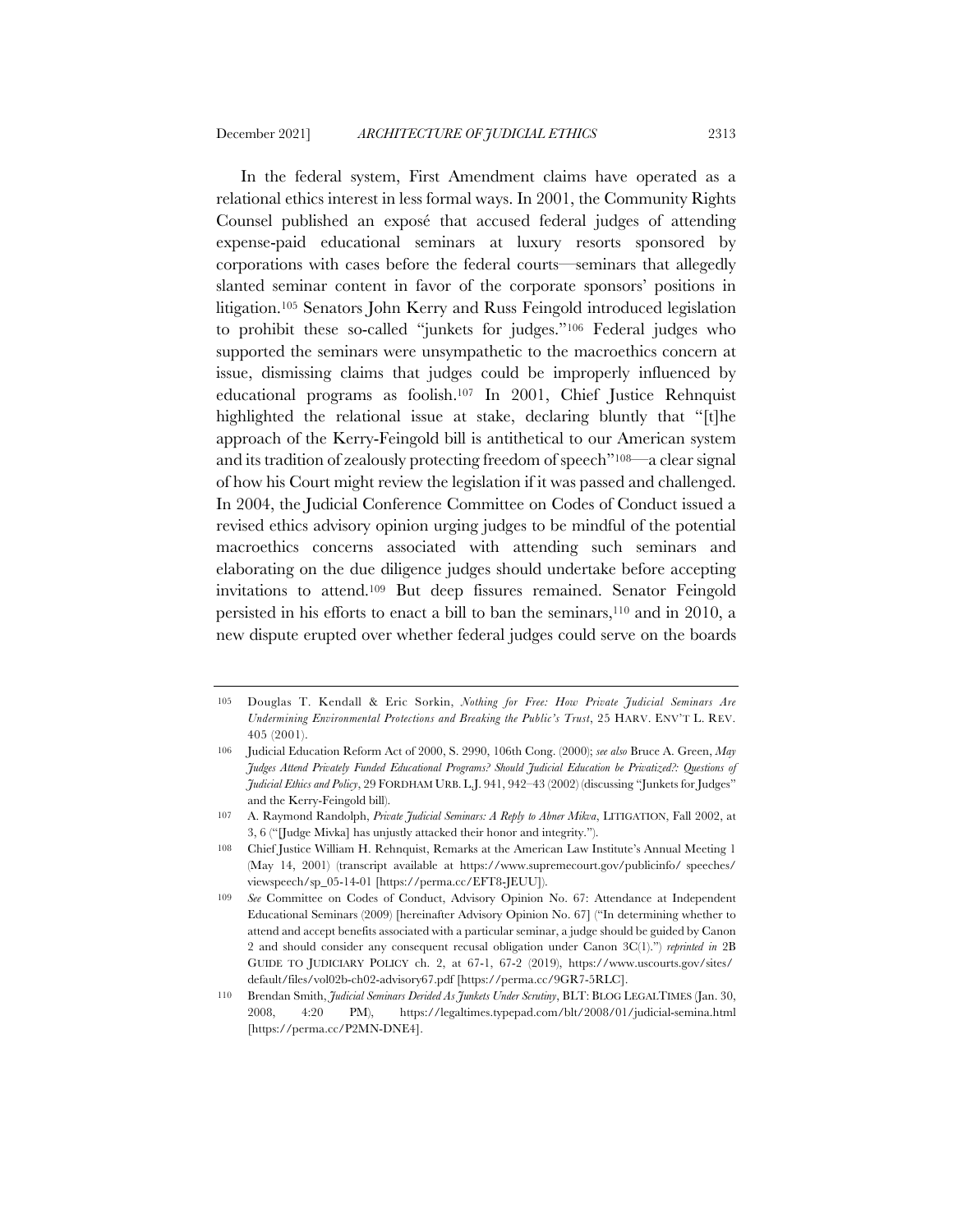of private organizations hosting the seminars—a dispute perpetuated and exacerbated by progressive commentators who opposed the seminars and conservative commentators who supported them.111

In 2016, Justice Ruth Bader Ginsburg criticized then presidential candidate Donald Trump in multiple news outlets, most notably in an interview with CNN in which she described him as a "faker," adding that "[h]e has no consistency about him. He says whatever comes into his head at the moment. He really has an ego. . . . How has he gotten away with not turning over his tax returns? The press seems to be very gentle with him on that."112 Reaction to Justice Ginsburg's remarks from traditionalists was largely negative. Her statements, they concluded, flouted the Code of Conduct for U.S. Judges, Canon 5(A)(2), which provided that "A judge should not . . . publicly endorse or oppose a candidate for public office," and thrusted her into the partisan maelstrom unnecessarily, to the detriment of public confidence in her impartiality.113 Although Supreme Court justices were subject to neither the Code of Conduct nor a disciplinary process, Justice Ginsburg promptly and publicly conceded error, expressed regret, and vowed not to repeat the transgression.<sup>114</sup>

<sup>111</sup> *CAC Asks Three Federal Judges to Resign from FREE's Board of Directors, Citing Ethics Opinion*, CONST. ACCOUNTABILITY CTR. (Dec. 9, 2010), https://www.theusconstitution.org/blog/cac-asks-threefederal-judges-to-resign-from-frees-board-of-directors-citing-ethics-opinion [https://perma.cc/ 48C5-6R4W] (arguing that judges commit ethical violations when attending partisan conferences); Jonathan H. Adler, *Junkets For Judges*, NAT'L REV. (June 23, 2005, 11:55 AM), https:// www.nationalreview.com/2005/06/junkets-judges-jonathan-h-adler [https://perma.cc/UBY8- 5PAY] (arguing that CRC is misled in believing that seminars pose an ethical threat to judges).

<sup>112</sup> Joan Biskupic, *Justice Ruth Bader Ginsburg Calls Trump a 'Faker,' He Says She Should Resign*, CNN: POLITICS (July 13, 2016, 7:45 AM), https://www.cnn.com/2016/07/12/politics/justice-ruthbader-ginsburg-donald-trump-faker/index.html [https://perma.cc/FQP2-A4MZ].

<sup>113</sup> 2014 GUIDE TO JUDICIARY POLICY, *supra* note 85, pt. A, ch. 2, Canon 5; *see also* Laurence H. Silberman, *A 'Notorious' 2016 for Ginsburg and Comey*, WALL ST. J. (Feb. 24, 2017, 6:22 PM), https://www.wsj.com/articles/a-notorious-2016-for-ginsburg-and-comey-1487978570 [https:// perma.cc/ 6LKX-E3Y7]; Daniel W. Drezner, *Justice Ruth Bader Ginsburg Has Crossed Way, Way Over the Line*, WASH. POST (July 12, 2016, 9:11 AM), https://www.washingtonpost.com/posteverything/ wp/2016/07/ 12/justice-ruth-bader-ginsburg-has-crossed-way-way-over-the-line [https://perma.cc/ZNX9-C5PM]; Rick Hasen, *Do Justice Ginsburg's Comments on Donald Trump Require Recusal in a Clinton v. Trump Case?*, ELECTION L. BLOG (July 10, 2016, 7:47 PM), https://electionlawblog.org/?p=84177 [https://perma.cc/P8JG-8RWN].

<sup>114</sup> *See* Robert Barnes, *Ginsburg Expresses 'Regret' for Remarks Criticizing Trump*, WASH. POST (July 14, 2016), https://www.washingtonpost.com/politics/ginsburg-expresses-regret-over-remarkscriticizing-trump/2016/07/14/f53687bc-49cc-11e6-bdb9-701687974517\_story.html [https://perma.cc/ 97Y4-F6CE] ("On reflection, my recent remarks in response to press inquiries were ill-advised and I regret making them. . . . Judges should avoid commenting on a candidate for public office. In the future I will be more circumspect." (Quoting Justice Ginsburg)).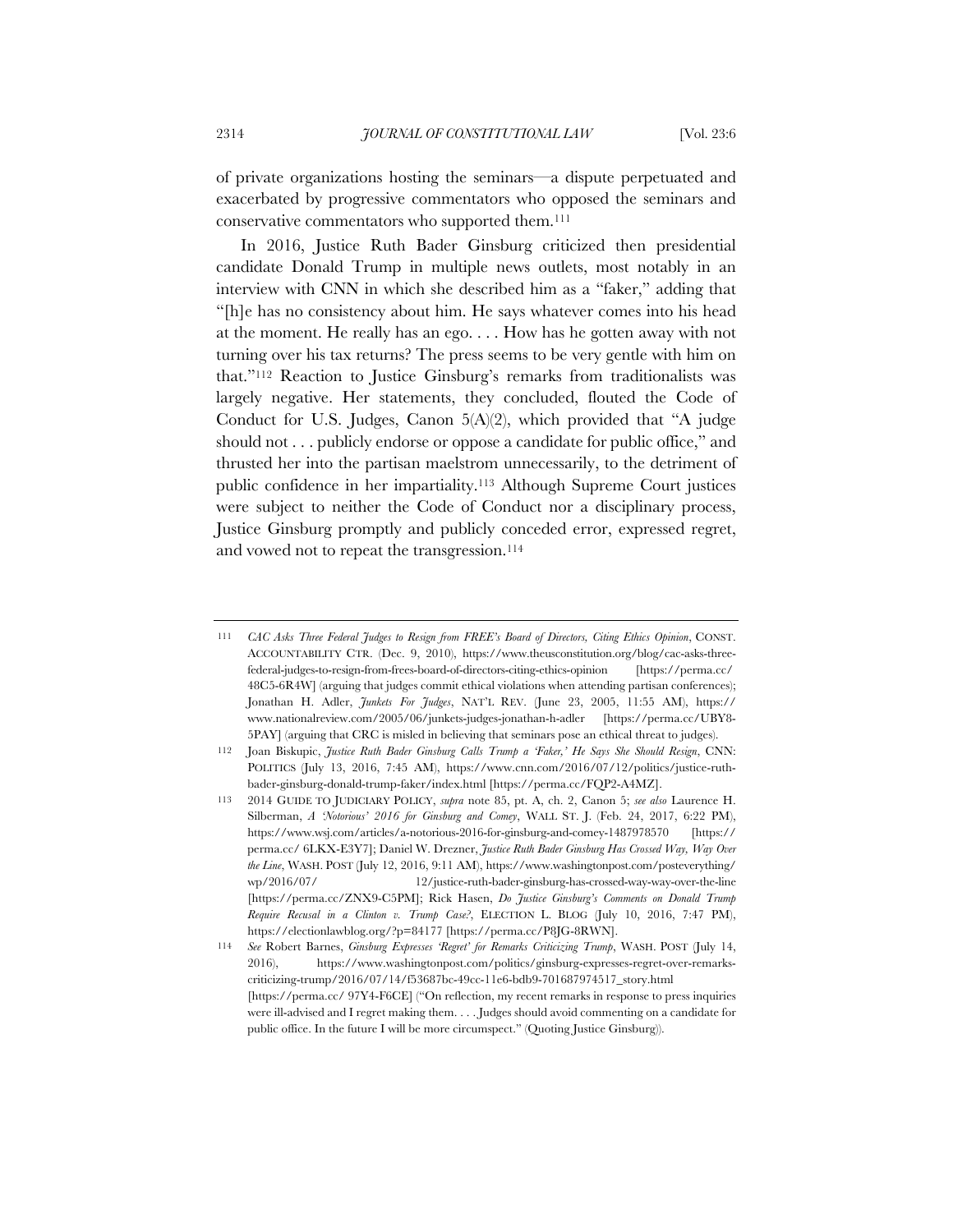It would, however, be a mistake to characterize this as a consensus resolution. In an op-ed, Professor Noah Feldman questioned the macroethics rationale for condemning her public statements, arguing that "[n]othing in the Constitution . . . demands that the justices be nonpartisan, or even pretend to be" and that Justice Ginsburg should feel no need to perpetuate the discredited myth of an apolitical and impartial Court.115 Dean Erwin Chemerinsky, in turn, raised a countervailing relational interest, arguing that silencing Justice Ginsburg was "inconsistent with one of the most basic underlying principles of the 1st Amendment: that more speech is better in a democracy because it leads to a better-informed population."116

Chemerinsky's focus on the relational, First Amendment value of judicial speech, from the audience's perspective, was likewise implicated by a controversy surrounding Justices Antonin Scalia and Clarence Thomas' appearances as featured speakers at Federalist Society events.117 Insofar as those events were fundraisers, the appearances ran afoul of Canon 4C of the Code of Conduct for U.S. Judges, which states that "a judge should not personally participate in fund-raising activities," and elaborates in commentary that "[a] judge may attend fund-raising events . . . although the judge may not be a speaker, a guest of honor, or featured on the program of such an event."<sup>118</sup> That Code applied only to judges in the lower federal courts, but the episode fueled arguments in support of legislation directing the Supreme Court to establish such a code for itself.119 Defenders of Scalia and Thomas, in contrast, trivialized the macroethics concern associated with the speeches. Circuit Judge Laurence Silberman, for example, dismissed the

<sup>115</sup> Noah Feldman, *It's Fine for Supreme Court Justices to Speak Their Minds*, BLOOMBERG: OP. (July 12, 2016, 12:31 PM), https://www.bloomberg.com/opinion/articles/2016-07-12/it-was-fine-forjustice-ginsburg-to-speak-her-mind [https://perma.cc/77NC-3WZ2].

<sup>116</sup> Erwin Chemerinsky, *Op-Ed: Ruth Bader Ginsburg Has Nothing to Apologize for in Her Criticism of Donald Trump*, L.A. TIMES (July 18, 2016, 5:00 AM), https://www.latimes.com/opinion/op-ed/la-oechemerinsky-ginsburg-trump-comments-20160718-snap-story.html [https://perma.cc/BG5M-Z56V]; *see also* Dmitry Bam, *Seen and Heard: A Defense of Judicial Speech*, 11 LIBERTY U. L. REV. 765, 768-69 (2017); Paul Butler, *Ginsburg Knows, If Trump Wins, the Rule of Law Is at Risk*, N.Y.TIMES (Jan. 17, 2017, 5:44 PM), https://www.nytimes.com/roomfordebate/2016/07/12/can-a-supreme-court-justicedenounce-a-candidate/ginsburg-knows-if-trump-wins-the-rule-of-law-is-at-risk [https://perma.cc/6LK9- K8Y5].

<sup>117</sup> *See* Rmuse, *Justices Thomas and Scalia Violate Judicial Ethics By Headlining Right Wing Fundraisers*, POLITICUSUSA (Nov. 16, 2013), https://www.politicususa.com/2013/11/16/justices-thomas-scaliaviolate-judicial-ethics-headlining-wing-fundraisers.html [https://perma.cc/6AB3-VMTE].

<sup>118</sup> 2014 GUIDE TO JUDICIARY POLICY, *supra* note 85, pt. A, ch. 2, at 12, 15-16.

<sup>119</sup> *See* Andrew Rosenthal, *Step Right Up. Buy Dinner With a Justice*, N.Y. TIMES: OP. PAGES (Nov. 10, 2011, 4:30 PM), https://takingnote.blogs.nytimes.com/2011/11/10/step-right-up-buy-dinnerwith-a-justice [https://perma.cc/6FZL-JBE3].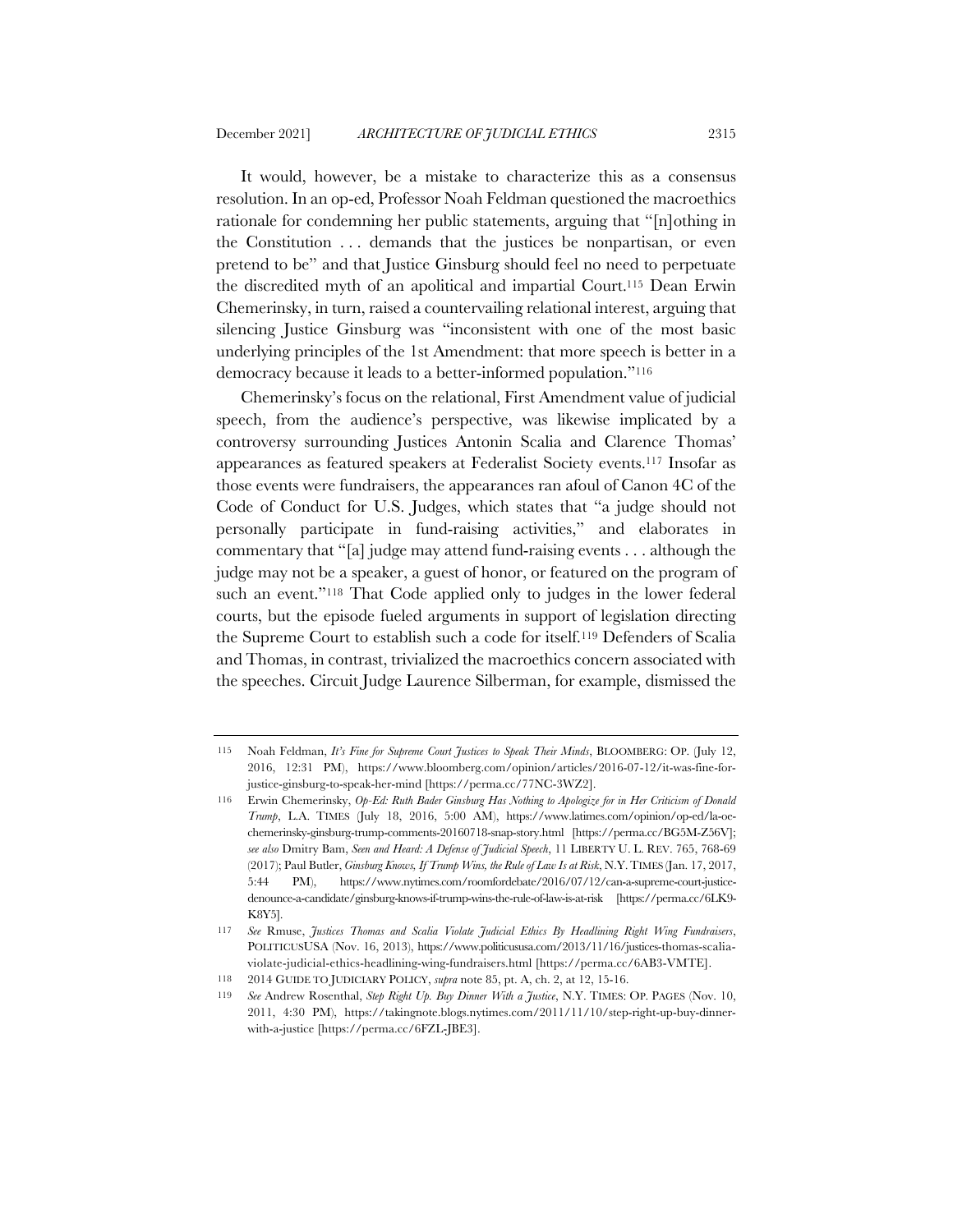justices' critics as "hypocrites pushing phony concerns."120 Moreover, the countervailing relational interest of audiences in hearing what judges had to say, given the leadership role judges serve in the legal community, led the ABA to revise its 2007 Model Code to authorize judges to appear at lawrelated fundraisers that the Code of Conduct for U.S. Judges forbade.121

Some judicial ethics controversies have featured other constitutional concerns, which critics have raised as relational interests to curb the reach of given microethics measures. In state systems, the foundational ethics rule that judges avoid the "appearance of impropriety" has been challenged with the familiar two-stage attack, featuring a due process objection. First, critics have taken aim at the macroethics justification for the rule, arguing that it serves no useful purpose because it proceeds on the dubious premise that the appearance of impropriety evidences actual impropriety, which enables scurrilous court critics to make judges look bad as a way to insinuate that they are bad; it fixates on perceived impropriety that distracts from a more sensible focus on actual impropriety; and it makes actual impropriety more difficult to detect and prevent by directing judges to avoid—and in practice, conceal—perceived impropriety.122 Second, critics raised the relational ethics concern that holding judges accountable for an appearance of impropriety—that is to say, for looking bad—is so vague a standard as to be meaningless, which, in the context of a rule that subjects violators to discipline, encroaches on due process.123 The ABA Commission charged with revising the most recent overhaul of the Model Code initially relented to critics and moved the admonition to avoid appearances of impropriety from the text of an enforceable rule to an unenforceable, overarching canon (a glorified caption).124 But the media excoriated the Commission, and the Conference of Chief Justices—which regarded a rigorous appearance

<sup>120</sup> Nina Totenberg, *Bill Puts Ethics Spotlight On Supreme Court Justices*, NPR (Aug. 17, 2011, 12:01 AM), https://www.npr.org/2011/08/17/139646573/bill-puts-ethics-spotlight-on-supreme-court-justices [https://perma.cc/BQ84-RT94].

<sup>121</sup> MODEL CODE OF JUD. CONDUCT r. 3.7(A)(4) (AM. BAR ASS'N 2007); GEYH & HODES, *supra* note 62, at 70.

<sup>122</sup> *See* Peter W. Morgan, *The Appearance of Propriety: Ethics Reform and the Blifil Paradoxes*, 44 STAN. L. REV. 593 (1992); Alex Kozinski, *The Appearance of Propriety*, LEGAL AFFS., Jan.–Feb. 2005, at 1.

<sup>123</sup> Raymond J. McKoski, *Judicial Discipline and the Appearance of Impropriety: What the Public Sees Is What the Judge Gets*, 94 MINN. L. REV. 1914, 1919–20 (2010); Letter from Ronald Minkoff, Chair, APRL Comm. on Model Code of Jud. Conduct, on behalf of the Ass'n of Pro. Resp. Laws., to the ABA Comm'n on the Model Code of Jud. Conduct (June 30, 2004) (available at https://www.americanbar.org/content/dam/aba/administrative/professional\_responsibility/jud icialethics/resources/comm\_rules\_minkoff\_063004.pdf [https://perma.cc/KHU8-23NG]).

<sup>124</sup> Adam Liptak, *A.B.A. Panel Would Weaken Code Governing Judges' Conduct*, N.Y. TIMES (Feb. 6, 2007), https://www.nytimes.com/2007/02/06/us/06aba.html *[*https://perma.cc/73NW-TTTY].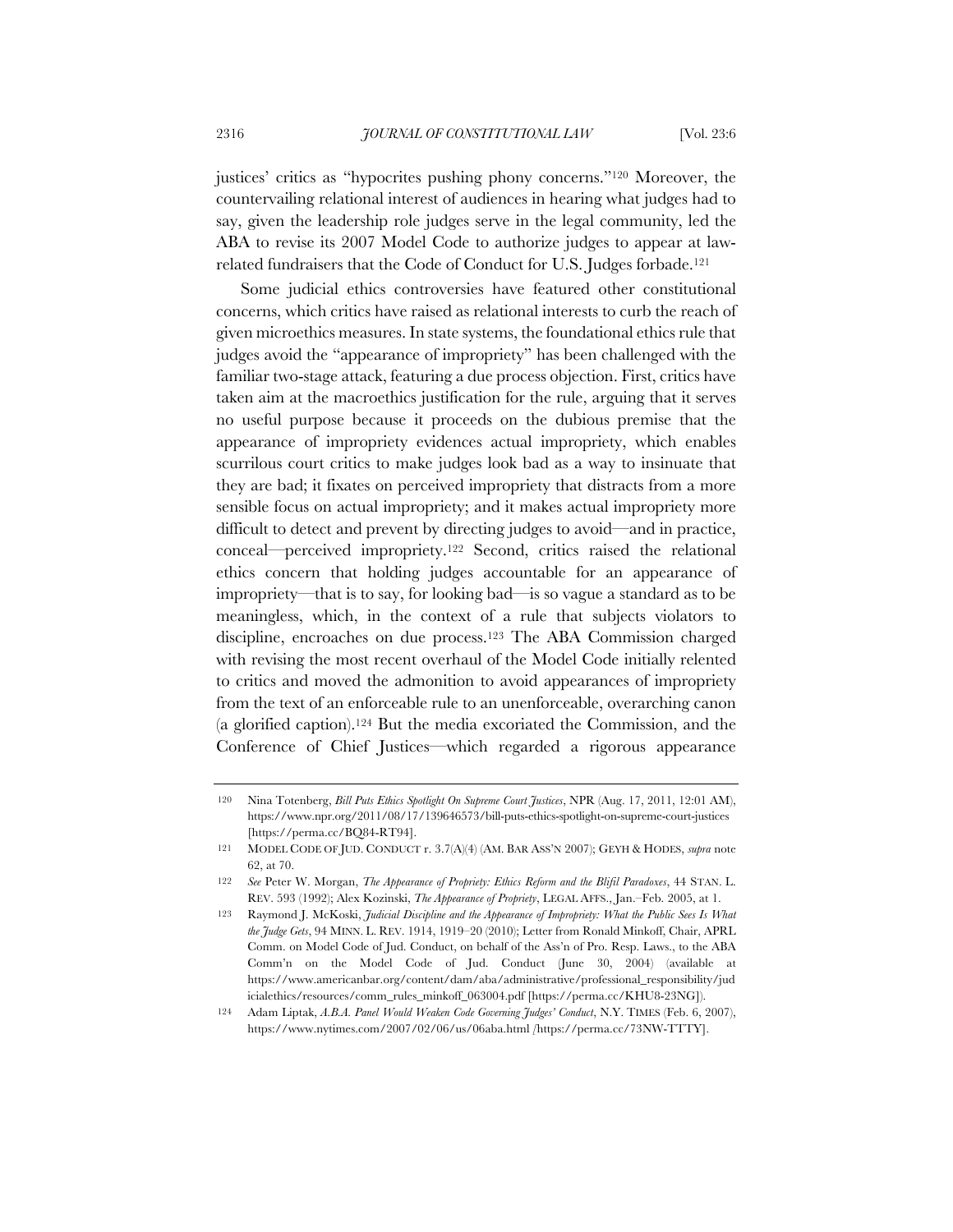standard as essential to preserving public confidence in the courts—warned that state judiciaries would not approve a code that demoted the standard to the status of an unenforceable principle.125 The ABA relented and restored the standard to the status of an enforceable rule shortly before the Code was approved.126

In the federal system, Chief Justice Roberts has raised separation of powers concerns as a gentle warning to Congress that its authority to impose microethics measures on the federal courts may have relational limits. In his 2011 annual report, the Chief Justice noted that, in a spirit of comity, Supreme Court justices complied with statutes imposing financial disclosure and disqualification requirements, but that the constitutionality of those requirements had never been tested.127 He made this observation in a report that focused on a proposal for the Supreme Court to adopt its own Code of Conduct.128 His commentary on the code proposal dwelled on what he perceived to be a lack of macroethics need for the reform: the justices already consulted the Code of Conduct for U.S. Judges and had no need for their own code.129 Because Congress had yet to introduce legislation directing the Court to establish such a code,130 the Chief Justice had no occasion to opine on its constitutional status. But for close observers, his gratuitous reference to the uncertain constitutionality of related statutes anticipated legislation imposing a code on the Supreme Court and flagged the relational limits of congressional power in advance, as a warning.131

## *2. Encouraging Extrajudicial Engagement*

In some instances, microethics measures restricting extrajudicial activities have been challenged on the grounds that the macroethics rationale for the

<sup>125</sup> *Id.*; *see also* Editorial, *Weakening the Rules for Judges*, N.Y. TIMES, May 22, 2004, at A16; PROFESSIONALISM & COMPETENCE OF THE BAR COMM., CONF. OF CHIEF JUSTS., OPPOSING THE REPORT OF THE ABA JOINT COMMISSION TO EVALUATE THE MODEL CODE OF JUDICIAL CONDUCT IN LIGHT OF ITS FAILURE TO PROVIDE FOR ENFORCEABILITY OF THE CANON ON 'APPEARANCE OF IMPROPRIETY' (2007), https://ccj.ncsc.org/\_\_data/assets/pdf\_file/0013/23710/ 02072007-opposing-report-aba-joint-commission-judicial-conduct-provide-enforceability.pdf [https:// perma.cc/NNU9-A9TQ].

<sup>126</sup> GEYH & HODES, *supra* note 62, at 17–18.

<sup>127</sup> 2011 YEAR-END REPORT ON THE FEDERAL JUDICIARY 6–7 (2011), https:// www.supremecourt.gov/publicinfo/year-end/2011year-endreport.pdf [https://perma.cc/RZ3K-SXMT].

<sup>128</sup> *Id.* at 3–5.

<sup>129</sup> *Id.*

<sup>130</sup> *Cf.* Supreme Court Ethics Act of 2013, S. 1424, 113th Cong. (2013).

<sup>131</sup> *Cf.* KEVIN M. LEWIS, CONG. RSCH. SERV., LSB10255, A CODE OF CONDUCT FOR THE SUPREME COURT? LEGAL QUESTIONS AND CONSIDERATIONS 3 (2019).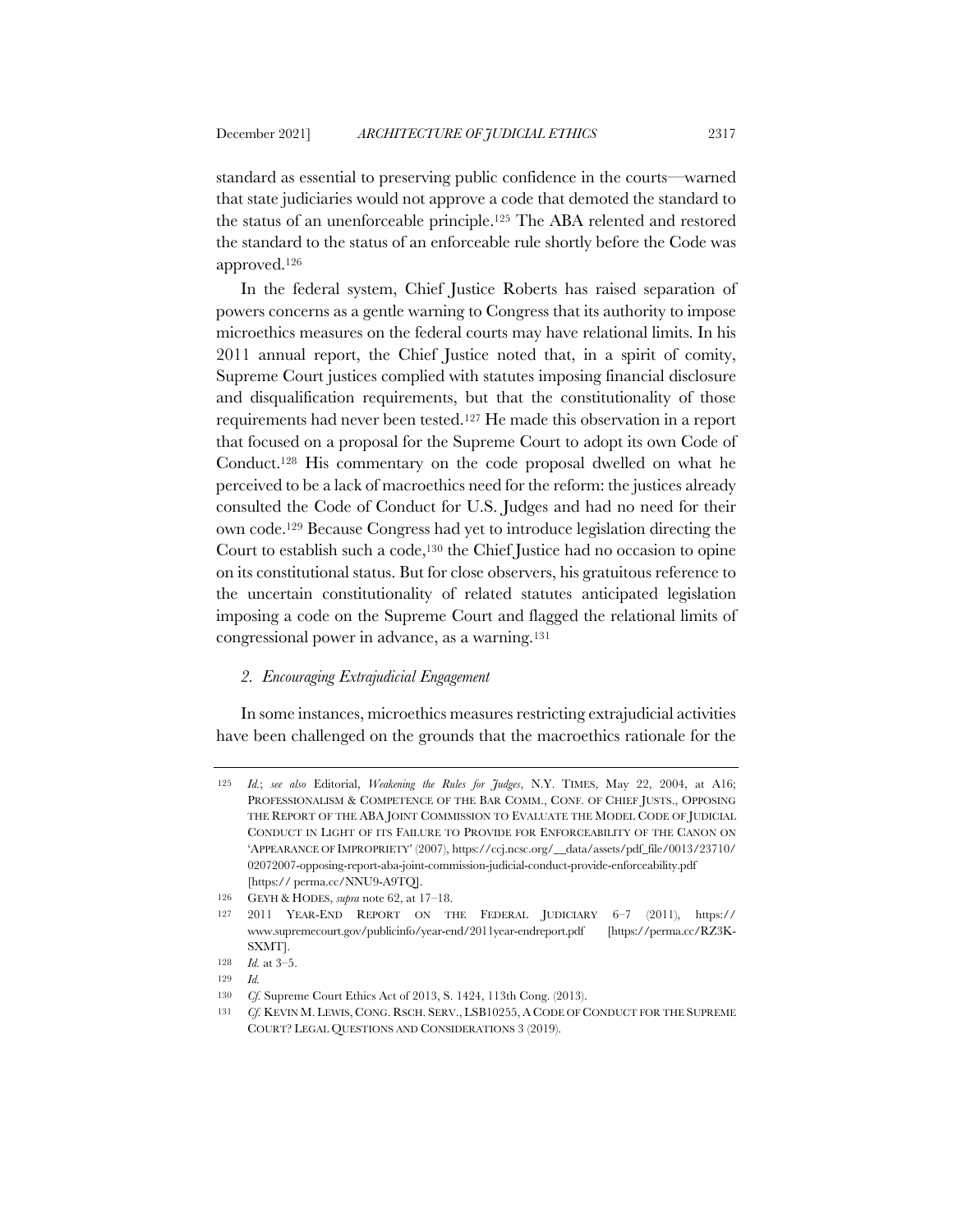rule is offset by a countervailing relational interest in exposing judges to experiences and ideas that make them better-informed and engaged jurists. Professors Alfini, Sample, and I explain the relationship between extrajudicial engagement and the judicial role in the introduction to our treatise on judicial conduct and ethics:

It is frequently said that impartial judges should be neutral and detached, but this does not mean that judges have to isolate themselves . . . . [T]o place judges in a monastery or an ivory tower would diminish their judicial ability. . . . Involvement in the outside world enriches the judicial temperament and enhances a judge's ability to make difficult decisions. As Justice Holmes once said: "[T]he life of the law has not been logic: it has been experience."132

At the margins, this relational interest in exposing judges to ideas and experiences that inform their perspectives and judgments can push back against concerns that such exposure threatens judicial impartiality, integrity, or independence.

In 2020, a draft ethics advisory opinion addressing whether it was proper for federal judges to be members of the American Constitution Society (ACS), the Federalist Society, and the American Bar Association (ABA) was circulated to other federal judges by the Judicial Conference Committee on Codes of Conduct and leaked to the public.133 The draft noted that the Federalist Society "describes itself as 'a group of conservatives and libertarians dedicated to reforming the current legal order,'" while the American Constitution Society "describes itself as a 'progressive legal organization,'" and concluded that it eroded public confidence in judicial impartiality for judges to be members of organizations dedicated to such ideologically aligned causes.134 In contrast, the draft offered cautious approval for ABA membership, opining that the ABA's mission, "unlike that of the ACS or the Federalist Society, is concerned with the improvement of the law in general and advocacy for the legal profession as a whole," and that while the ABA House of Delegates sometimes advocated for individual policy agendas, such advocacy was "ancillary to the ABA's core, neutral, and

<sup>132</sup> GEYH ET AL., *supra* note 75, § 1.02.

<sup>133</sup> Committee on Codes of Conduct, Advisory Opinion No. 117: Judges' Involvement With the American Constitution Society, the Federalist Society, and the American Bar Association (Jan. 2020) (exposure draft) (available at http://eppc.org/wp-content/uploads/2020/01/Guide-Vol02B-Ch02-AdvOp11720OGC-ETH-2020-01-20-EXP-1.pdf [https://perma.cc/WS56- SKHP]).

<sup>134</sup> *Id.* at 5–6.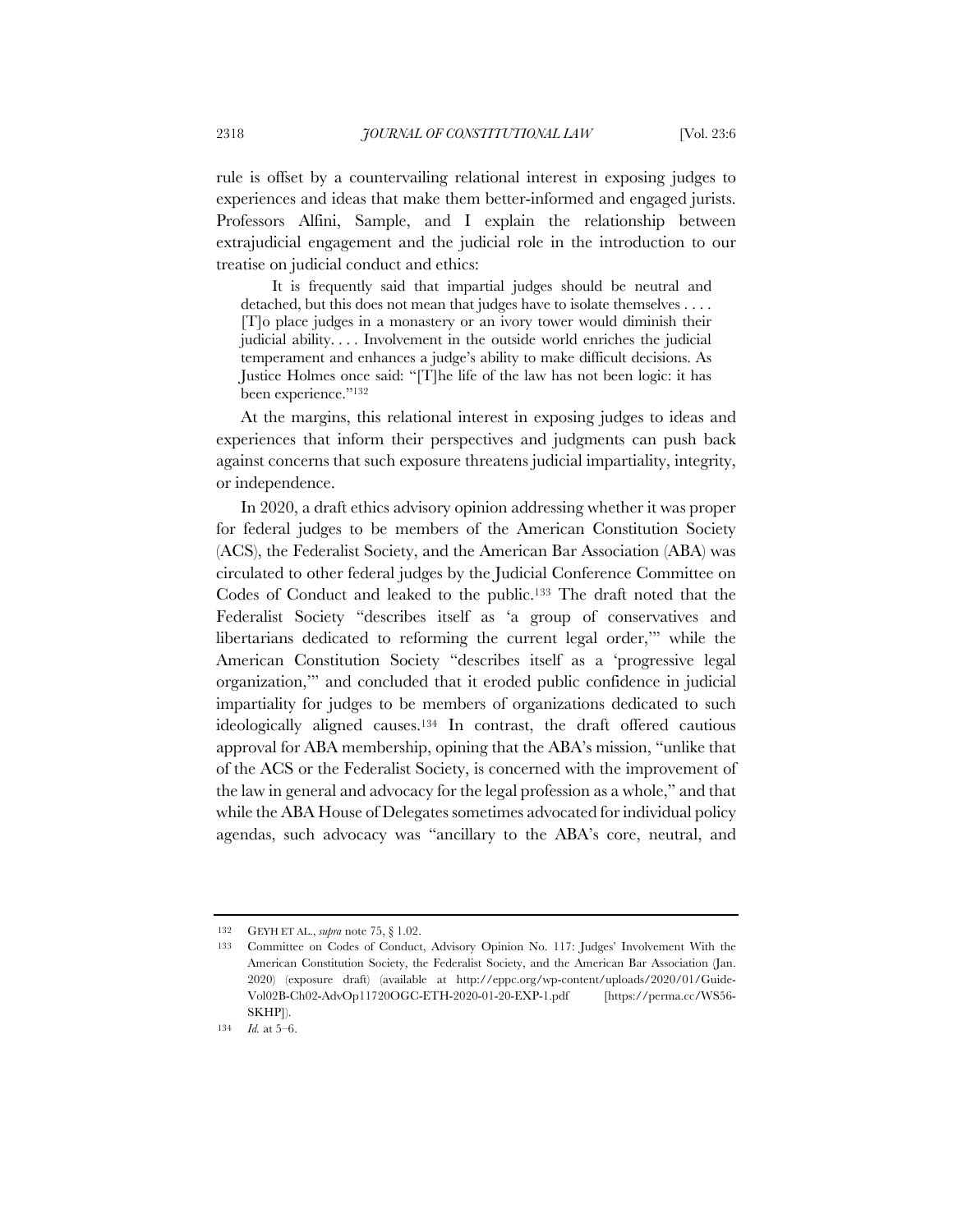appropriate" objectives.135 Controversy erupted when conservative judges and commentators took issue with the draft's recommendations relating to the Federalist Society and the ABA.136 A letter signed by over 200 federal judges argued at length that the Committee's macroethics justification for prohibiting membership in the Federalist Society was overblown, while the Committee's diminished concern for ABA membership reflected a "double standard."137 Featured prominently on the first page of their eight-page letter was the corresponding, relational ethics follow-through: "[t]he Judicial Code of Conduct urges that judges 'not become isolated from the society in which [we] live]]," the letter observed, adding that "[w]e are all better served when judges expose themselves to a wide array of legal ideas."138

The "junkets for judges" imbroglio, in which interest groups lobbied to stop federal judges from attending expense-paid seminars sponsored by corporations with an interest in cases pending in the federal courts, was previously highlighted as an episode in which judges, resistant to reform, argued that the First Amendment freedom of speech operated as a relational interest that offset the macroethics concerns at issue.139 But a second relational interest in encouraging extrajudicial engagement was also in play. In a spirited defense of the seminars, Circuit Judge A. Raymond Randolph devoted most of his attention to disputing the macroethics rationale for prohibiting judges from attending the educational programs, arguing that attendance did not give rise to an appearance of impropriety.140 But he began his critique with the observation that "[i]t is well known that education is good for lawyers. It is less well known that education is also good for

<sup>135</sup> *Id.* at 11. I was among the signatories of a letter from judicial ethics scholars in support of the Committee's draft conclusions.

<sup>136</sup> *See* Jess Bravin, *Justice Clarence Thomas Questions Proposal to Bar Judges From Membership in Ideological Groups*, WALL ST. J. (Feb. 2, 2020, 12:27 PM), https://www.wsj.com/articles/justice-clarencethomas-questions-proposal-to-bar-judges-from-membership-in-ideological-groups-11580664462?mg=prod/com-wsj [https://perma.cc/D9AV-7NVE]; Ed Whelan, *Draft Judicial Ethics Opinion Favors ABA Over Federalist Society and ACS*, NAT'L REV. (Jan. 21, 2020, 2:47 PM), https://www.nationalreview.com/bench-memos/draft-judicial-ethics-opinion-favors-abaover-federalist-society-and-acs [https://perma.cc/Q653-U8DZ]; Ed. Bd., *Judicial Political Mischief*, WALL ST. J. (Jan. 21, 2020, 7:22 PM), https://www.wsj.com/articles/judicial-political-mischief-11579652574?st=n9h48xzggtrrt0u [https://perma.cc/N9G2-U8XG]; Ed. Bd., *Judicial Code of Misconduct*, WALL ST. J. (May 5, 2020, 7:28 PM), https://www.wsj.com/articles/judicial-code-ofmisconduct-11588721293 [https://perma.cc/29FM-7NNQ].

<sup>137</sup> Letter from Fed. Judges to Robert P. Deyling, Assistant Gen. Couns., Admin. Off. of the U.S. Cts. 1 (Mar. 18, 2020), https://s.wsj.net/public/resources/documents/ResponsetoAdvisoryOpinion117. pdf?mod=article\_inline [https://perma.cc/Z98X-MEG9].

<sup>138</sup> *Id.* at 1.

<sup>139</sup> *See supra* notes 105–111 and accompanying text.

<sup>140</sup> Randolph, *supra* note 107, at 3.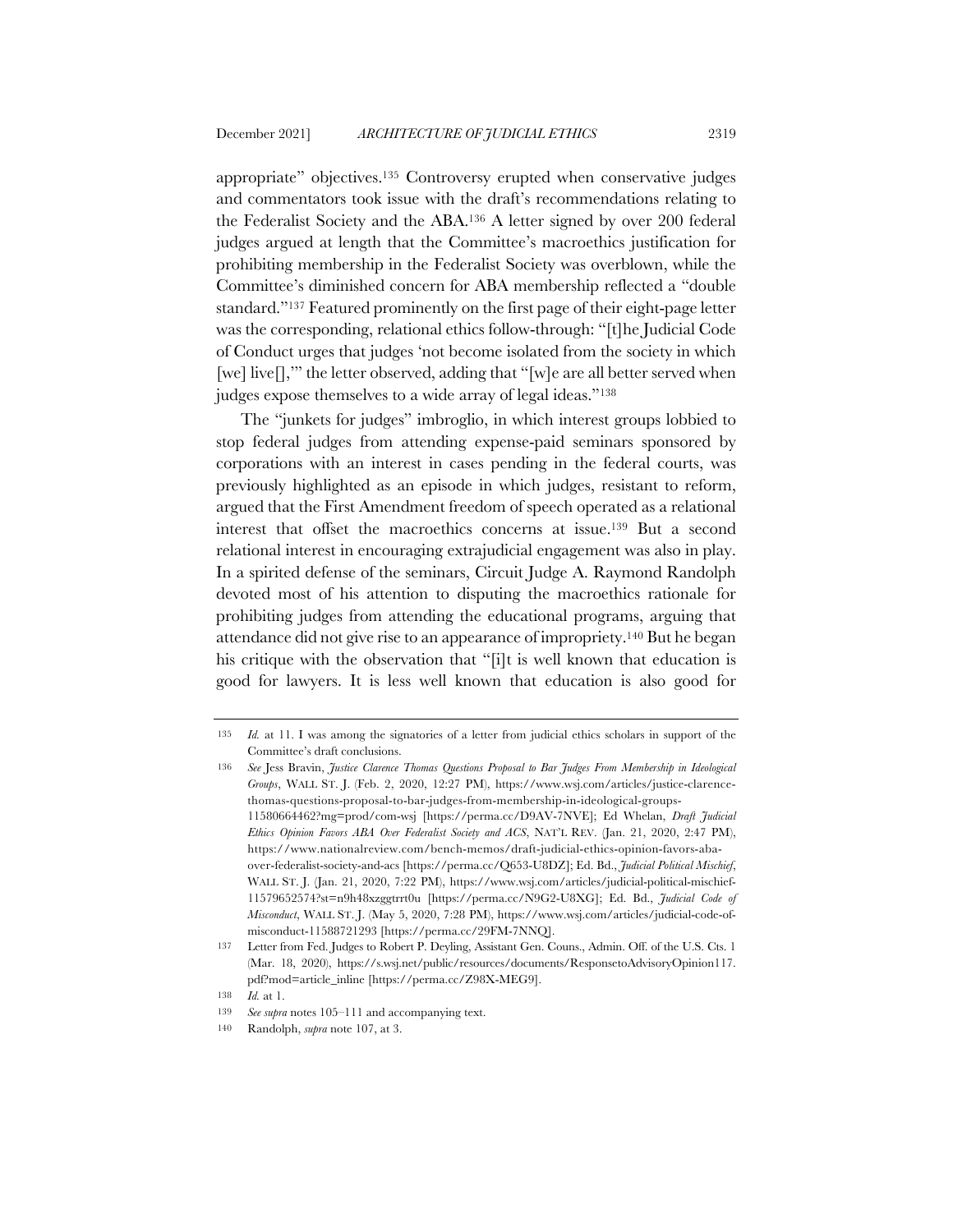judges."141 Later, he quoted an excerpt from Judicial Conference Advisory Opinion 67 for the proposition that "[t]he education of judges in various academic disciplines serves the public interest," adding that the statement "should be enshrined in the hall of wisdom."142 In a like vein, George Mason University's Law and Economics Center, which hosted many of the seminars at issue, justified its role with the explanation that "fundamental principles of a free and just society depend on a knowledgable and well educated judiciary."143

### *3. Promoting Operational Effectiveness*

By their nature, microethics rules direct judges to do or not to do things that are, respectively, compatible or incompatible with macroethics principles. When requiring judges to take the putatively ethical highroad impedes court operations, it begs the question of whether and when ethics gains are offset by operational losses.

Nowhere is this relational interest in operational effectiveness on more prominent display than in the context of disputes over judicial disqualification. The tension between disqualification and operational effectiveness is, to some extent, baked into microethics rules themselves. The Model Code of Judicial Conduct directs judges to disqualify themselves when their "impartiality[] might reasonably be questioned."144 At the same time, the Code admonishes judges to "hear and decide matters assigned to the judge, except when disqualification is required,"145 because "respect for [the] fulfillment of judicial duties, and a proper concern for the burdens that may be imposed upon the judge's colleagues" require that a judge avoid "[u]nwarranted disqualification."146

Disputes over when the need for judicial disqualification should yield to the relational interest of operational effectiveness litter the landscape of disputes summarized in the introduction.147 For judges resistant to

<sup>141</sup> *Id.*

<sup>142</sup> *Id.* at 5 (quoting Advisory Opinion No. 67, *supra* note 109, at 67–1).

<sup>143</sup> *Judicial Education Program*, LAW & ECON. CTR., https://masonlec.org/divisions/mason-judicialeducation-program [https://perma.cc/KZ4R-DA7Y].

<sup>144</sup> MODEL CODE OF JUD. CONDUCT r. 2.11(A) (AM. BAR ASS'N 2020); *see also* 28 U.S.C. § 455(a) (directing the same).

<sup>145</sup> *Id.* r. 2.7.

<sup>146</sup> *Id.* r. 2.7 cmt.

<sup>147</sup> *See supra* notes 1–15 and accompanying text. A judge's duty to disqualify when she is less than impartial or reasonably perceived to be so is ensconced as an ethics rule in the Model Code of Judicial Conduct that every state and federal judicial system has adopted in one form or another. *See generally* ABA Jud. Disqualification Project, *Taking Judicial Disqualification Seriously*, 92 JUDICATURE 12 (2008). In addition to being an ethical duty imposed on judges, disqualification is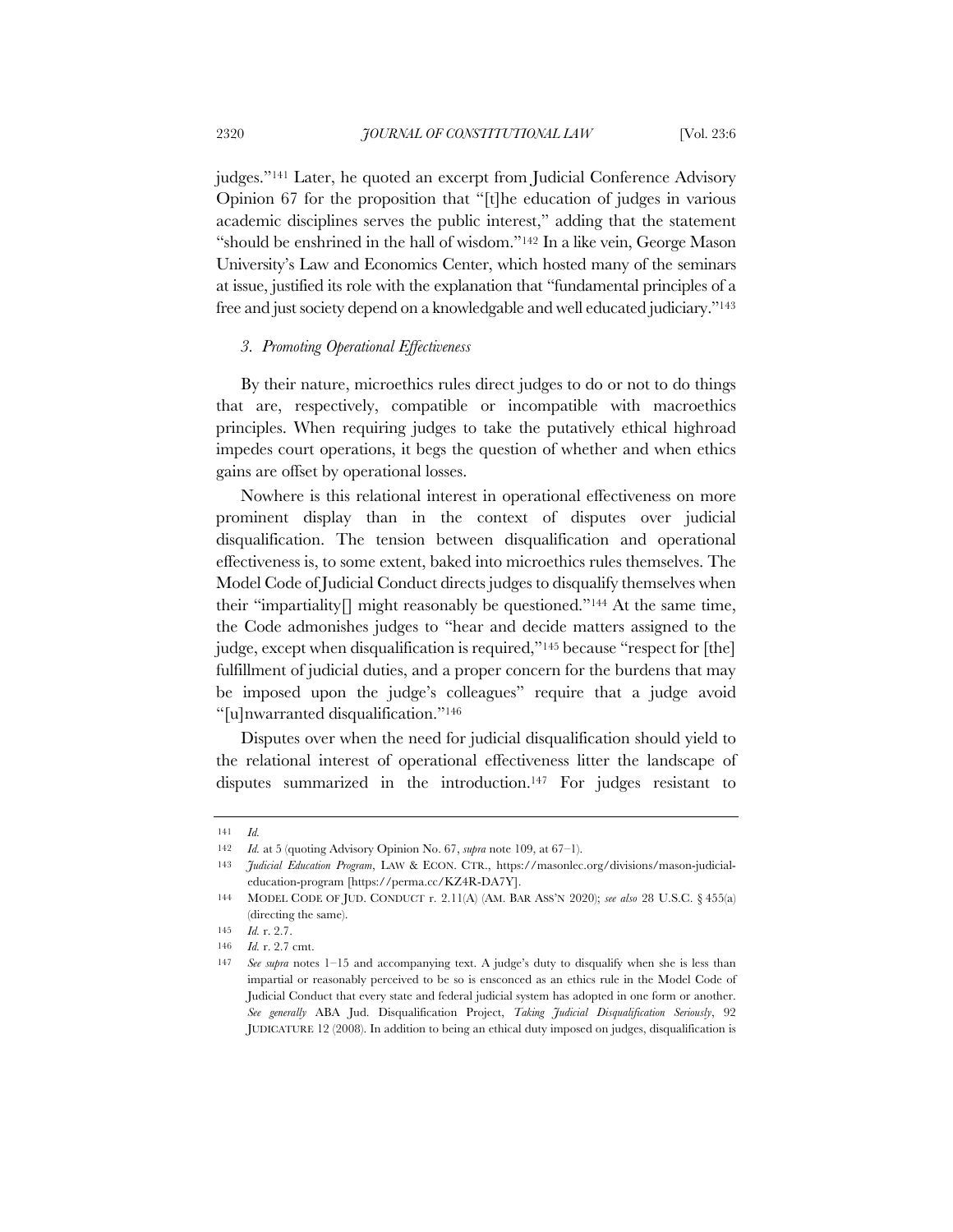disqualification, a first and by now-familiar step in the analysis is to contest the macroethics need to withdraw pursuant to the microethics disqualification rule. In *Caperton v. Massey Coal Co.*, for example, West Virginia Justice Brent Benjamin refused to disqualify himself on the grounds that he was not actually biased in the defendant's favor, notwithstanding the fact that the defendant's CEO had spent \$3 million in support of Benjamin's election while the appeal was pending.<sup>148</sup> In a  $5-4$  ruling, the Court held that whether Benjamin was subjectively biased was not necessary to determine; his failure to disqualify despite an objective probability of bias was enough to violate the plaintiff's due process rights.149 Similarly, in *Williams v. Pennsylvania*, Pennsylvania Justice Ronald Castille declined to disqualify himself from a case in which, prior to ascending the bench, he had been the district attorney who authorized the state to seek the death penalty against the defendant.<sup>150</sup> Castille defended his non-disqualification on the grounds that his role in the underlying prosecution was limited, but the Supreme Court concluded that Castille had presided despite probable bias and thereby deprived Williams of his Fourteenth Amendment right to due process of law.151

In other settings, disqualification-related disputes have paired skepticism of the macroethics need for a more muscular disqualification response with a countervailing, relational interest in operational effectiveness of the courts that is putatively undermined by a shortfall of judges resulting from aggressive disqualification requirements. In a high-profile case, Supreme Court Justice Antonin Scalia flew to Louisiana on Airforce 2 with Vice President Dick Cheney for a weekend of duck hunting while Cheney was the named defendant in a case pending before the Supreme Court.152 Justice Scalia declined to disqualify himself.153 First, he challenged the macroethics need for disqualification: his impartiality could not reasonably be questioned under the federal disqualification statute because, since the nation was founded, Supreme Court justices had fraternized with public officials in the political branches who would have business before the Court.154 He also

a means to enforce the procedural right of litigants to an impartial judge pursuant to the Due Process Clause of the Fourteenth Amendment or procedural statutes such as 28 U.S.C. § 455. CHARLES GARDNER GEYH, JUDICIAL DISQUALIFICATION: AN ANALYSIS OF FEDERAL LAW 2 (3d ed. 2020) (discussing ethical and procedural dimensions of disqualification).

<sup>148</sup> 556 U.S. 868, 872–73 (2009).

<sup>149</sup> *Id.* at 886.

<sup>150</sup> 136 S. Ct. 1899, 1903 (2016).

<sup>151</sup> *Id.* at 1907.

<sup>152</sup> Cheney v. U.S. Dist. Ct. for D.C., 541 U.S. 913, 914–15 (2004).

<sup>153</sup> *Id.*

<sup>154</sup> *Id.* at 916–17.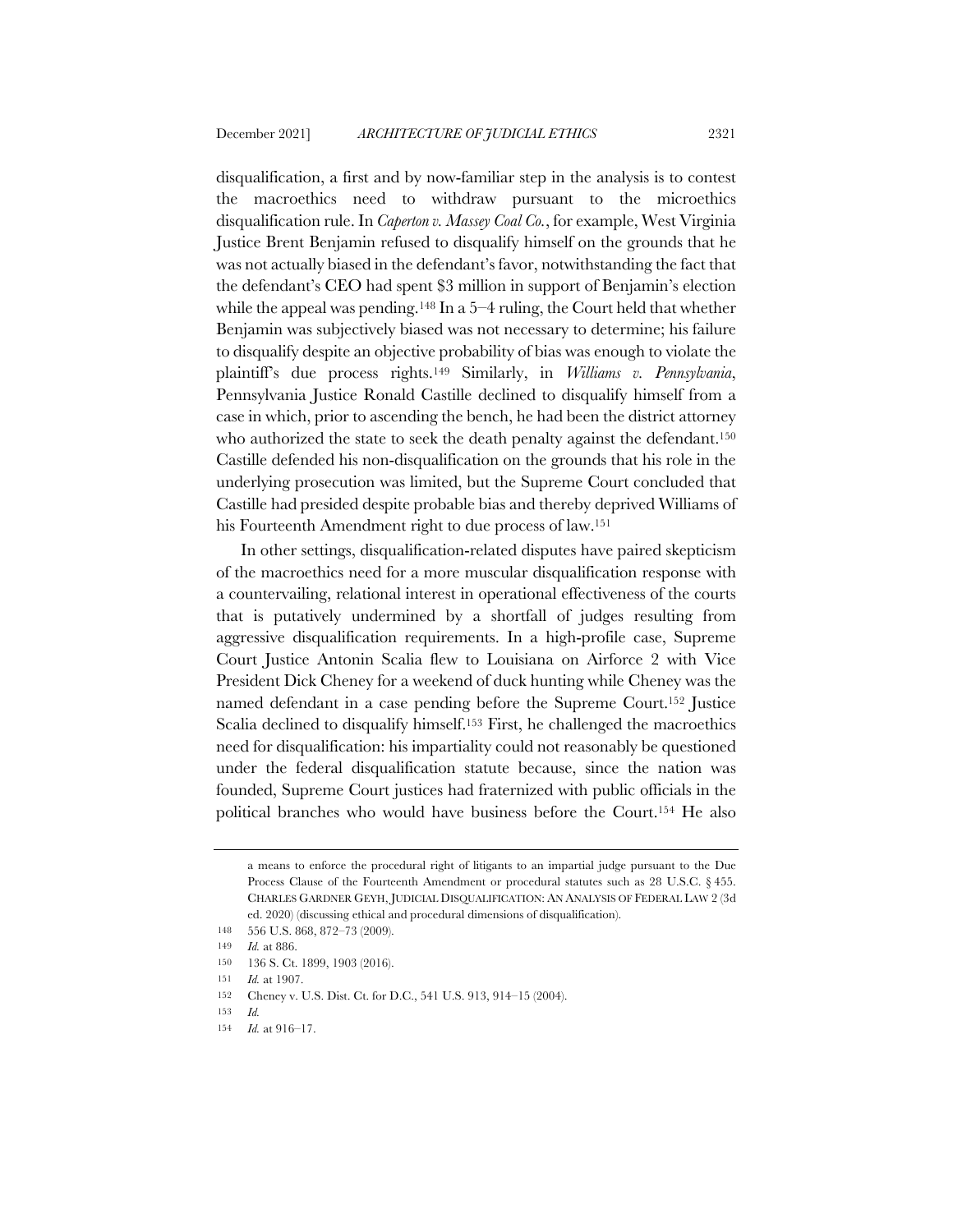contended that disqualification was unwarranted because Cheney was being sued in his official, not personal, capacity.155 In rejecting the argument that the macroethics need to preserve the appearance of impartiality argued in favor of him erring on the side of caution and self-disqualifying, Scalia conceded the possible wisdom of such an approach for lower court judges, but concluded that in his case, a relational interest in the operational effectiveness of the Supreme Court, and avoiding 4–4 votes, offset such concerns.156

Implicit in the Scalia episode is one whopper of an irony that underscores the extent to which relational ethics have trumped macroethics in the context of judicial disqualification. The original disqualification rule, embedded in English common law since the seventeenth century157 and entrenched in the U.S. Supreme Court's due process jurisprudence since the 1920s,<sup>158</sup> is that no judge may preside over his own case.And yet, when a litigant claims that her presiding judge is less than impartial, the norm across state and federal systems remains that the judge who is to decide that claim is the very judge whose impartiality is being challenged.<sup>159</sup> It is difficult, if not impossible, to defend such a norm in macroethics terms, except to argue that most disqualification requests are groundless, and rooted in a party's strategic desire to avoid a judge who, though not demonstrably partial, is unlikely to be supportive on the merits. And so the heavy lifting is done by the relational argument that transferring disqualification requests to a different judge would impose excessive operational burdens on court systems.160 Efforts to side-step the irony of calling upon judges to grade their own homework by enabling parties to exercise a one-time right to automatic substitution of

<sup>155</sup> *See id.* (listing prior justices and executive officials who were friends to emphasize that a "no-friends" rule has no grounding in historic practice).

<sup>156</sup> *Id.* at 916.

<sup>157</sup> *See Dr. Bonham's Case* [1610] 77 Eng. Rep. 646, 653 (K.B.).

<sup>158</sup> Tumey v. Ohio, 273 U.S. 510, 524 (1927) ("[I]t is very clear that the slightest pecuniary interest of any officer, judicial or quasi-judicial, in the resolving of the subject matter which he was to decide, rendered the decision voidable.").

<sup>159</sup> *See* Amanda Frost, *Keeping Up Appearances: A Process-Oriented Approach to Judicial Recusal*, 53 KAN. L. REV. 531, 583–84 (2005) (pointing out that the norm is for the challenged judge to make the ruling on a recusal motion, even though the law would permit the challenged judge to pass the motion to an objective judge).

<sup>160</sup> *See* Deborah Goldberg, James Sample & David E. Pozen, *The Best Defense: Why Elected Courts Should Lead Recusal Reform*, 46 WASHBURN L.J. 503, 531 (2007) ("[W]hile independent adjudication of recusal motions does raise efficiency costs, those costs should not be substantial if decisions are based on written affidavits and oral argument, rather than full-blown adversarial hearings. The increased procedural integrity and public trust fostered by an independent decision-maker may be well worth the price.").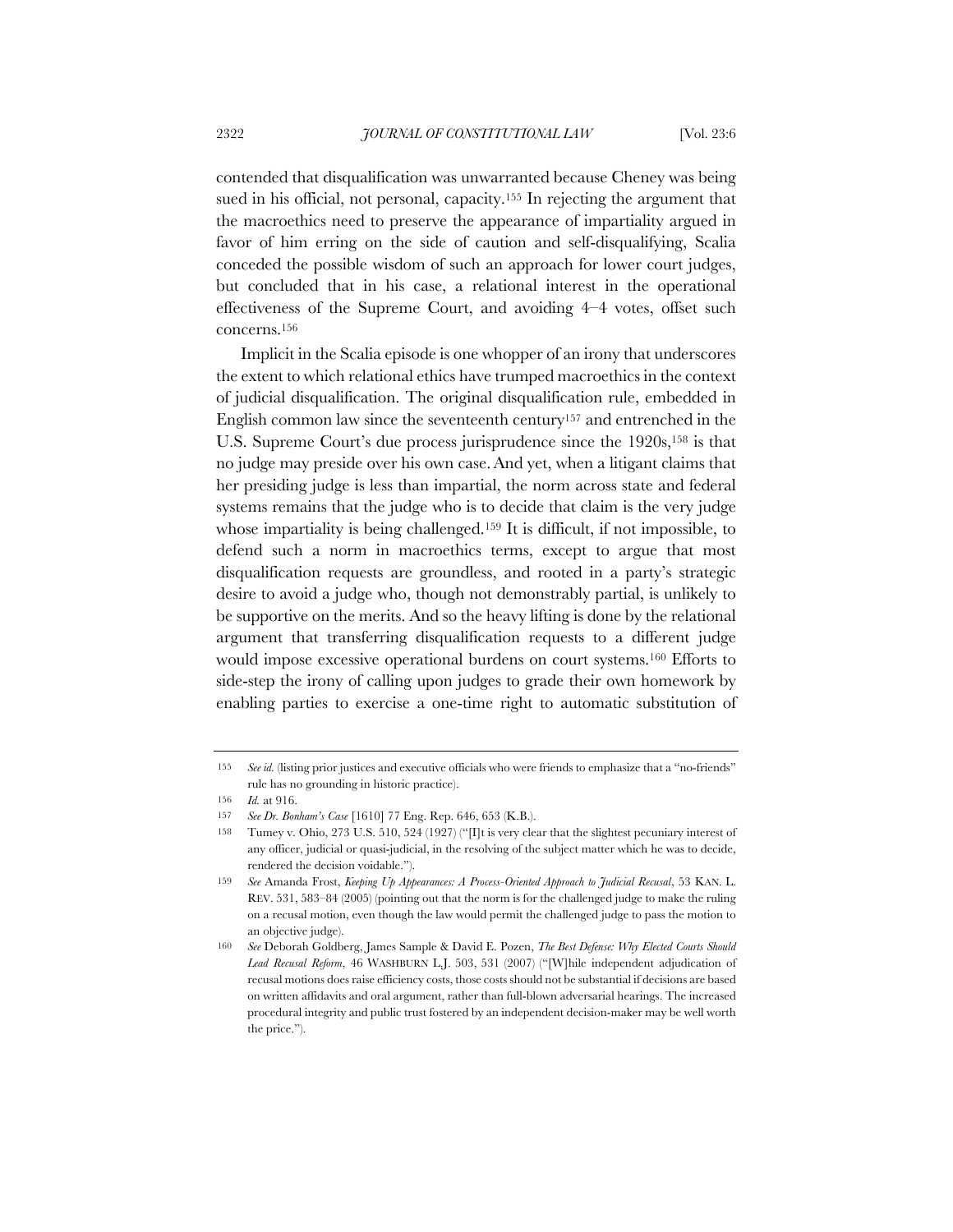judges (akin to a peremptory challenge) have encountered a similar fate.161 Such proposals have been resisted by judges in jurisdictions that do not already have those mechanisms in place, on the grounds that they too would impose significant operational burdens on court systems, particularly in rural areas.162

The fate of the long-suffering American Bar Association Judicial Disqualification Project underscores the triumph of the relational interest in operational efficiency over macroethics principles. The project was inaugurated in 2007.163 In its first phase, a discussion draft focused its recommendations on disqualification procedure, and urged states to move away from their traditional reliance on judicial self-disqualification. The draft was quietly withdrawn following objections from the ABA Judicial Division.164 Then, in its second phase, the initiative shifted toward revising the Model Code of Judicial Conduct in the aftermath of *Caperton* to address the circumstances in which judges must disqualify themselves from cases when parties or lawyers had sponsored independent campaigns in support of the judge's election.165 Once again, the Judicial Division objected, effectively killing the project, in a manner consistent with the by-now familiar one-two punch. First, the judges sought to minimize the macroethics concern, arguing that the reform was ill-suited for the Model Code because it involved the conduct of others beyond the judges' control and was better regulated as a matter of procedure, not ethics.166 This objection, which the Chair of the ABA Standing Committee on Ethics and Professional Responsibility dismissed as "stonewalling,"167 was difficult to reconcile with the existing Model Code, which already imposed an ethical duty on judges to disqualify themselves for direct campaign contributions from parties or lawyers in excess of amounts that individual states specify.168 Second, the Judicial

<sup>161</sup> *See* Charles Gardner Geyh, *Why Judicial Disqualification Matters. Again.*, 30 REV. LITIG. 671, 683–84 (2011) (summarizing 28 U.S.C. § 144, which allows parties to secure disqualification of a judge by presenting an affidavit that the judge is biased or prejudiced; the courts eventually made this statute obsolete by imposing onerous requirements related to the affidavit).

<sup>162</sup> *"Judicial Transparency and Ethics": Hearing Before the Subcomm. on Cts., Intell. Prop., & the Internet of the H. Comm. on the Judiciary*, 115th Cong. 7 (2017) (testimony of Charles G. Geyh, John F. Kimberling Professor of L., Ind. Univ. Maurer Sch. of L.).

<sup>163</sup> ABA Jud. Disqualification Project, *supra* note 147, at 12. I was the director of and consultant to the project in its first phase.

<sup>164</sup> Geyh, *supra* note 161, at 727–28.

<sup>165</sup> Charles Geyh, Myles Lynk, Robert S. Peck & Toni Clarke, *The State of Recusal Reform*, 18 LEGIS. & PUB. POL'Y 515, 520 (2015).

<sup>166</sup> *Id.* at 525–26, 530.

<sup>167</sup> *Id.* at 525.

<sup>168</sup> MODEL CODE OF JUD. CONDUCT r. 2.11(A)(4) (AM. BAR. ASS'N 2007).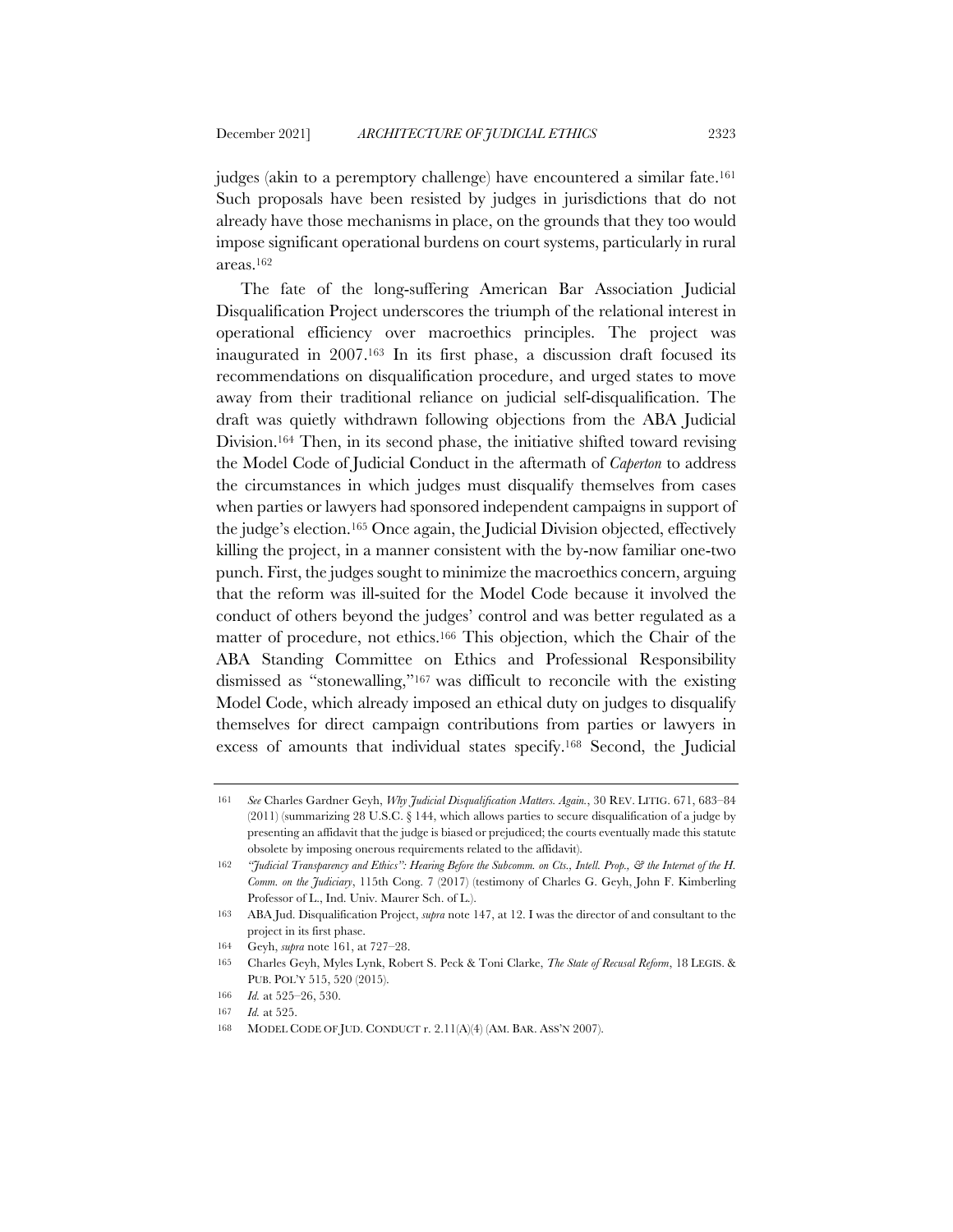Division expressed the relational concern that requiring judges to disqualify themselves for the campaign support they received would burden the judicial workforce.169

## *4. Preserving Institutional Legitimacy*

When an institution exposes and addresses bad behavior within its ranks in a forthright and transparent way, it sends a mixed message. On the one hand, the institution shows that it is serious about keeping its house in order and fixing its problems. On the other hand, the institution conveys the impression that it has serious problems in need of fixing. If the goal is to preserve public confidence in the institution, an overly aggressive response to a problem can be counterproductive insofar as it creates the misperception that the institution is more troubled than it is. When it comes to judicial ethics and their regulation, then, the need to remedy macroethics problems with microethics rules is tempered by a relational ethics interest in assuring that the cure is proportionate to the disease—that enforcement of a given rule achieves a net gain for the judiciary's institutional legitimacy.

The controversy at the core of the *Caperton* case is illustrative.170 In that case, a slender majority of the U.S. Supreme Court ruled that litigants enjoyed a due process right to disqualify state judges who exhibited probable bias. In so holding, the Court was mindful of the concern that its decision could open the floodgates to litigants challenging judges' impartiality at every turn and took pains to emphasize how rarely its holding would come into play.171 The Chief Justice, writing for four dissenters, was unpersuaded. In his view, judges were entitled to a presumption of legitimacy: "All judges take an oath to uphold the Constitution and apply the law impartially, and we trust that they will live up to this promise."172 In Roberts' view, a microethics rule (of constitutional dimension, no less) that authorized due process challenges to a judge's impartiality would not promote the judiciary's legitimacy, as intended, but undermine it, because the rule would "inevitably

<sup>169</sup> Geyh et al., *supra* note 165, at 540 (noting practical concerns such as cost, lost time, and finding a new judge to preside over a matter when judges must recuse themselves from a case).

<sup>170</sup> Caperton v. A.T. Massey Coal Co., 556 U.S. 868 (2009).

<sup>171</sup> *Id.* at 887 ("Our decision today addresses an extraordinary situation where the Constitution requires recusal. . . . The facts now before us are extreme by any measure. The parties point to no other instance involving judicial campaign contributions that presents a potential for bias comparable to the circumstances in this case.").

<sup>172</sup> *Id.* at 891 (Roberts, C.J., dissenting); *see also id.* at 891–92 (stating that the Due Process Clause requires disqualification of a judge in only two situations: when the judge has a financial interest in the case and when the judge is presiding over certain types of criminal contempt matters).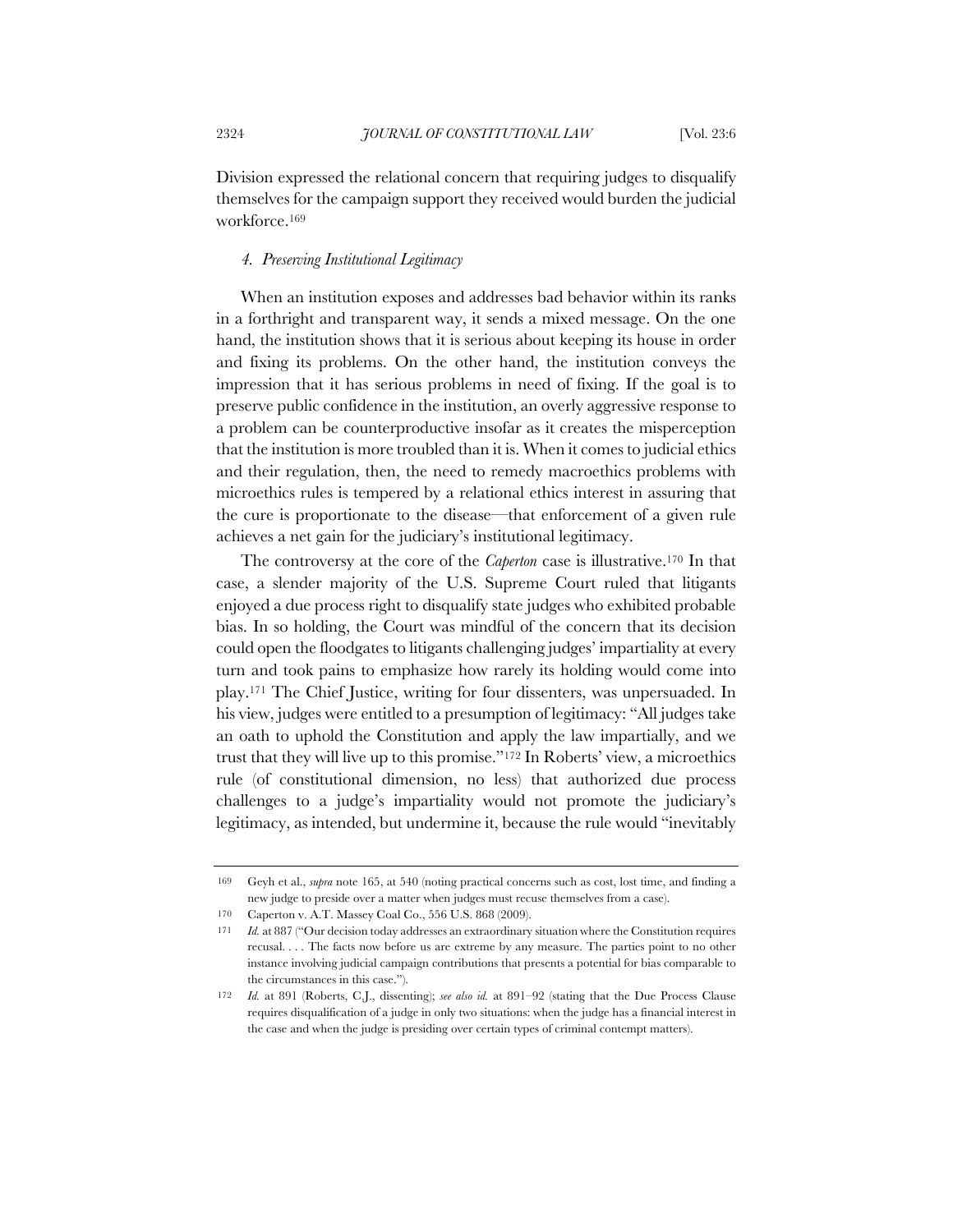lead to an increase in allegations that judges are biased, however groundless those charges may be. The end result [would] do far more to erode public confidence in judicial impartiality than an isolated failure to recuse in a particular case."173 Ultimately, for Roberts, this was a case in which "the cure [was] worse than the disease," because "opening the door to recusal claims under the Due Process Clause, for an amorphous 'probability of bias,' will itself bring our judicial system into undeserved disrepute, and diminish the confidence of the American people in the fairness and integrity of their courts."174

# III. THE LESSONS OF ETHICS CONTROVERSIES AND THE FUTURE OF REFORM

Part I of this Article conceptualizes the inherent tension between microethics rules guided by macroethics principles on the one hand, and countervailing, relational ethics interests on the other, as two sides of the same coin—in the spirit of the two-sided coin that Professor Burbank used to characterize the relationship between judicial independence and accountability. The scope of judicial independence is delineated by the contours of the stamp on its own side of the coin (circumscribed, for example, by the purposes judicial independence serves) and constrained by the needs of accountability on the reverse side of the coin. In a like vein, microethics rules are contoured by macroethics principles on one side of the judicial ethics coin and constrained by relational ethics interests on the other.

Part II underscores the extent to which recent developments reveal deepening disagreements over the balance to be struck between the two sides of the judicial ethics coin. The traditional reform template—in which problems arise, a consensus on the need for reform emerges, and reform follows (or not, if the consensus is against the need for reform)—fails to describe many recent ethics controversies. The traditional, consensus-driven reform template relies on a shared understanding of how problematic conduct implicates macroethics values and should be regulated by microethics rules in light of offsetting relational interests. In the twenty-first century, this shared understanding has proved elusive. With increasing frequency, ethics controversies have generated fractious disagreement within the judiciary and the legal profession, over whether microethics rule reform is warranted by a demonstrable macroethics need, and whether that need,

<sup>173</sup> *Id.* at 891.

<sup>174</sup> *Id.* at 902.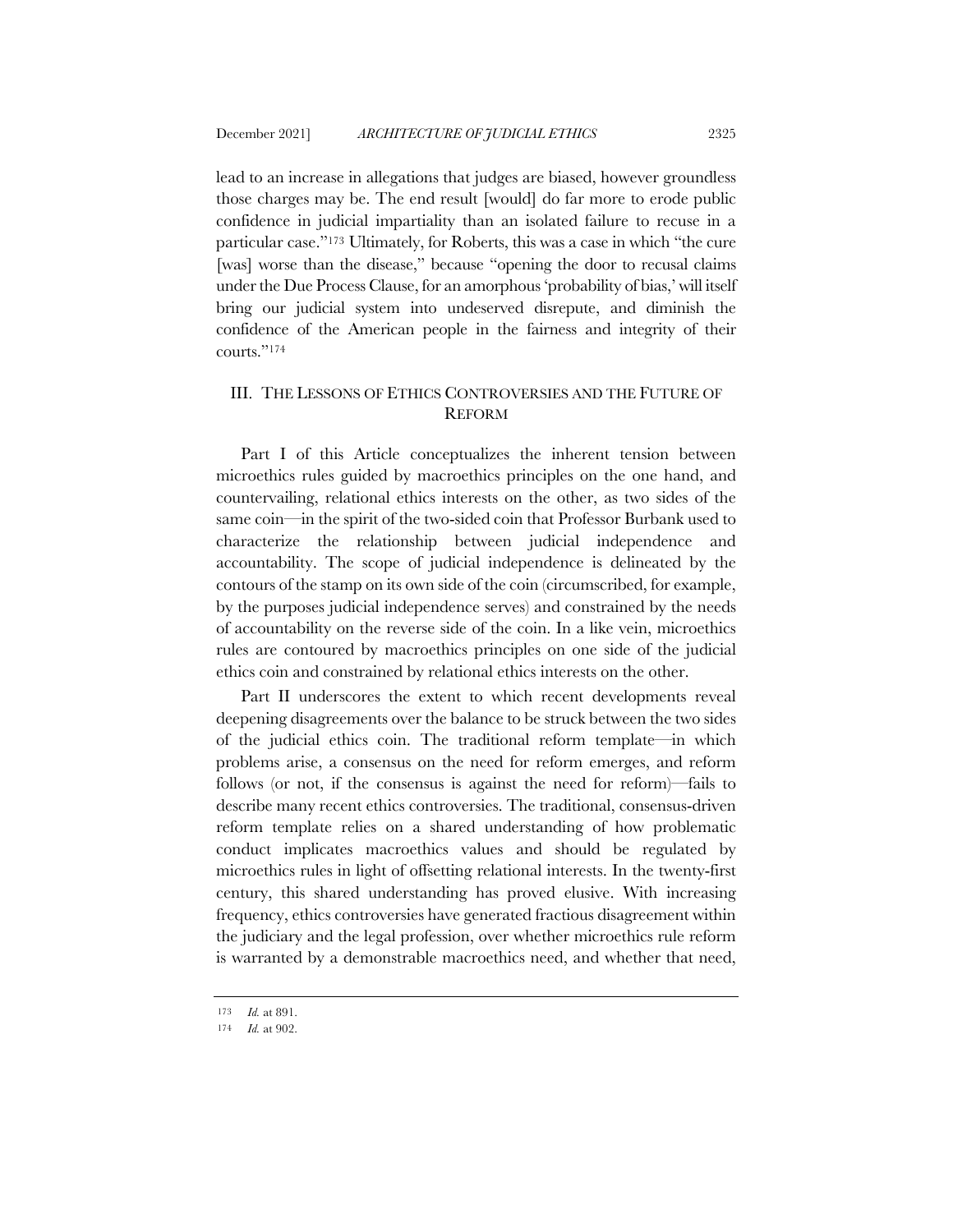sapped of its strength by divisive attack, is offset by countervailing relational interests.

There are several explanations for why consensus has become harder to achieve. First, partisan and ideological divisions—which have dominated public debates over federal judicial appointments, state judicial elections, and judicial decisionmaking—have wormed their way into discussions of judicial ethics. The ethics controversies embedded in the 2018 confirmation proceedings of Supreme Court Justice Brett Kavanaugh offer a powerful example. As a Supreme Court nominee, Circuit Judge Kavanaugh was the subject of two allegations with ethics implications. The first allegation was that as a high school student he committed sexual assault, which, his critics contended, reflected so badly on his integrity and character as to disqualify him from service on the Supreme Court.<sup>175</sup> The second allegation, supported in a letter signed by over 2,400 law professors, was that when Kavanaugh took the witness stand and denied the sexual assault allegations, he attacked his Senate accusers with such partisan venom as to impugn his temperament to serve as a Justice.176 While Kavanaugh's nomination was pending and he remained a circuit judge, a flurry of disciplinary complaints related to these allegations were filed against the judge. The complaints were transferred to a circuit judicial council that dismissed them for (in effect) lack of jurisdiction after Kavanaugh was confirmed to the Supreme Court, but not before characterizing the allegations as "serious."177 Whether Kavanaugh committed the assault; whether, if he did, the assault disqualified him from

<sup>175</sup> *See* Benjamin Wittes, *I Know Brett Kavanaugh, but I Wouldn't Confirm Him*, ATLANTIC (Oct. 2, 2018), https://www.theatlantic.com/ideas/archive/2018/10/why-i-wouldnt-confirm-brett-kavanaugh/ 571936 [https://perma.cc/3JUP-96KZ] (opposing Kavanaugh because of sexual assault allegations); Emily Stewart, *Support for Brett Kavanaugh is Dwindling Among Voters Amid Sexual Assault Allegations*, VOX (Sept. 23, 2018, 10:43 AM), https://www.vox.com/policy-andpolitics/2018/9/23/17892530/brett-kavanaugh-confirmation-poll-christine-blasey-ford [https://perma.cc/5JQ2-ZW46] (discussing opposition to Kavanaugh due to sexual assault allegations).

<sup>176</sup> Wittes, *supra* note 175; Letter from 2,400+ Law Professors to the U.S. Senate (Oct. 4, 2018) (available at https://www.nytimes.com/interactive/2018/10/03/opinion/kavanaugh-lawprofessors-letter.html [https://perma.cc/R9Z7-ZNJP]) ("We have differing views about the other qualifications of Judge Kavanaugh. But we are united, as professors of law and scholars of judicial institutions, in believing that he did not display the impartiality and judicial temperament requisite to sit on the highest court of our land."). I was among the signatories on the letter.

<sup>177</sup> *See* Order at 9 (Jud. Couns. of the 10th Cir. Dec. 18, 2018), https://www.uscourts.gov/ courts/ ca10/10-18-90038-et-al.O.pdf [https://perma.cc/38XL-KPRU] ("The allegations contained in the complaints are serious, but the Judicial Council is obligated to adhere to the Act. Lacking statutory authority to do anything more, the complaints must be dismissed because an intervening event—Justice Kavanaugh's confirmation to the Supreme Court—has made the complaints no longer appropriate for consideration under the Act.").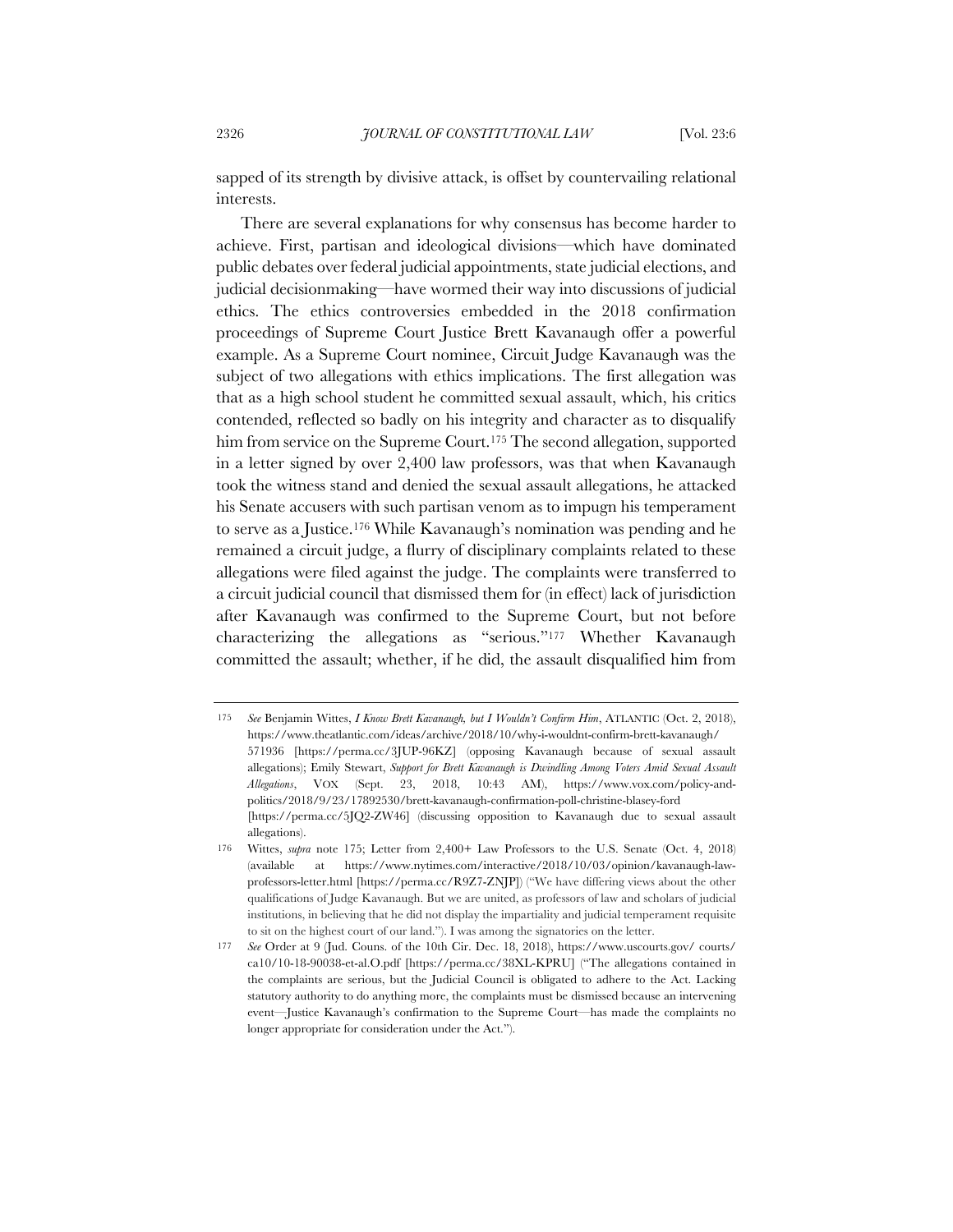service on the Court; and whether his testimony displayed an unacceptable lack of judicial temperament divided along partisan lines. The split was reflected in both the Senate vote and public opinion surveys.178

Ideological and partisan divides have exacerbated many of the ethics controversies mentioned elsewhere in this Article. While Justice Ginsburg's public criticism of Donald Trump was questioned by traditionalists across the political spectrum, her most fervent critics and defenders divided along ideological lines.179 Judicial participation in expense-paid seminars—hosted by ideologically conservative organizations—has been defended by conservatives and attacked by liberals.180 The draft ethics advisory opinion that recommended against judges being members of the conservative Federalist Society was opposed by a cohort of largely Republican-appointed judges.181 Objections to conservative Justices Antonin Scalia and Clarence Thomas serving as featured speakers at Federalist Society fundraisers were

<sup>178</sup> *See* Steven Shepard, *Poll: Kavanaugh Support Falls Along Party Lines*, POLITICO (Sept. 4, 2018, 5:50 AM), https://www.politico.com/story/2018/09/04/kavanaugh-confirmation-support-poll-806300 [https://perma.cc/6G9S-5U9S] ("Among Republican voters, two-thirds, 67 percent, support confirming Kavanaugh . . . . A majority of Democratic voters, 53 percent, say the Senate shouldn't confirm Kavanaugh . . . .").

Examples of liberal-leaning commentators who defended Ginsburg's statements include Noah Feldman and Erwin Chemerinsky. Feldman, *supra* note 115 ("[There is] nothing wrong with a sitting Supreme Court justice expressing her personal political views when they don't implicate any case that's currently before the court."); Erwin Chemerinsky, *Justices Have Free Speech Rights Too*, N.Y. TIMES (July 12, 2016, 3:22 AM), https://www.nytimes.com/roomfordebate/2016/07/12/can-asupreme-court-justice-denounce-a-candidate/justices-have-free-speech-rights-too [https:// perma.cc/UNF3-UEGA] ("The judicial code of ethics says that judges are not to endorse or oppose candidates for elected office. But these provisions do not apply to Supreme Court justices. Nor do I believe that such restrictions are constitutional or desirable."). Examples of conservative-leaning commentators who criticized Ginsburg's statements include Ed Whelan and Laurence Silberman. Aaron Blake, *In Bashing Donald Trump, Some Say Ruth Bader Ginsburg Just Crossed a Very Important Line*, WASH. POST (July 11, 2016, 12:05 PM), https://www.washingtonpost.com/news/thefix/wp/2016/07/11/in-bashing-donald-trump-some-say-ruth-bader-ginsburg-just-crossed-a-veryimportant-line [https://perma.cc/3GLS-VHNG] (quoting Ed Whelen who remarked that Ginsburg's comments here "exceed[ed] [her previous public comments] in terms of her indiscretions"); Silberman, *supra* note 113 ("[Justice Ginsburg] reached her low point in a stunning interview last summer in the New York Times (where else?). Her comments were as openly political as any justice has been in my memory—perhaps ever . . . .").

<sup>180</sup> Brendan Smith, *Judicial Seminars Derided As Junkets Under Scrutiny*, BLT: BLOG LEGALTIMES (Jan. 30, 2008, 4:20 PM), https://legaltimes.typepad.com/blt/2008/01/judicial-semina.html [https://perma.cc/P2MN-DNE4] (quoting the liberal leaning Community Rights Counsel in opposition to the seminars, and the libertarian organization, Foundation for Research in Economics and the Environment, in defense of them).

<sup>181</sup> *See* Caroline Fredrickson & Eric J. Segall, *Trump Judges or Federalist Judges? Try Both*, N.Y.TIMES (May 20, 2020), https://www.nytimes.com/2020/05/20/opinion/trump-judges-federalist-society.html [https://perma.cc/PQ5B-CRHA] (describing how over 200 federal judges, nearly a quarter of the federal judiciary, wrote to oppose the idea that judges should not be a part of the Federalist Society).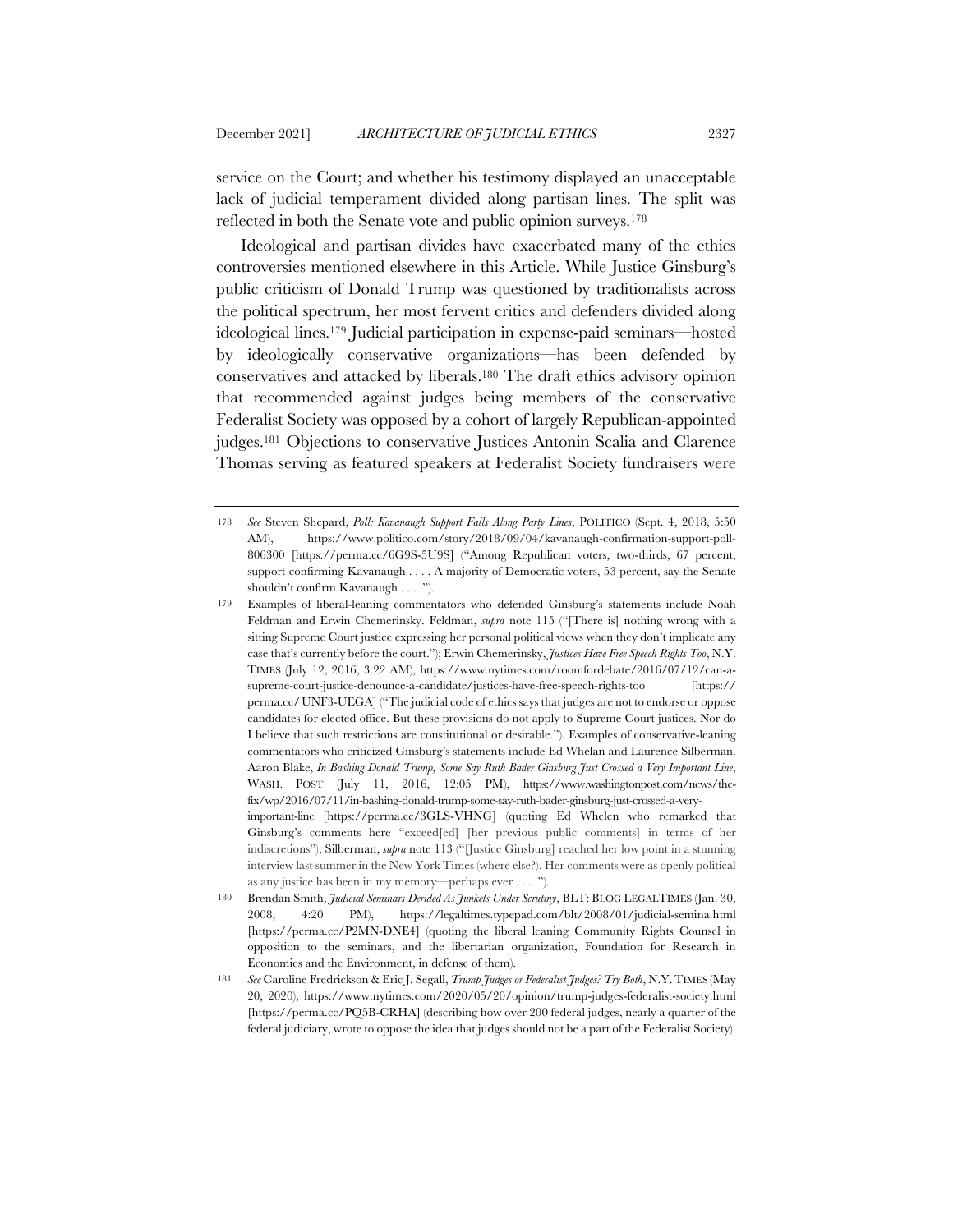voiced by liberal-leaning interest groups.182 Public calls for the disqualification of conservative Justice Antonin Scalia from the *Cheney* case were led by liberal commentators, while public calls for the disqualification of liberal Justice Ruth Bader Ginsburg over her criticism of Donald Trump were led by conservative commentators.183 Similarly, in the months preceding Supreme Court review of the Obama administration's Affordable Care Act, conservative commentators demanded the disqualification of liberal Justice Elena Kagan because of her comments on the legislation when she was President Obama's Solicitor General, while liberal commentators demanded the disqualification of conservative Justice Clarence Thomas because of his spouse's work for an organization opposed to the Affordable Care Act.184

A second explanation for escalating discord in the ethics arena relates to the first: over the course of the past century, a heightened fixation on judicial politics has bred burgeoning skepticism of an impartial judiciary. Empirical studies that document the influence of ideology on the decisionmaking of

<sup>182</sup> *See* Alliance for Justice, *A Question of Integrity: Politics, Ethics, and the Supreme Court*, YOUTUBE (Oct. 21, 2011), https://www.youtube.com/watch?v=GMoawSfR-No [https:// perma.cc/QX3J-TBAY] (criticizing Justice Scalia and Justice Thomas for speaking at Federalist Society fundraisers).

<sup>183</sup> *See* Mark Sherman, *Ginsburg Apologizes for "Ill-Advised" Criticism of Trump*, ASSOCIATED PRESS (July 14, 2016), https://apnews.com/9258b1e65517469fa0b011f1cb532a8e [https://perma.cc/ 72X7- TRFB] ("Senate Majority Leader Mitch McConnel of Kentucky . . . called Ginsburg's remarks 'totally inappropriate,' . . . [and Senate Judiciary Committee Chairman Chuck Grassley, R-Iowa said] '[s]he oughta stay out of it. . . . It hurts the court when she does that.'"); *Opinion: Justice Scalia and Mr. Cheney*, N.Y. TIMES (Feb. 28, 2004), https://www.nytimes.com/2004/02/28/opinion/ justice-scalia-and-mr-cheney.html [https://perma.cc/PNG9-YYKU] ("By vacationing in a small group with Mr. Cheney and taking things of value, Justice Scalia created an appearance of bias in Mr. Cheney's favor. . . . Recusal rules protect not only litigants, but also the court itself. . . . If Justice Scalia stays on the case and votes in Mr. Cheney's favor, the court will no doubt face more criticism. Justice Scalia should recuse himself, either of his own volition or with encouragement of his colleagues.").

<sup>184</sup> Lamar Smith, a Republican representative from Texas, said: "The NFL wouldn't allow a team to officiate its own game. If, as solicitor general, Kagan did advise administration officials on the constitutionality of the president's health-care law, she should not officiate when the matter comes before the Supreme Court." Lamar Smith, *The White House Needs to Come Clean on Elena Kagan and the Affordable Care Act*, WASH. POST (Dec. 1, 2011), https://www.washingtonpost.com/ opinions/thewhite-house-needs-to-come-clean-on-elena-kagan-and-the-affordable-care-act/2011/ 11/ 30/gIQAUUOPIO\_story.html [https://perma.cc/VP67-L45M]; *see also* Michael O'Brien, *Democrats: Justice Thomas Should Recuse Himself in Healthcare Reform Case*, THE HILL (Feb. 9, 2011, 4:10 PM), https://thehill.com/blogs/blog-briefing-room/news/142969-democrats-justice-thomasshould-recuse-himself-in-healthcare-reform-case [https://perma.cc/9Y4G-QDQJ] ("A group of 73 House Democrats on Wednesday demanded U.S. Supreme Court Justice Clarence Thomas recuse himself from any case examining the constitutionality of healthcare reform . . . citing the work by Thomas's wife on behalf of efforts opposing that healthcare law.").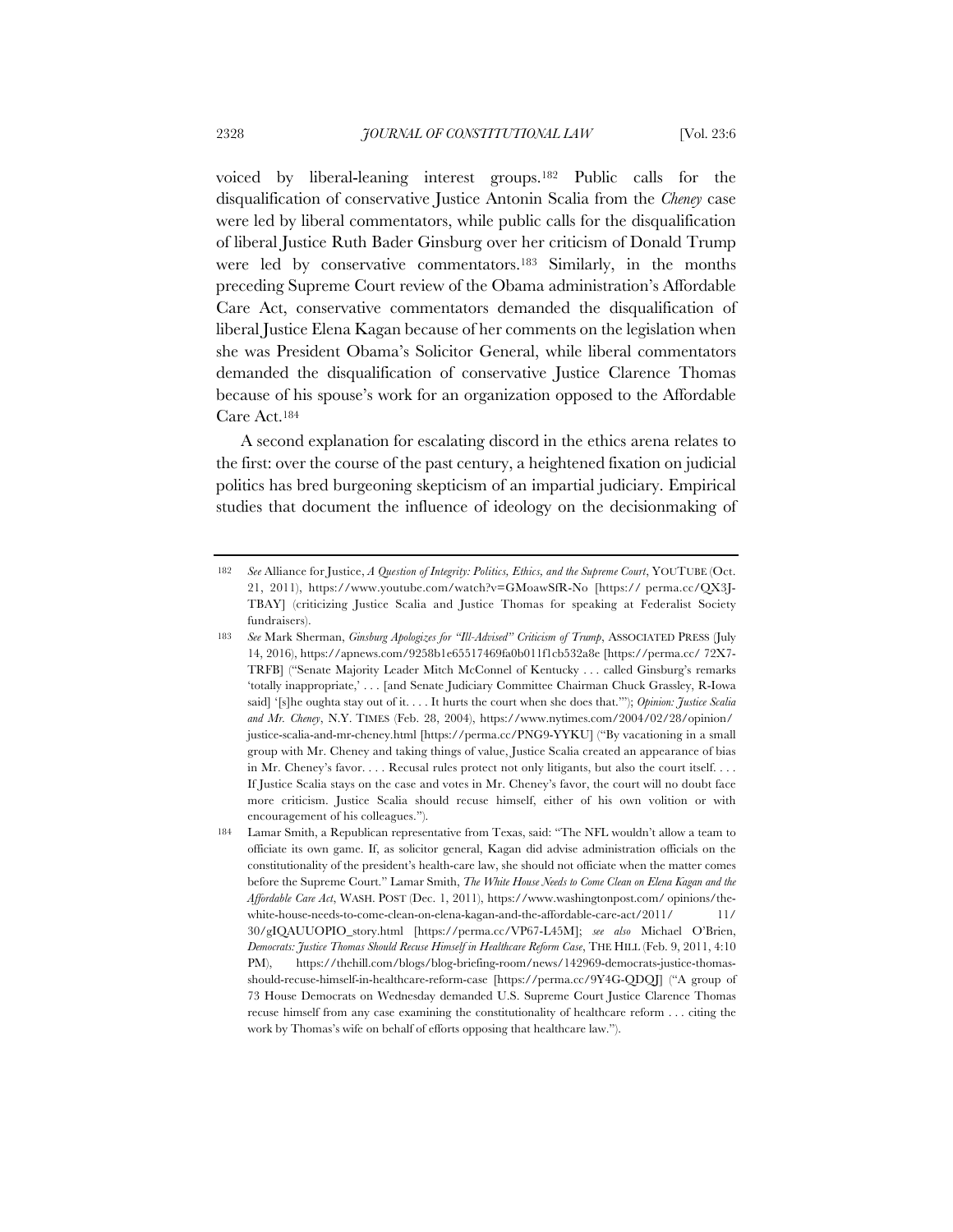federal judges generally, and Supreme Court justices in particular, have been echoed in media reports and internalized by the general public in ways that threaten to relegate the unbiased, open-minded judge to the status of myth.185 A natural consequence of this development is to second-guess, as naïve or hypocritical, rules aimed at regulating the appearance of impartiality generally—or specifically—in the context of prohibitions on judges speaking their minds, affiliating with ideologically aligned organizations, or attending expense-paid seminars.

Third, some of the recent pressure points in judicial ethics have been exacerbated by judicial self-interest. When judges unite in opposition to proposed legislation restricting their autonomy—for example, when the Judicial Conference of the United States has opposed bills to establish an Inspector General in the federal judiciary—principled-seeming objections grounded in separation of powers and judicial independence can converge with self-interested desires to avoid accountability. Similarly, when judges and judiciaries oppose proposals because their implementation would impose additional workload burdens (such as proposals to assign disqualification requests to a different judge), differentiating high-minded concern for the judiciary's operational effectiveness from a lowbrow desire to maximize leisure time can be difficult.

When judges disagree among themselves on the wisdom of a proposed ethics reform, self-interest may likewise play a role, insofar as those who object are those whose ox is being gored. To some extent, the point is so obvious as to be banal: some judges may oppose proposals to ban "junkets for judges" because they want in on the junkets, while some judges may oppose proposals to ban membership in the Federalist Society because they want to be members of the Federalist Society. But self-interest can also operate in subtler ways. Take, for example, the controversy surrounding first amendment challenges to state judicial campaign ethics rules. As it turns out, *White* and its offspring have not changed the character of judicial campaigns to a measurable extent.186 State judges, it would seem, have declined to

<sup>185</sup> *See, e.g.*, Feldman, *supra* note 115 ("The arguments against Ginsburg's candor almost all come down to the idea that she should have respected propriety and upheld the myth of judicial neutrality. But who, exactly, believes in that myth in the year 2016?").

<sup>186</sup> *See* Chris W. Bonneau, Melinda Gann Hall & Matthew J. Streb, *White Noise: The Unrealized Effects of*  Republican Party of Minnesota v. White *on Judicial Elections*, 32 JUST. SYS. J. 247, 247 (2011) ("Our primary assumption is that if *White* has had the presumed effects, we should see measurable changes in key judicial election characteristics: an increased willingness of challengers to enter the electoral arena, decreased electoral support for incumbents, elevated costs of campaigns, and declines in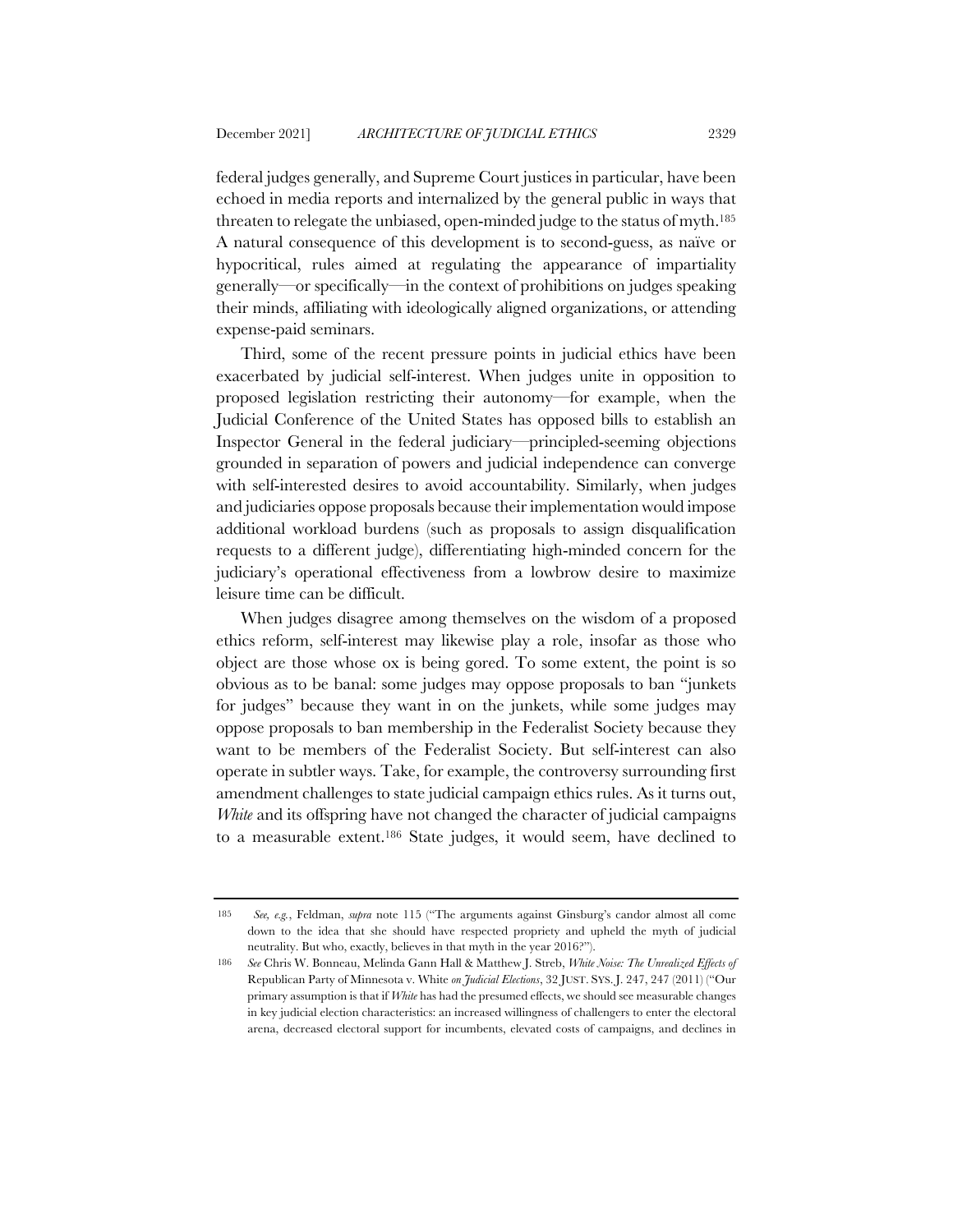embrace the ethos of *White* and have not taken to trumpeting their views on legal issues from the campaign stump in game-changing ways. It is possible to explain this non-development as principled: judges do not announce their views from the campaign stump because their relational "right" to do so is offset by a deeply entrenched, macroethics norm that such announcements are antithetical to preserving their impartiality (the Supreme Court's holding to the contrary notwithstanding).187 It is, however, at least as easy to explain this development in terms of judicial self-interest: incumbent judges enjoy an electoral advantage that is preserved by avoiding controversies created by airing their views, which may be why, with rare exception, it has been challengers, not incumbents, who have sought to invalidate microethics restrictions on their campaign speech.188 Challengers, in turn, can fairly be accused of harboring a self-interested desire to win by any means necessary, most noticeably in the context of cases where they have sought to invalidate rules that restrict their "right" to make misleading campaign statements.189

The varied explanations for eroding intra-judicial consensus on ethics controversies can be synthesized: the judiciary is becoming a more political place that holds increasingly divergent perspectives on when regulation is needed to preserve public confidence in the judiciary's impartiality, integrity, and independence—divergences that widen the spaces for relational, partisan, and self-interests to operate. The task of managing these divergences to the end of preserving intra-judicial consensus on ethics norms is further complicated by the fact that the judiciary is a bigger, busier, and less homogeneous place than it was half a century ago.190

voter participation. Overall, we find no statistically discernable changes in state supreme court or state intermediate appellate court elections on these dimensions . . . .").

<sup>187</sup> Justice Scalia, for example, belittled the claim that the announce clause promoted judicial impartiality in his capacity as the opinion writer in *White*. Judge Scalia, however, in his capacity as a Supreme Court candidate, declined to announce his views to the Senate Judiciary Committee on the grounds that doing so would compromise his impartiality. Charles Gardner Geyh, *Why Judicial Elections Stink*, 64 OHIO STATE L.J. 43, 66–67 (2003).

<sup>188</sup> For a study of judicial ethics rules governing campaign conduct and their relationship to judicial self-interest, see C. SCOTT PETERS, REGULATING JUDICIAL ELECTIONS: ASSESSING STATE CODES OF JUDICIAL CONDUCT (2018).

<sup>189</sup> *See* Weaver v. Bonner, 309 F.3d 1312, 1319 (11th Cir. 2002) (holding that Georgia's judicial ethics rules governing misleading campaign statements does not afford the requisite "breathing space" to protect free speech (quoting Brown v. Hartlage, 456 U.S. 45, 60 (1982))); Winter v. Wolnitzek, 56 F. Supp. 3d 884, 889 (E.D. Ky. 2014) (holding that a canon that prevents judicial candidates from campaigning as a member of a political organization as well as a canon prohibiting judicial candidates from making misleading statements violated the First Amendment).

<sup>190</sup> Greg Goelzhauser, *Intersectional Representation on State Supreme Courts*, *in* OPEN JUD. POL. 65, 71–75 (Rorie Spill Solberg, Jennifer Segal Diascro & Eric Waltenburg eds., n.d.) (discussing judicial diversification and its effect on the courts).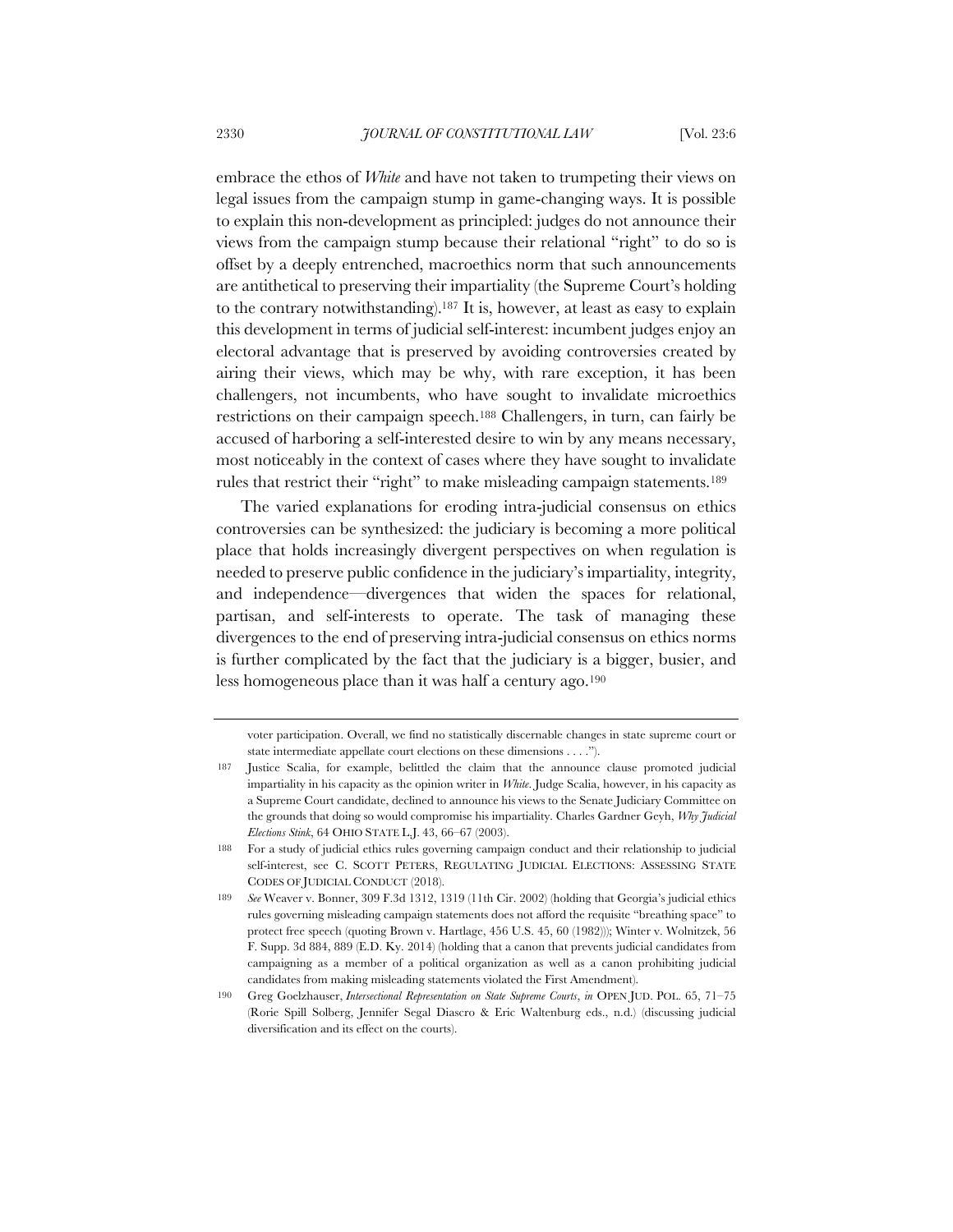It is tempting to overburden the two-sided coin metaphor and sound an alarm that the judicial ethics coin is out of balance—that because consensus on when microethics rules are adequately supported by macroethics need has begun to wear thin, the coin is increasingly weighted toward relational interests. But thinking about the problem in this way is wrongheaded for two reasons.

First, such an approach implies that when it comes to the judicial ethics coin, there is some transcendental, "true" balance in which the forces in tension are equally weighted. That, in turn, invites naïve solutions aimed at returning us to an earlier and simpler time when judicial politics was disavowed, public perception of macroethics values was less jaded, and relational ethics were less influential. For better or worse, however, the toothpaste of legal realism cannot be returned to its tube, and disagreements over the scope of macroethics values and the corresponding need for microethics regulation are likely to persist into the foreseeable future.

Second, this Article's focus on heightened disagreement over the macroethics need for proposed microethics rules, and the corresponding rise of offsetting relational ethics interests, should be kept in perspective. These disagreements may dominate public and academic discourse on contemporary judicial ethics, but, with a few exceptions, they remain disagreements at the margins. As emphasized in Part I, the high courts of all fifty states, and the Judicial Conference of the United States, have adopted substantially similar codes of conduct, derived from one of three ABA models. In our treatise on judicial conduct and ethics, Alfini, Sample, and I chronicle a considerable degree of consistency in the interpretation and application of ethics rules across jurisdictions.191 The disagreements featured in this Article, then, cannot and should not be spun as harbingers of systemic collapse, because core judicial ethics norms remain relatively stable and strong. Rather, these disagreements are indicative of a well-woven system of ethics that has begun to fray at the edges. In the spirit of "a stitch in time, saves nine," these loose threads need hemming, but crisis talk is unwarranted.

The common denominator for most twenty-first century ethics controversies is that the disputants have been unable to agree over whether the macroethics need for a microethics rule is sufficient to offset countervailing relational interests. With the possible exception of the Supreme Court's decision in *White*, which gave new bite to relational First Amendment challenges to ethics rules that restrict judicial speech, these controversies have arisen not because relational ethics interests are becoming

<sup>191</sup> *See generally* GEYH ET AL., *supra* note 75.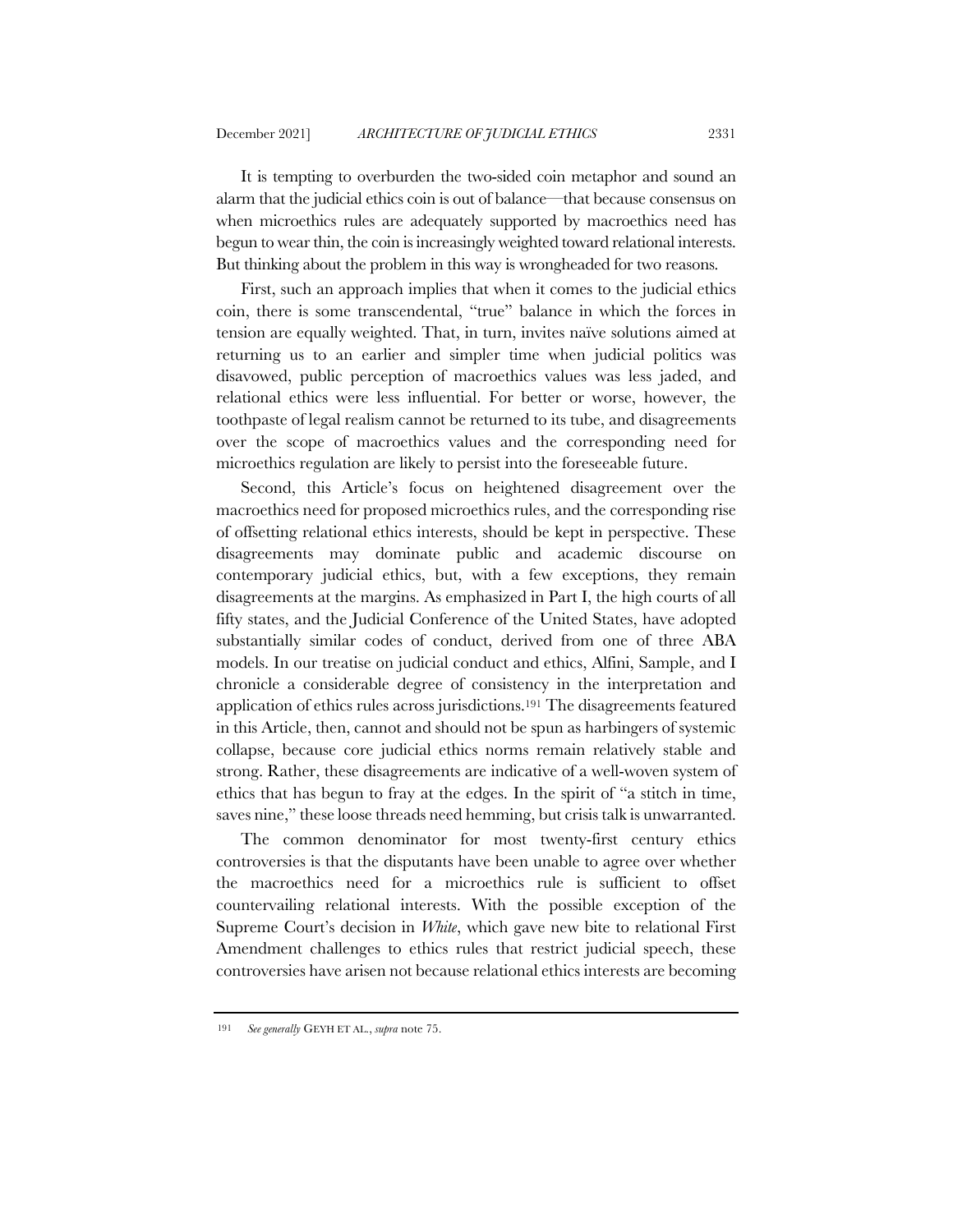more muscular, but because macroethics interests are becoming less so. As reflected in Part II, in setting after setting, the macroethics need for microethics rules has been challenged as wanting, and when the perceived need for a given rule is diminished, offsetting relational interests gain relative heft. The challenge, then, is to reexamine the reach of macroethics values and microethics rules, to the end of addressing an eroding consensus as to their scope and thwarting spurious obstructions to consensus motivated by judicial self-interest, partisanship, and unwarranted skepticism of macroethics principles. That, in turn, implicates the need to strengthen codes of conduct in their two primary roles: as a basis for discipline, and as an aspirational guide.

### *A. The Role of the Code of Conduct in Judicial Discipline*

To reenergize the search for consensus on ethics norms, the stakes must be high enough to fixate the attention of participants in the process. If judicial systems do not take ethics seriously enough to impose consequences for failure to abide by shared norms, the impetus to forge and live by such norms is weakened. For the most part, state court systems have internalized this point, at least in principle. They have generally embraced the rules embedded in their codes of conduct as mandatory standards, the violation of which will expose judges to discipline.<sup>192</sup> Even so, state judiciaries have come under recent fire for failing to impose discipline often or aggressively enough.193

The federal judiciary, in contrast, has resisted bringing the Code to bear in its disciplinary process for decades. In 1973, the Judicial Conference adopted the 1972 ABA Code of Judicial Conduct with "only a few changes"194—one change being to exclude the Code preface, which emphasized that the "canons and text establish mandatory standards" to be

<sup>192</sup> *Id.* § 1.06.

<sup>193</sup> *See, e.g.*, Michael Berens & John Shiffman, *Thousands of U.S. Judges Who Broke Laws or Oaths Remained On the Bench*, REUTERS (June 30, 2020, 12:00 PM), https://www.reuters.com/investigates/ specialreport/usa-judges-misconduct/ [https://perma.cc/9WAV-C8RC]; Micheal Berens & John Shiffman, *With 'Judges Judging Judges,' Rogues on the Bench Have Little to Fear*, REUTERS (July 9, 2020, 10:00 AM), https://www.reuters.com/investigates/special-report/usa-judges-deals/ [https://perma.cc/ HYX2-XGPL]; John Shiffman & Michael Berens, *The Long Quest to Stop a 'Sugar Daddy' Judge Accused of Preying on Women*, REUTERS (July 14, 2020, 12:00 PM), https://www.reuters.com/investigates/ special-report/usa-judges-commissions/ [https://perma.cc/G3AV-WRJK].

<sup>194</sup> Weaver Jr., *supra* note 47.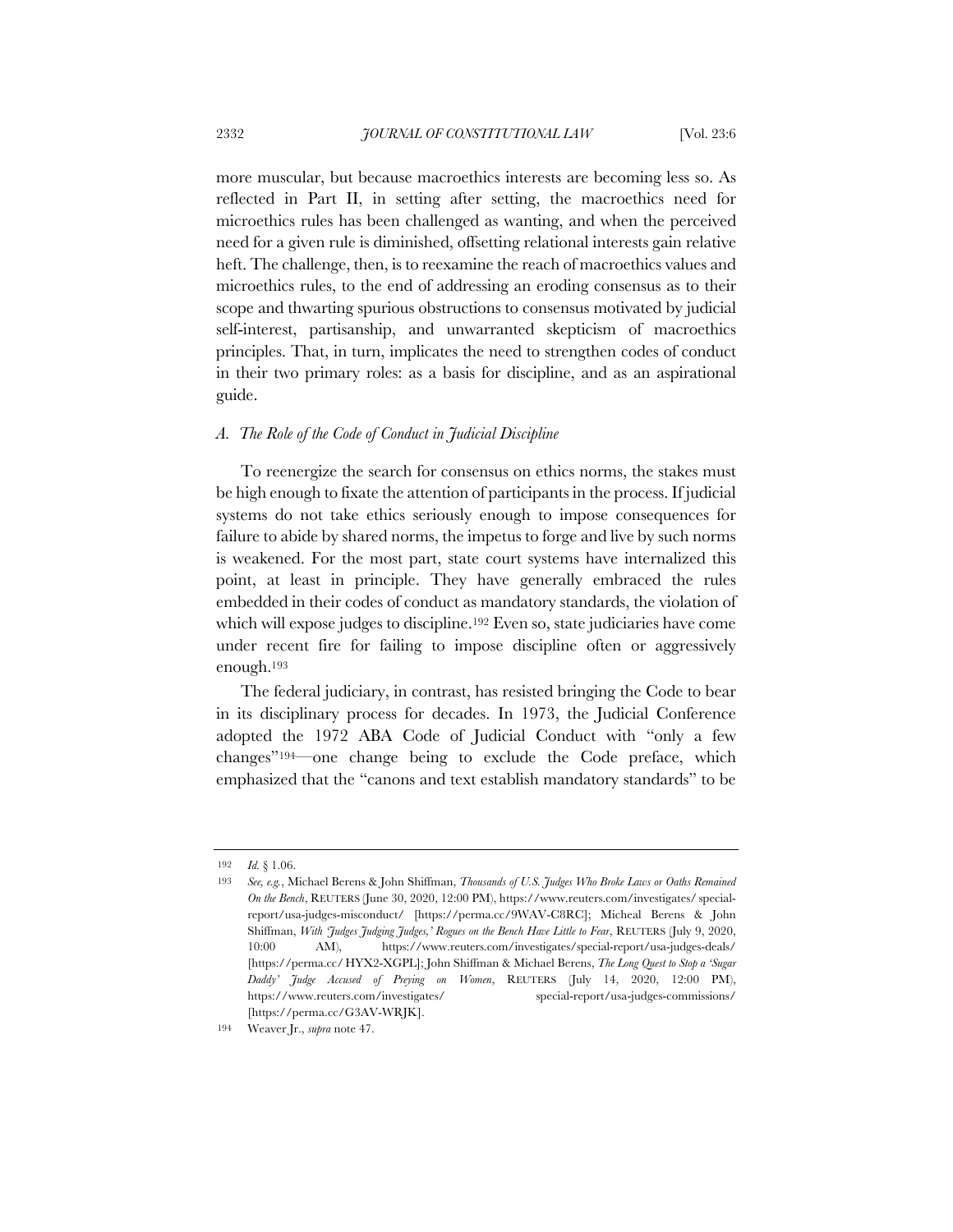enforced by disciplinary processes.195 This exclusion made sense, given that the federal judiciary had no formal disciplinary process in place at the time. In 1980, Congress authorized the circuit judicial councils to discipline federal judges for conduct "prejudicial to the effective and expeditious administration of the business of the courts,"196 and the Senate Committee Report accompanying the legislation noted that when imposing discipline under the new standard, "the judicial council may consider, but is not bound by" the Code of Conduct for U.S. Judges.197 This qualification likewise made sense: the Judicial Conduct and Disability Act imposed a system of selfdiscipline on a judiciary that was hostile to encroachments on its autonomy generally, and suspicious of this encroachment in particular.198 Reserving to the federal judiciary the discretion to decide for itself the role that the Code would play in disciplinary proceedings was in keeping with the spirit of comity Congress sought to preserve.

In 1990, the ABA revised its Model Code to replace the "shoulds" with "shalls," to highlight the mandatory character of the Code and its disciplinary purpose.199 The Judicial Conference, however, declined to follow the ABA's lead. In 1992, it made modest updates to its Code in light of the 1990 Model, retained the "shoulds," and, in commentary accompanying Canon 1, explained that "it is not intended that disciplinary action would be appropriate for every violation" of the Code, because "[m]any of the proscriptions in the Code are necessarily cast in general terms, and it is not suggested that disciplinary action is appropriate where reasonable judges might be uncertain as to whether or not the conduct is proscribed."200

In 1993, the National Commission on Judicial Discipline and Removal reached a similar conclusion for slightly different reasons. Given the "indeterminacy" of the statutory standard for discipline, the Commission opined that "it was to be expected that chief judges and circuit councils would

<sup>195</sup> Walter P. Armstrong Jr., *The Code of Judicial Conduct*, 26 SW. L.J. 708, 715 (1972) (citing MODEL CODE OF JUD. CONDUCT, Preface (AM. BAR ASS'N 1972)); *see also supra* note 52 and accompanying text.

<sup>196</sup> 28 U.S.C. § 351(a).

<sup>197</sup> S. REP. NO. 96-362, at 9 (1979).

<sup>198</sup> *See* Irving R. Kaufman, *The Essence of Judicial Independence*, 80 COLUM. L. REV. 671 (1980) (arguing that the proposed Judicial Conduct and Disability Act threatened judicial independence).

<sup>199</sup> *See supra* notes 55–57 and accompanying text; *see also* MODEL CODE OF JUD. CONDUCT (AM. BAR ASS'N 1990).

<sup>200</sup> Beth Nolan, *The Role of Judicial Ethics in the Discipline*, *in* I RESEARCH PAPERS OF THE NATIONAL COMMISSION ON JUDICIAL DISCIPLINE & REMOVAL 867, 881 (n.d.) (quoting CODE OF CONDUCT FOR UNITED STATES JUDGES, Canon 1, commentary ¶ 3 (1992)).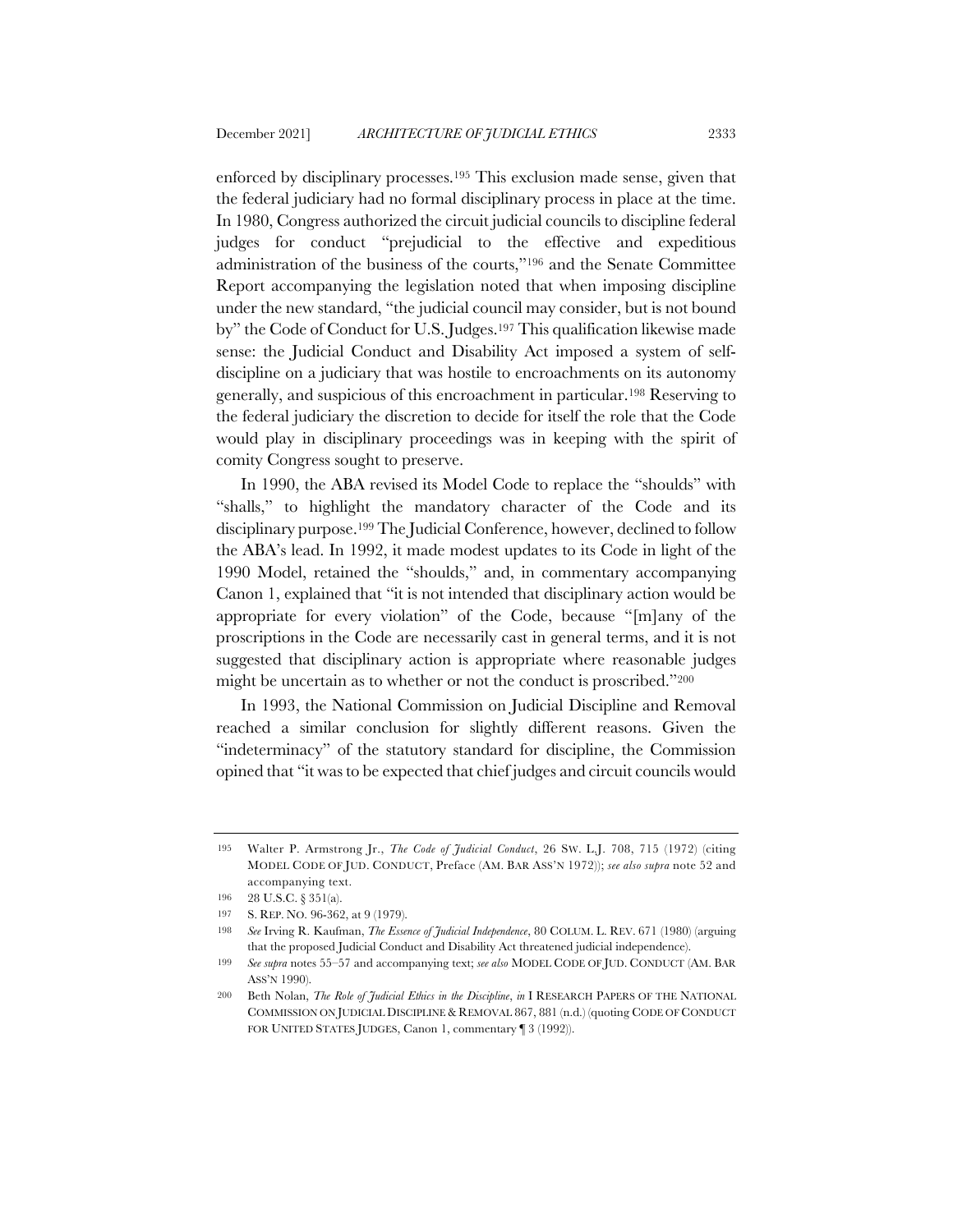seek more concrete guidance in the Code of Conduct."201 "Yet," the Commission added, "the Code was not intended as a source of disciplinary rules, and not all of its provisions are appropriately regarded as enforceable under the Act."202

In 2006, a committee chaired by Justice Stephen Breyer issued a report on the state of the federal disciplinary process.203 The committee observed that the statutory standard for discipline "does not appear susceptible to precise definition,"204 adding that "[t]he standard is given such coherence as it has by the Code of Conduct for U.S. Judges and the accumulated precedent of the circuits."205 In at least two case summaries, the committee criticized the circuit judicial councils for failing to take adequate account of the Code of Conduct in disciplinary proceedings.206 The Judicial Conference, however, revised its disciplinary procedures in response to the Breyer Committee Report, by doubling down on its preexisting view that, unlike nearly identical codes of judicial conduct adopted by state supreme courts in their respective jurisdictions, the Code was neither mandatory nor enforceable:

Although the Code of Conduct for United States Judges may be informative, its main precepts are highly general; the Code is in many potential applications aspirational rather than a set of disciplinary rules. Ultimately, the responsibility for determining what constitutes misconduct under the statute is the province of the judicial council of the circuit . . . .207

In their current incarnation, Judicial Conference rules governing disciplinary proceedings reiterate that the Code may be "instructive" in disciplinary proceedings, but that "ultimately," discretion lies with the judicial councils to determine "what constitutes cognizable misconduct" under the Act.208 Commentary to the current Code of Conduct for U.S. Judges, in turn, acknowledges that the Code "may . . . provide standards of conduct for application" in disciplinary proceedings, but reiterates the Judicial Conference's longstanding view that "[n]ot every violation of the

<sup>201</sup> *Report of the National Commission on Judicial Discipline & Removal*, *in* 152 F.R.D. 265, 344 (1994). I served as a consultant to the Commission.

<sup>202</sup> *Id.*

<sup>203</sup> BREYER COMMITTEE REPORT, *supra* note 93.

<sup>204</sup> *Id.* app. E at 147. This Appendix was prepared by the Breyer Committee for its own use. *Id.* at 17.

<sup>205</sup> *Id.* app. E at 147.

<sup>206</sup> *Id.* at 79, 86.

<sup>207</sup> JUD. CONF. OF THE UNITED STATES, RULES FOR JUDICIAL-CONDUCT AND JUDICIAL-DISABILITY PROCEEDINGS 5 (2008).

<sup>208</sup> 2019 GUIDE TO JUDICIARY POLICY, *supra* note 94, pt. E, ch. 3, at 9.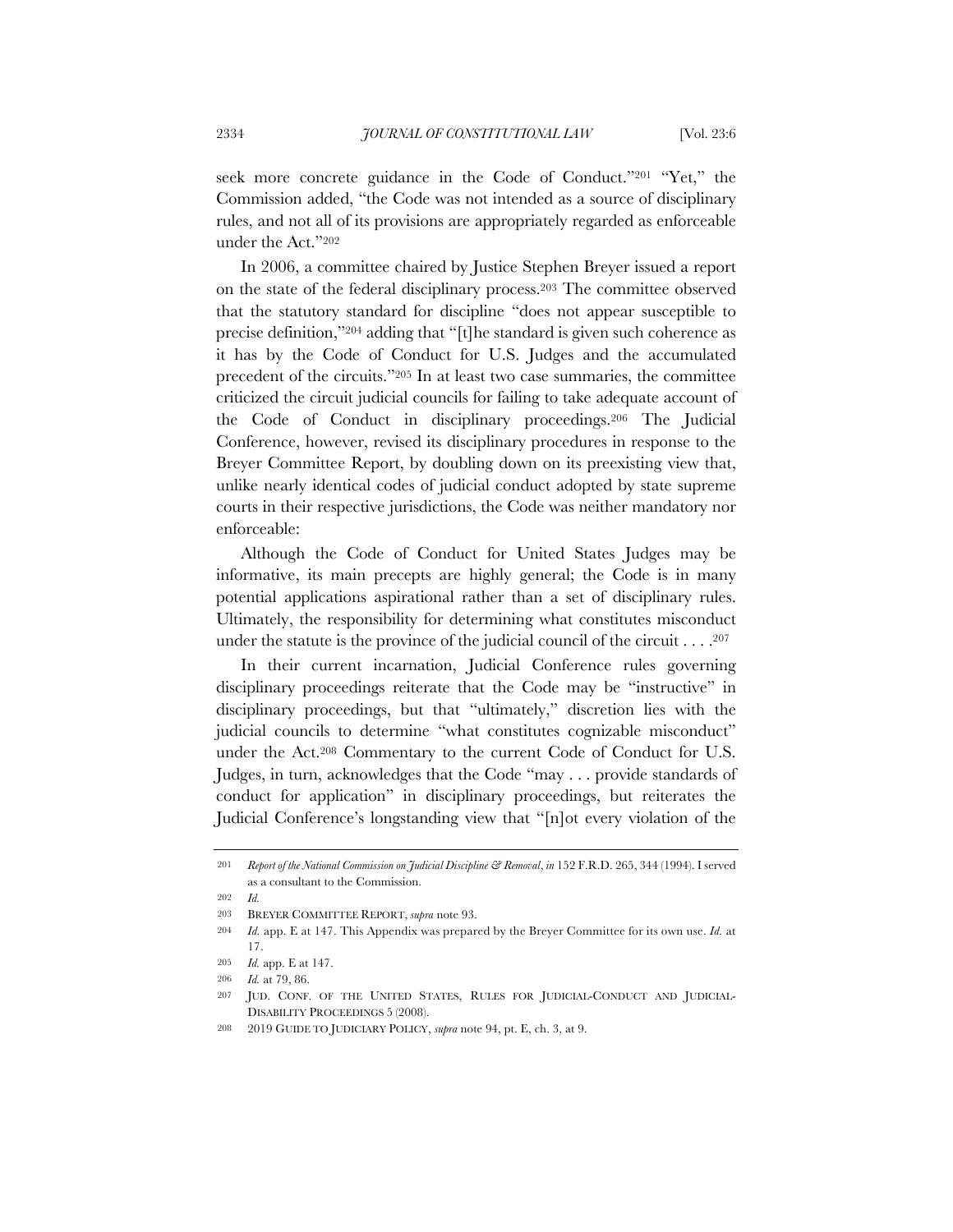Code should lead to disciplinary action," because "[m]any of the restrictions in the Code are necessarily cast in general terms," and "judges may reasonably differ in their interpretation."209

In the four decades since the Judicial Conduct and Disability Act became law, the Judicial Conference and its helpmates have curtsied to the relevance of the Code of Conduct in the disciplinary process,210 before adding a "but," followed by explanations for why that relevance is sharply limited. The federal judiciary's reticence to employ the Code in disciplinary proceedings is measurable: whereas state supreme courts and judicial conduct commissions routinely analyze and apply their respective codes of conduct to explain and justify their decisions in disciplinary proceedings, the Code has been referenced only three to four percent of the time in federal disciplinary proceedings.211

The varied explanations offered in support of the federal judiciary's chronic reticence to bring the Code to bear in disciplinary proceedings are specious and unpersuasive. The assertion that "the Code was not intended as a source of disciplinary rules" is correct in the hyper-technical sense that the Judicial Conference adopted its Code before a disciplinary process was in place but is wrong in the more meaningful sense that the 1972 ABA Code of Judicial Conduct—which the Judicial Conference adopted wholesale—was promulgated for the explicit purpose of establishing mandatory standards of conduct for use in disciplinary proceedings. The claim that the Code of Conduct for U.S. Judges is too generally phrased to serve as a basis for discipline is belied by the fact that nearly identical codes have been so used in state systems since 1972. While it borders on the tautological to say that judges should not be sanctioned for violating the Code when it is "uncertain" whether they have violated the Code, five decades of precedent interpreting nearly identical codes across fifty jurisdictions have reduced those uncertainties considerably.

Ultimately, the Judicial Conference's defense of its longstanding view flirts with incoherence. The federal statutory standard subjecting judges to

<sup>209</sup> CODE OF CONDUCT FOR UNITED STATES JUDGES, Canon 1 commentary (2019), https://www.uscourts.gov/sites/default/files/code\_of\_conduct\_for\_united\_states\_judges\_effectiv e\_march\_12\_2019.pdf [https://perma.cc/H6KF-AFNZ].

<sup>210</sup> *See* JUD. CONF. OF THE UNITED STATES, *supra* note 207, at 5 ("The Code of Conduct for United States Judges expressly covers a wide range of extra-official activities, and some of these activities may constitute misconduct.").

<sup>211</sup> *See* Jeffrey N. Barr & Thomas E. Willing, *Decentralized Self-Regulation, Accountability, and Judicial Independence Under the Federal Judicial Conduct and Disability Act of 1980*, 142 U. PA. L. REV. 25, 84 (1993) ("Only thirteen (3%) of the chief judges' orders sampled have cited the Code of Conduct for U.S. Judges." (citing ADMIN. OFF. OF THE U.S. CTS., REPORT OF THE PROCEEDINGS OF THE JUDICIAL CONFERENCE OF THE UNITED SATES 62 (1992))); BREYER COMMITTEE REPORT, *supra* note 93, at 35 ("They rarely cited the Code of Conduct for United States Judges (4% of the orders) . . . .").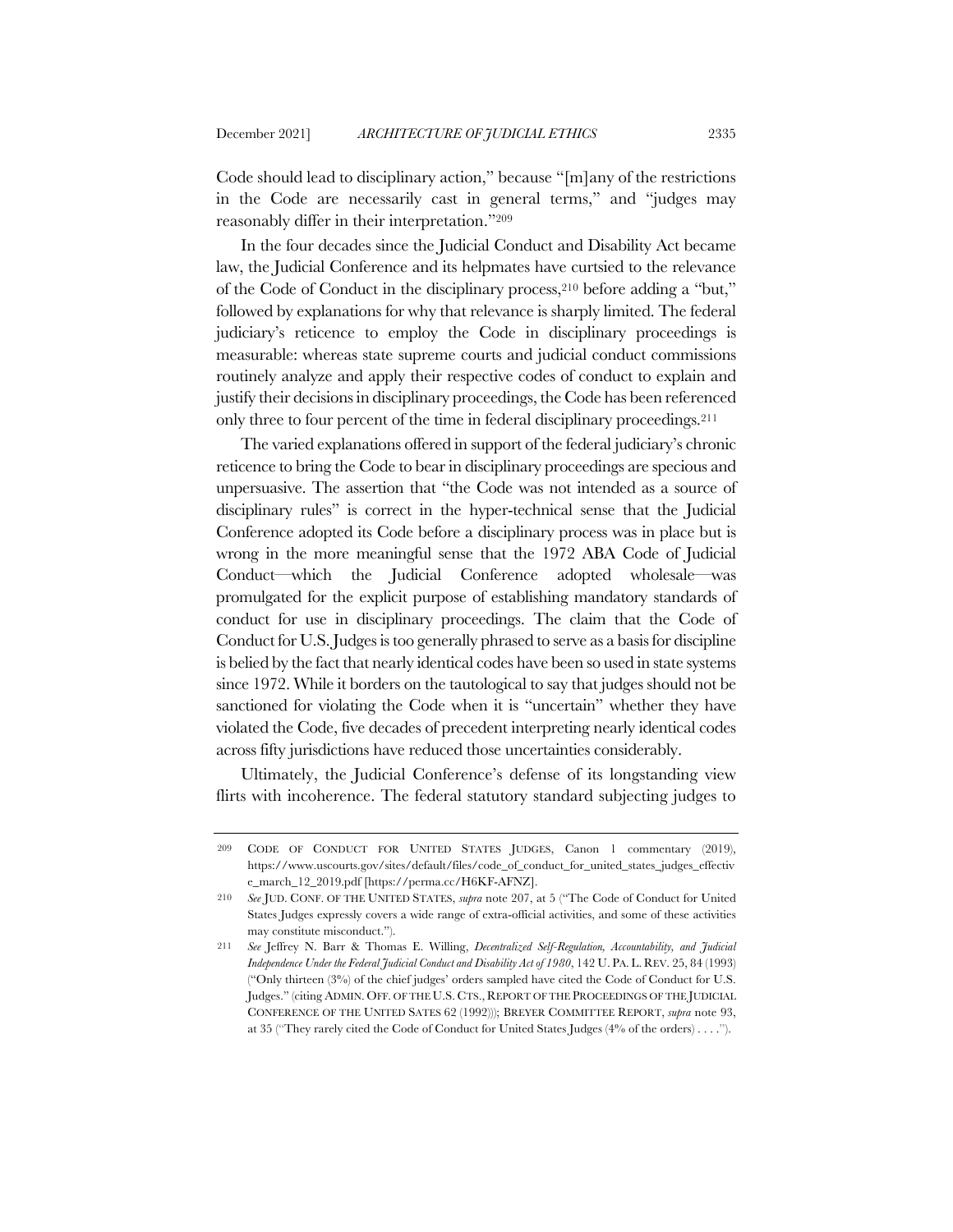discipline for "conduct prejudicial to the effective end expeditious administration of the business of the courts"212 is indisputably Delphic. To conclude, as the Judicial Conference has, that when applying this murky standard, it is better for federal judicial councils to exercise largely unguided discretion than to default to the more specific provisions of a Code that was designed by its ABA drafters for use in disciplinary proceedings—because Code standards are sometimes generally phrased—borders on nonsensical.

Three consequences flow from the federal judiciary's reluctance—but not refusal—to impose discipline with reference to its Code of Conduct. First, marginalizing the Code in disciplinary proceedings invites more seemingly arbitrary decisionmaking, insofar as judicial councils are discouraged from tethering their analysis of judicial conduct to clearly articulated canons in the Code in favor of exercising discretion guided only by the unilluminating terms of the Act itself (and whatever past practice has to offer). Second, it liberates judicial councils to spare judges' discipline under the Act for conduct that the judiciary's own code of conduct deems unethical and improper. As the Ninth Circuit Judicial Council rationalized it, "Congress imposed a standard for discipline that is significantly lower than, and conceptually different from, the ideals embodied in the Canons."213 The optics of judicial councils dismissing complaints of misconduct for behavior that the Judicial Conference's own Code characterizes as unethical are unfortunate. Third, it makes loose cannons of the Canons. By declaring that the Code "may"—but mostly does not—provide standards of conduct in disciplinary proceedings, rank and file judges cannot know whether or when disciplinarians will disregard the Canons as so many damp squibs, or lock and load them as live ammunition in disciplinary proceedings.

Reform begins by accepting several propositions. First, unethical judicial conduct is conduct prejudicial to the effective administration of the courts, within the meaning of the Judicial Conduct and Disability Act. Second, the Code of Conduct for U.S. Judges delineates the scope of unethical judicial conduct. If the Code of Conduct deems specified conduct unethical, then presumptively, that conduct should be subject to discipline under the Act. There may be times when it is unclear whether the Code has been violated because the Code is phrased broadly enough to be ambiguous in some contexts—and discipline is inappropriate in those instances. But decades of accumulated precedent interpreting codes of conduct in the state and federal

<sup>212</sup> 28 U.S.C. § 351(a).

<sup>213</sup> *In re* Charge of Judicial Misconduct, 62 F.3d 320 (Jud. Couns. for the 9th Cir. 1995).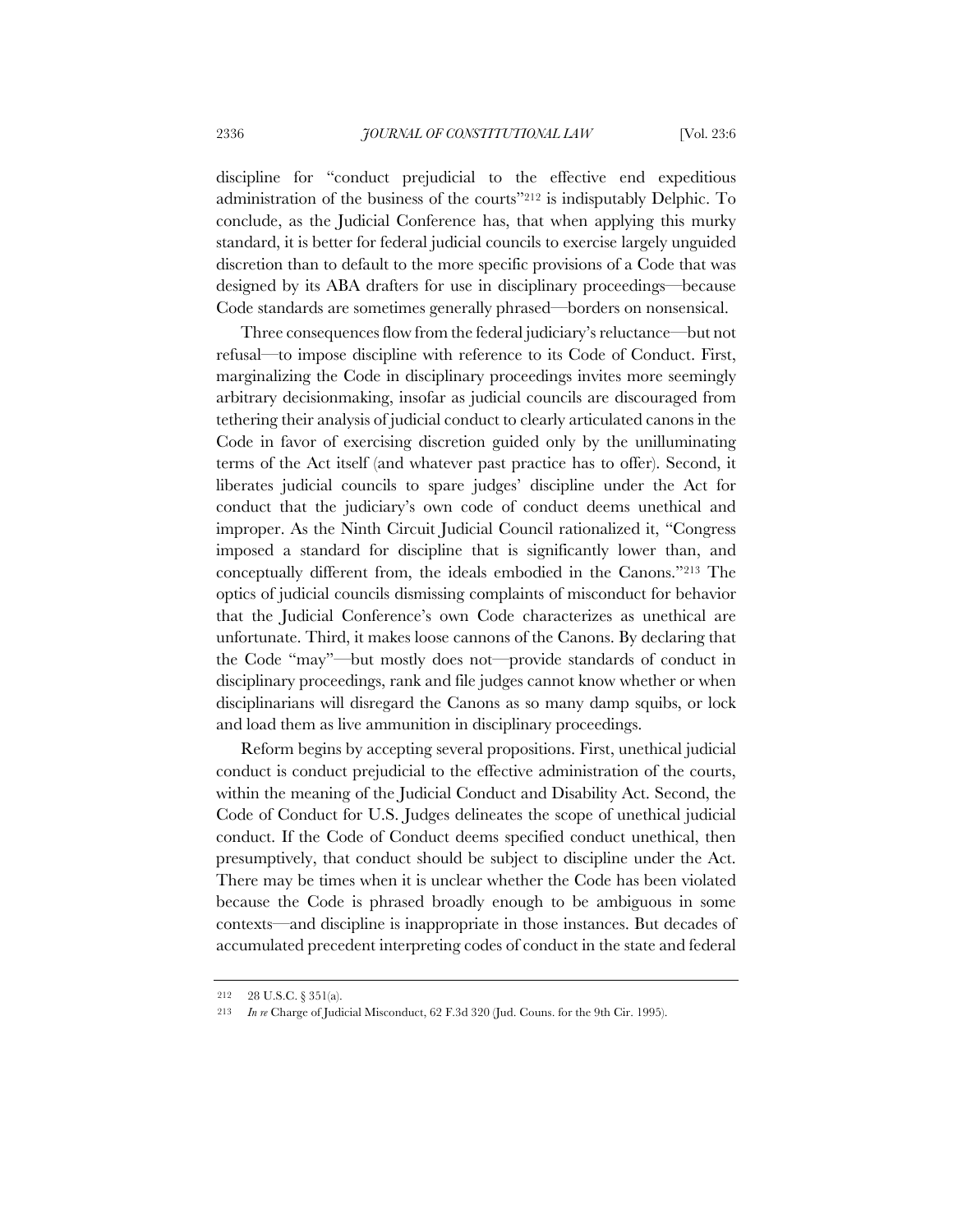systems—codes adapted from the same ABA models—have significantly reduced those ambiguities over time.

My recommendation, then, is to establish a default in favor of Code of Conduct violations constituting conduct prejudicial to the effective and expeditious administration of the business of the courts and therefore subject to discipline under the Judicial Conduct and Disability Act. The federal judiciary should replace the "shoulds" in its Code with "shalls," as nearly every state system has. If a standard of conduct that the Code specifies addresses behavior that is undesirable but too inconsequential to warrant discipline, the "should not" can be retained, a qualification added, or the standard removed from the Code.<sup>214</sup> A "default," allows for exceptions when, for example, discipline is inappropriate because the judge's conduct violates the literal terms of a Code provision in ways that do not constitute an ethical lapse. But in the much more common scenario of judges who commit minor ethical transgressions proscribed by the Code, it is better to structure discipline to fit the infraction by addressing lesser misfeasances via corrective consultations with the chief judge or private reprimands (as the Act authorizes), than by looking the other way.

#### *B. The Role of the Code of Conduct as an Aspirational Guide*

To some extent, the federal judiciary's chronic reticence to enforce its code of conduct in disciplinary proceedings (in contrast to state systems), can be attributed to a misguided conception of Article III exceptionalism and a self-interested desire to minimize accountability from ethical oversight. But there are also more legitimate concerns in play. The peril of weaponizing codes of conduct for use in disciplinary proceedings is that they strengthen the disciplinary role of the Code at the expense of eclipsing and so diminishing the second role of the Code as a source of aspiration and guidance.

If the Code is understood, first and foremost if not exclusively, as an adjunct to discipline, it transforms the Code from a body of principles to a body of rules. That, in turn, risks shifting the inquiry from what a good judge should do, to what a bad judge must do to avoid sanctions. Oliver Wendell Holmes argued that:

If you want to know the law and nothing else, you must look at it as a bad man, who cares only for the material consequences which such

<sup>214</sup> For example, rules governing disqualification might clarify that honest mistakes in the application of disqualification rules do not constitute ethical lapses warranting discipline.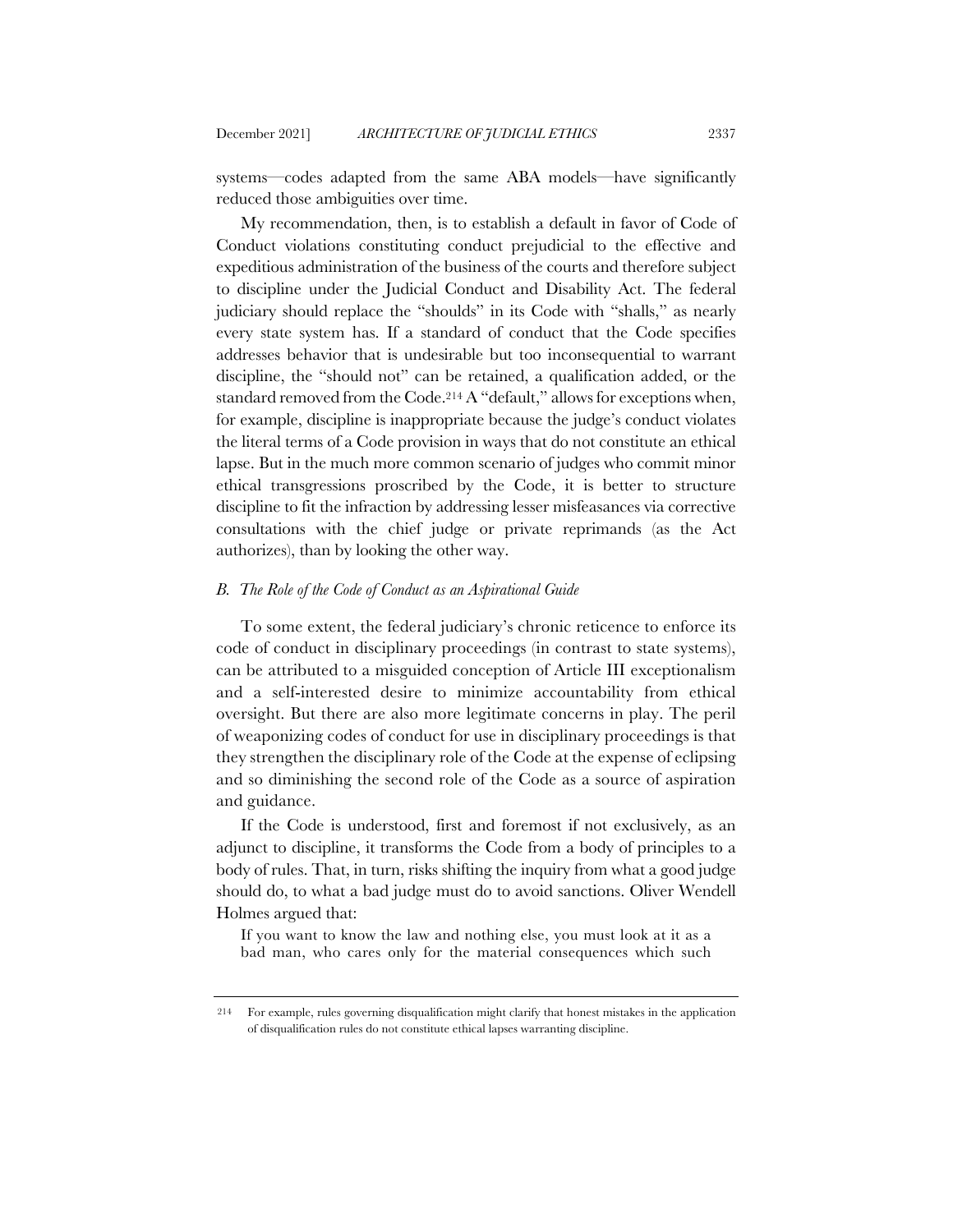knowledge enables him to predict, not as a good one, who finds his reasons for conduct, whether inside the law or outside of it, in the vaguer sanctions of conscience. 215

But in the context of judicial ethics, we want to know more than "the law and nothing else." The peril of a discipline-dominated code is that it can encourage judges subject to its authority to view the Code through the eyes of a Holmesian "bad man," set aspiration aside, and structure their behavior to comply with the minimum standards necessary to avoid discipline. Such a code thus invites a race to the bottom and effectively makes "bad men" of all subject to its authority.216 Randall Shepard, former Indiana Chief Justice and past President of the Conference of Chief Justices makes this point wistfully in his foreword to our treatise:

[W]hile the word "canons" still appears in today's judicial rules, they now read much more like a "code" and just about every "should" has become a "shall" or a "must." This shift to codification doubtless provides solace to those who prosecute or defend in disciplinary cases, and it was probably an inevitable product of a judiciary grown to tens of thousands of judges. I can accept all that—and still sense that we have lost something of value in the course of moving from aspiration to regulations.217

This state of affairs is by no means inevitable. Exhorting judges to do the right thing and subjecting them to discipline if they do the wrong thing are ultimately compatible courses of action. For jurisdictions that have given primacy to the role of the Code in enforcement, the challenge is to revitalize the aspirational purpose of the Code and bring that purpose into parity with the disciplinary focus.

The spirit and purpose of the Code are embodied in the macroethics values that microethics rules operationalize. Those values—most notably impartiality, independence, and integrity—are core to the judiciary's mission, as stated in the Model Code's preamble.218 But in this polarized, politicized era, macroethics values are under scrutiny, if not under attack. The documented suspicion that political ideology plays a role in judicial decisionmaking has called the existence of an impartial judiciary into question. To the extent that judges are seen less as neutral arbiters of law than

<sup>215</sup> Justice Holmes, *The Path of the Law* 10 HARV. L. REV. 457, 459 (1897).

<sup>216</sup> David Luban expresses a similar concern that if a lawyer structures the advice she gives her client on the assumption that her client is a Holmesian "bad man," "the lawyer will shape the legal representation in a way that makes the assumption come true." David Luban, *The Bad Man and the Good Lawyer: A Centennial Essay on Holmes's* The Path of the Law, 72 N.Y.U. L. REV. 1547, 1572 (1997).

<sup>217</sup> Randall T. Shepard, *Forward*, in GEYH ET AL., *supra* note 75.

<sup>218</sup> *See supra* note 31 and accompanying text.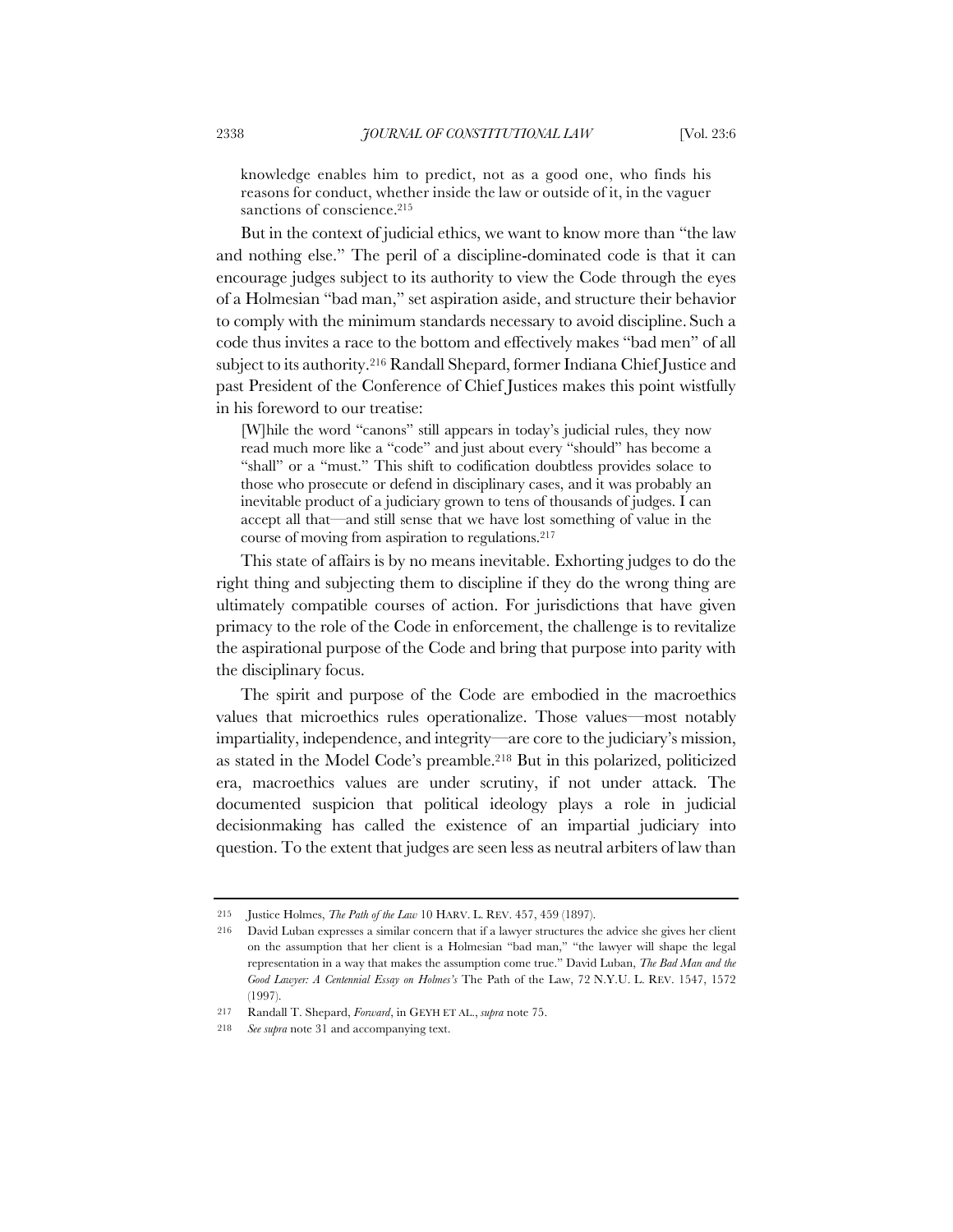ideologically motivated legislators in robes, judicial independence from popular and political control is perceived less as virtue and more as a vice. And a judiciary that the public thinks is peopled with "activists" who feign impartiality while abusing their independence casts doubt on judicial integrity.

The judiciary is ill-positioned to allay burgeoning public suspicion of judges' commitment to their own core values when judges, because of their inability to agree on the scope of those values and their application, are complicit in their own gradual descent into nihilism. Reenergizing the judiciary's commitment to its code of conduct and the macroethics values that animate it requires broader and deeper participation in the process of reviewing and revising the Code itself.

While processes vary, few rank and file judges play an active role in the promulgation and review of ethics codes that govern their conduct. Rather, the norm is for chief justices to delegate that task to committees, as they do rules governing practice, procedure, administration, and lawyer conduct.219 Those committees may hold public hearings or invite public comment on proposed rules, which affords highly motivated judges in the field an opportunity to participate.220 And if the only objective were to ensure that revised codes of conduct are sound and well-crafted, that is process enough, given that state committees begin their review with an ABA Model that has already undergone years of careful vetting.

If, however, the objective is to reinvigorate support for the aspirational role of the code among the hundreds, and sometimes thousands, of judges within a given jurisdiction, more may be necessary. There is a body of psychological science that confirms the value of actively engaging the members of a group in articulating and affirming support for group

<sup>219</sup> *New Code of Judicial Conduct Under Review*, IND. CT. TIMES (Feb. 29, 2008), http://indianacourts.us/times/2008/02/new-code-of-judicial-conduct-under-review [https:// perma.cc/ TA87-LU6L] ("In 2007, the Supreme Court appointed a subcommittee of the Ethics and Professionalism Committee, Hon. Marianne Vorhees, Chair; Hon. Marc R. Kellams; Hon. Margret G. Robb; Hon. Evan S. Roberts; Hon. Michael P. Scopelitis; and Hon. Dean A. Sobecki, to study the new ABA Model Code of Judicial Conduct and to draft a new Indiana Code."); *see also*  Howard W. Brill, *The Arkansas Code of Judicial Conduct of 2009*, 2009 ARK. L. NOTES 1, 3.

<sup>220</sup> Cathal Conneely, *Supreme Court Adopts Changes to Code of Judicial Ethics*, CAL. CTS. (Nov. 14, 2012), https://www.courts.ca.gov/19892.htm [https://perma.cc/FCD6-EJBR] ("The committee twice invited public comment on its proposed revisions and carefully reviewed comments from a wide range of individuals and entities. The California Judges Association and the Commission on Judicial Performance submitted comments that were particularly helpful to the committee. Individual judicial officers and attorneys, the American Bar Association, the Los Angeles County Superior Court, the Alliance of California Judges, and others also provided useful comments.").